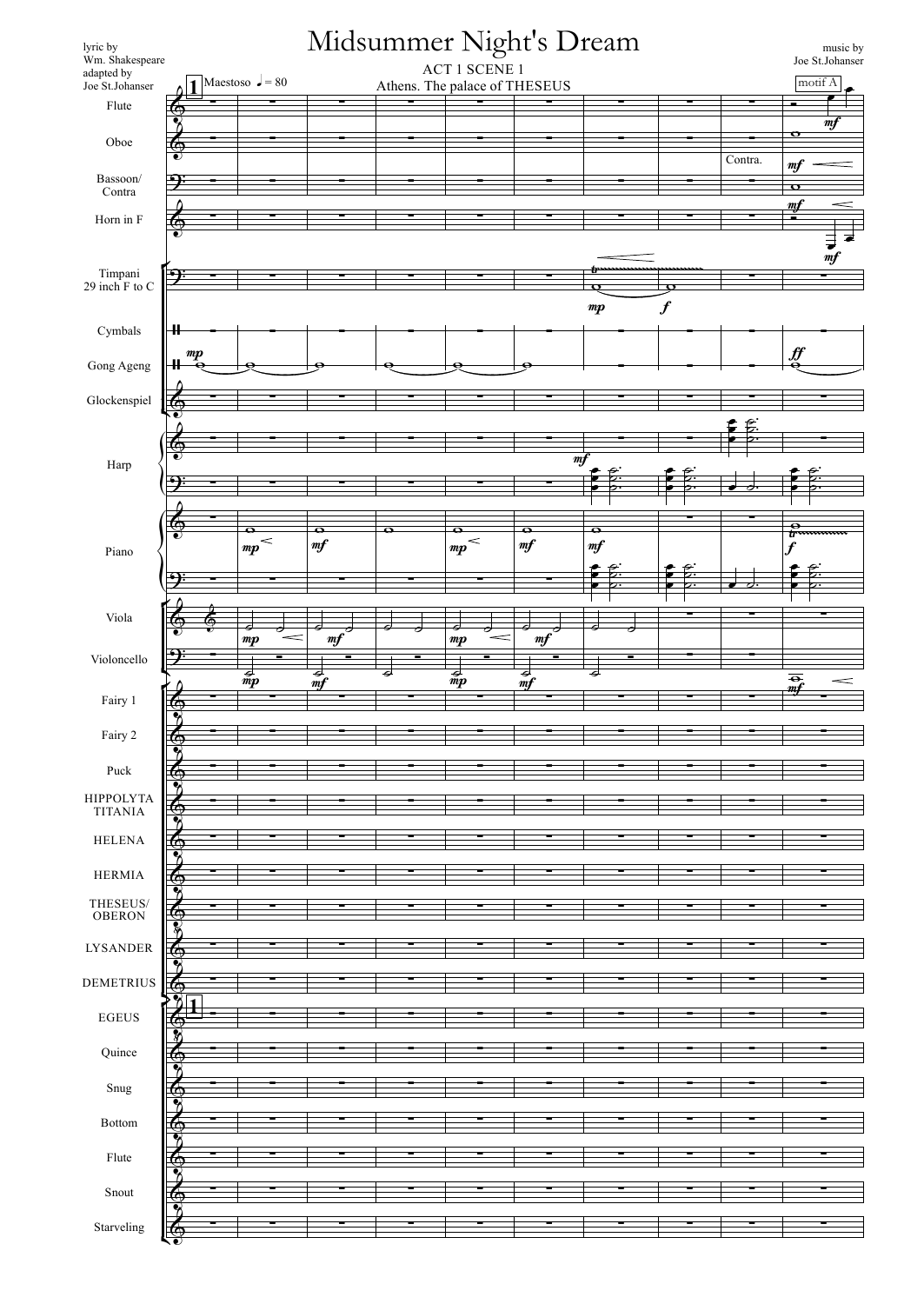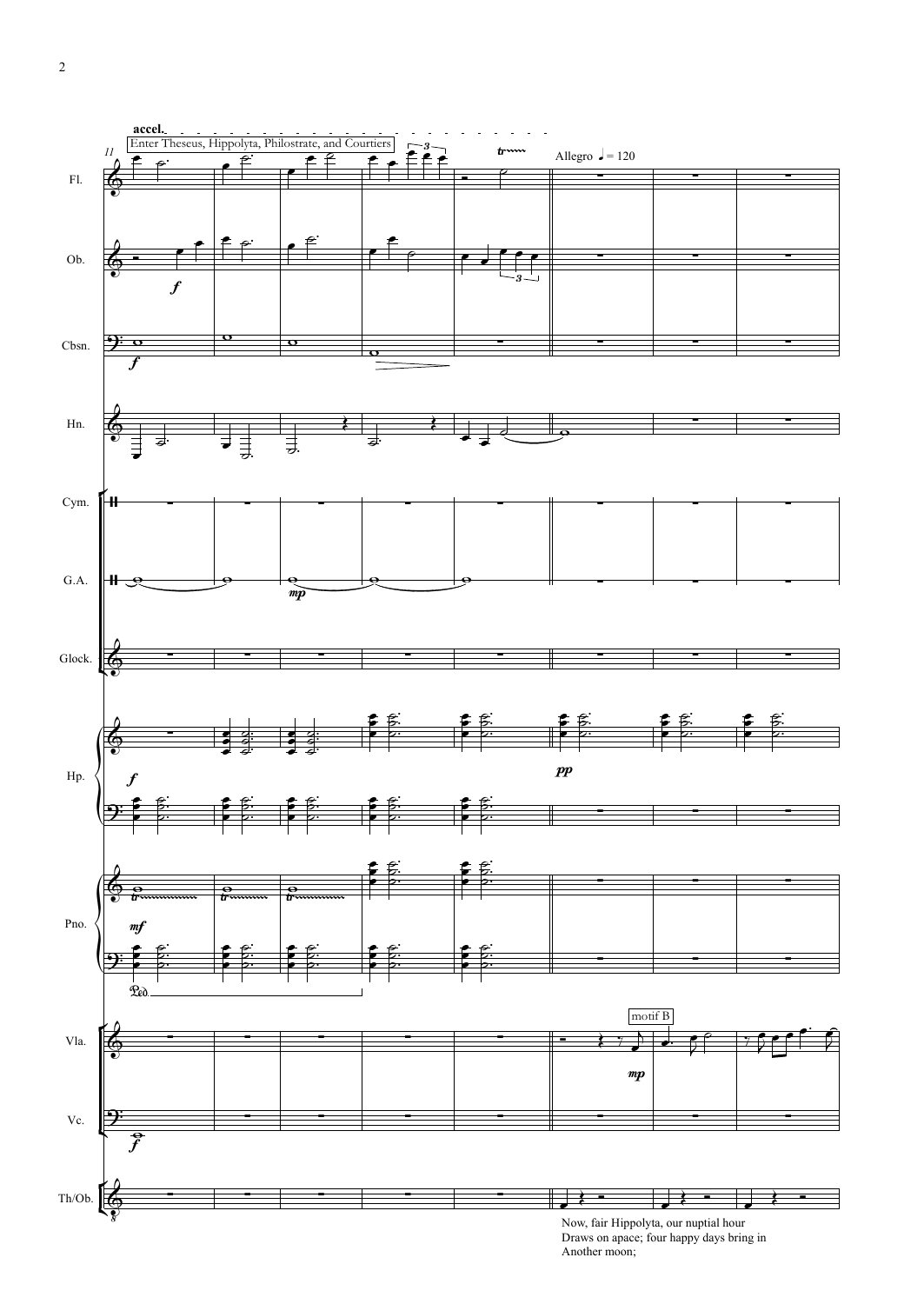

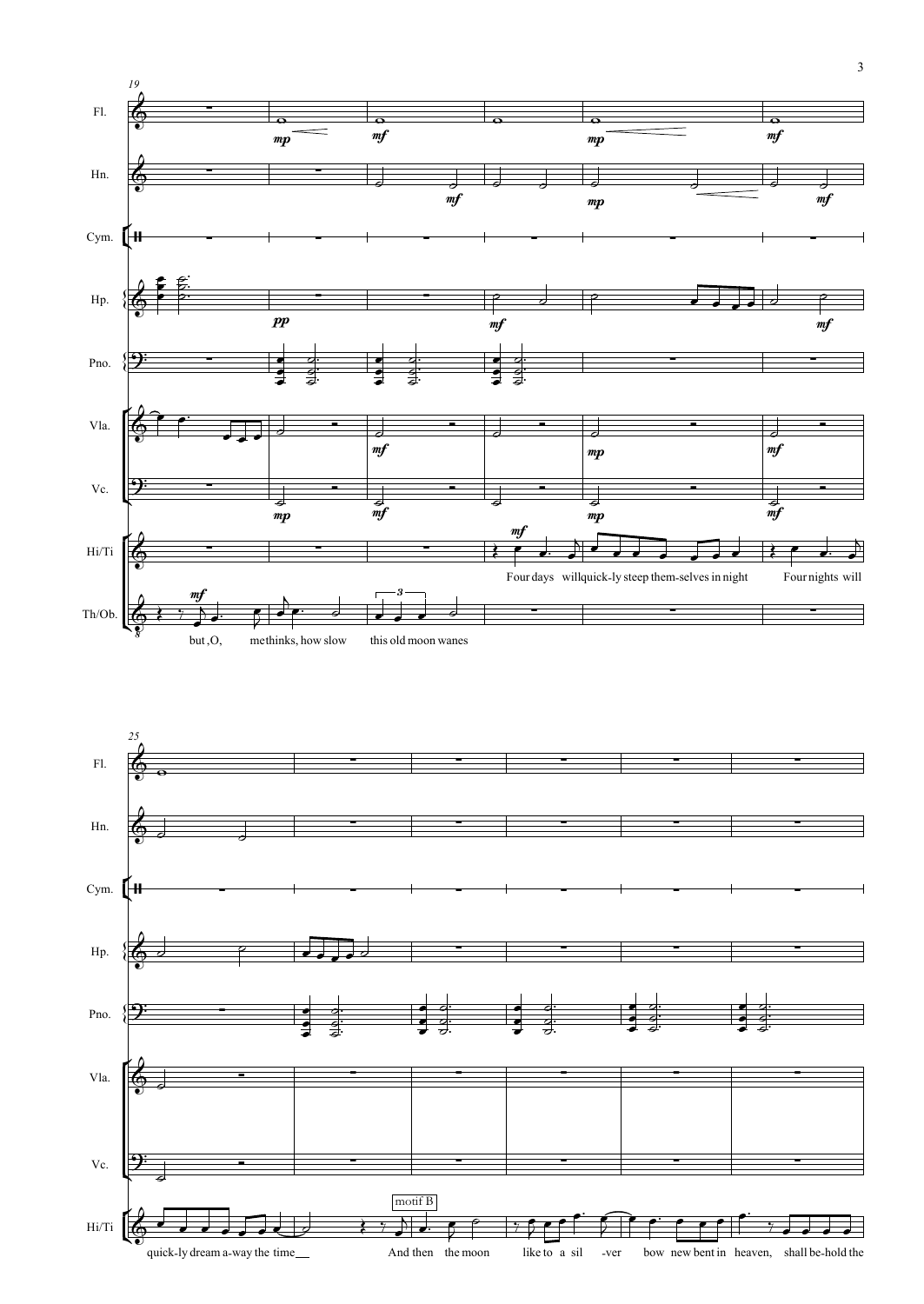

Awake the pert and nimble spirit of mirth; Turn melancholy forth to funerals



our renowned Duke!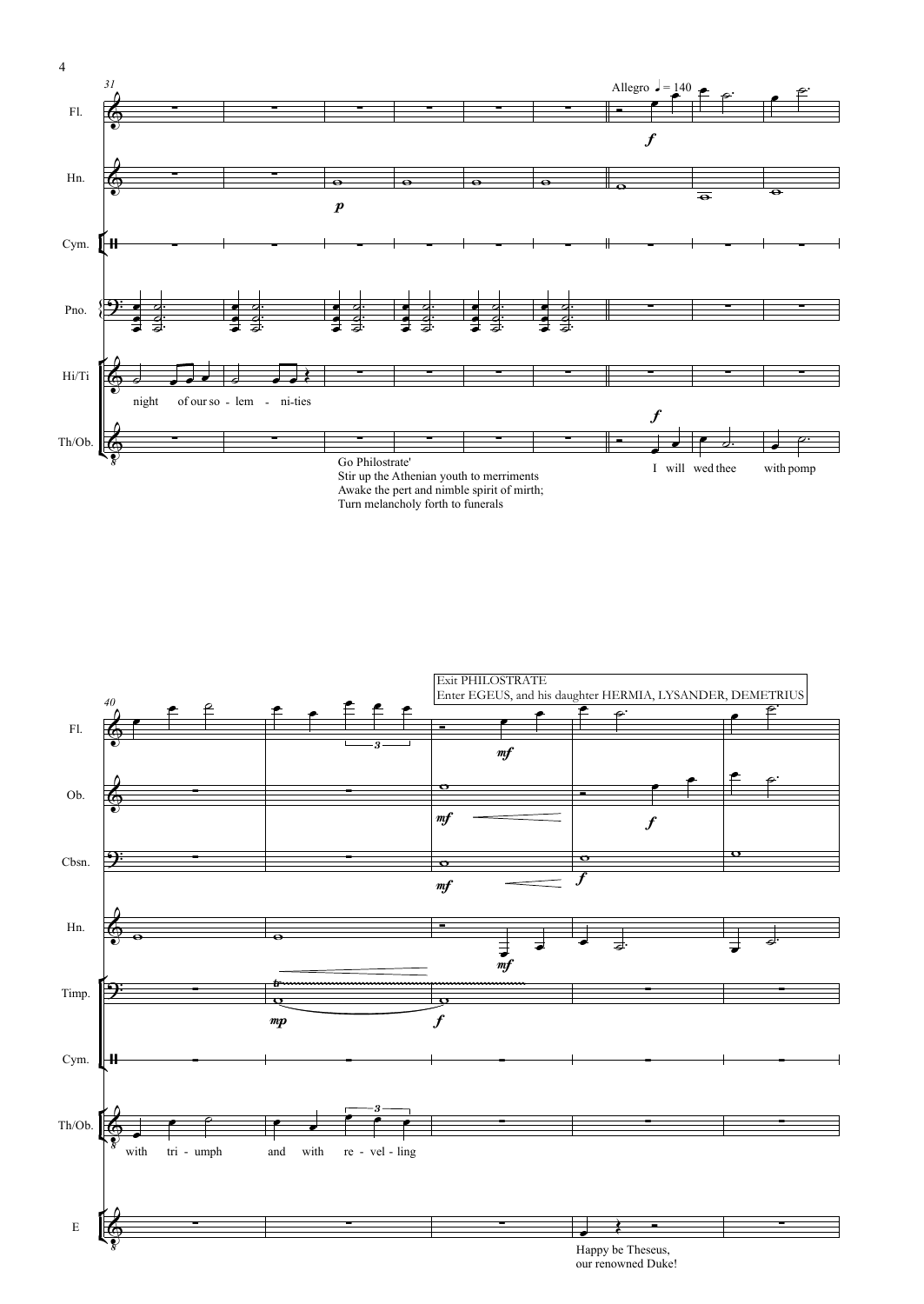

Against my child, my daughter Hermia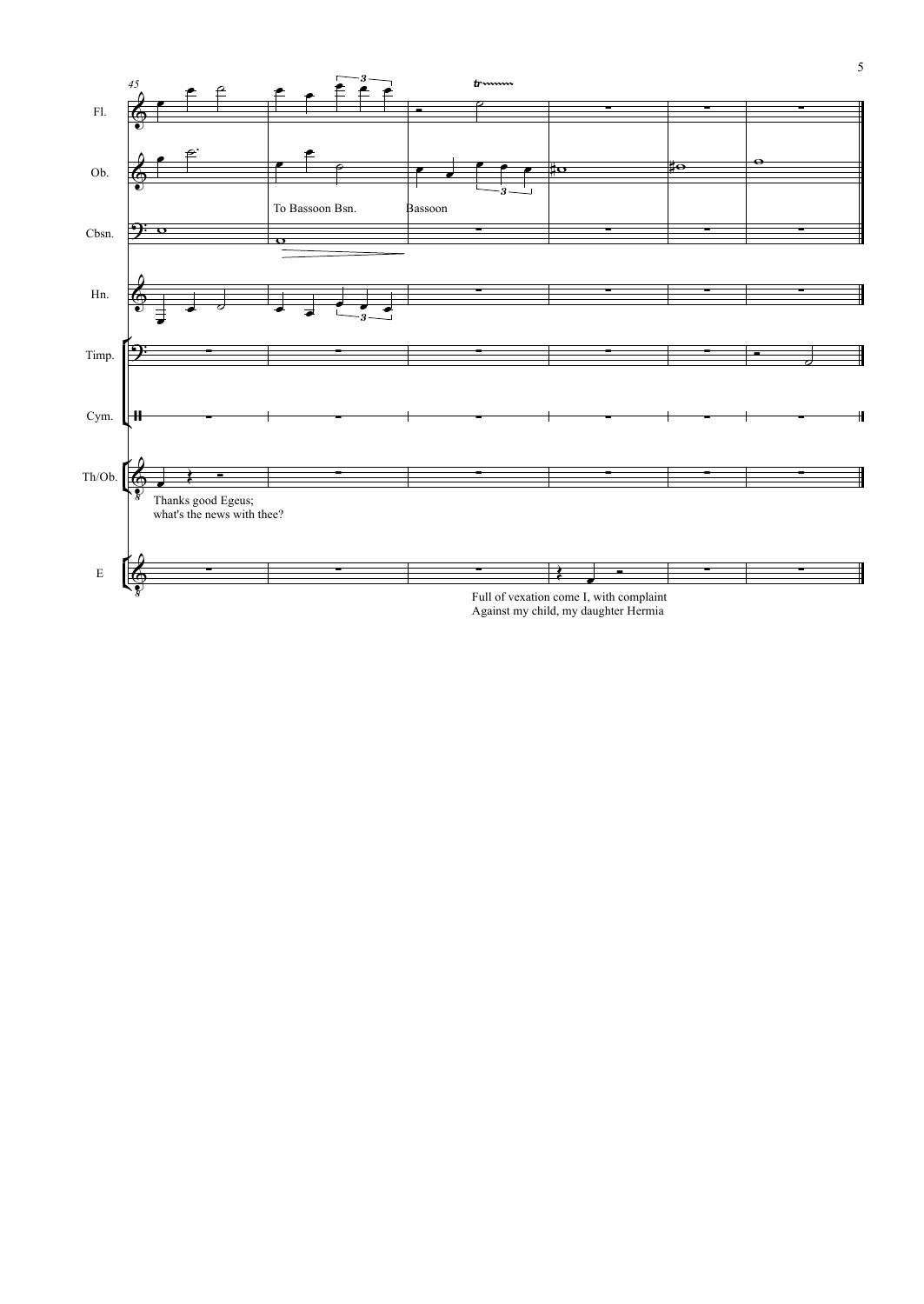<sup>6</sup> EGEUS. Stand forth, Demetrius.

My noble lord,

This man hath my consent to marry her. Stand forth, Lysander.

And, my gracious Duke,

This man hath bewitch'd the bosom of my child. With cunning hast thou filch'd my daughter's heart; Turn'd her obedience, which is due to me, To stubborn harshness.

And, my gracious Duke,

Be it so she will not here before your Grace Consent to marry with Demetrius, I beg the ancient privilege of Athens: As she is mine I may dispose of her; Which shall be either to this gentleman

Or to her death, according to our law Immediately provided in that case.

## THESEUS.

What say you, Hermia? Be advis'd, fair maid. To you your father should be as a god;

One that compos'd your beauties; yea,

## and one

To whom you are but as a form in wax, By him imprinted, and within his power To leave the figure, or disfigure it.

Demetrius is a worthy gentleman.

# HERMIA.

So is Lysander.

# THESEUS.

In himself he is;

But, in this kind, wanting your father's voice, The other must be held the worthier.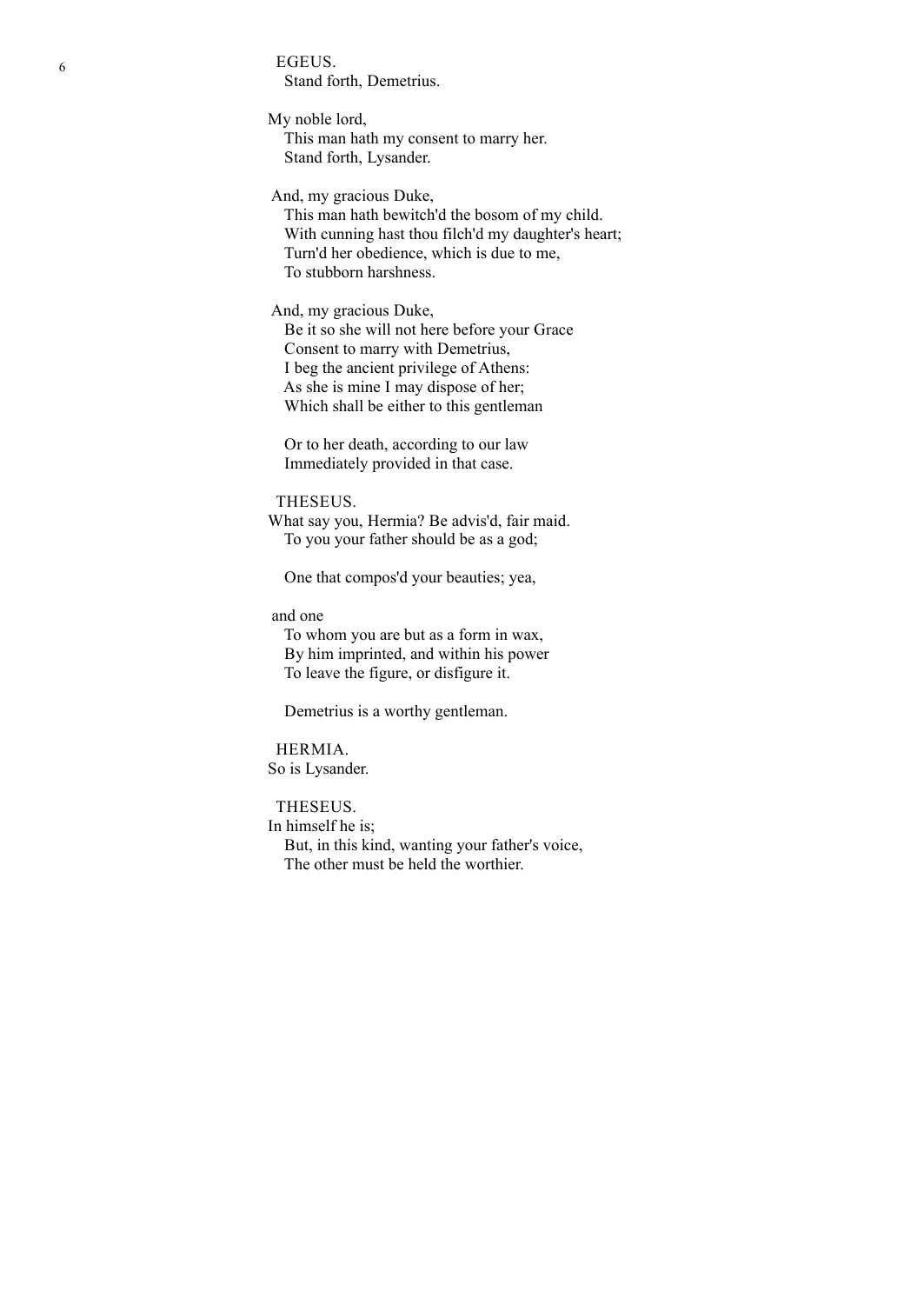



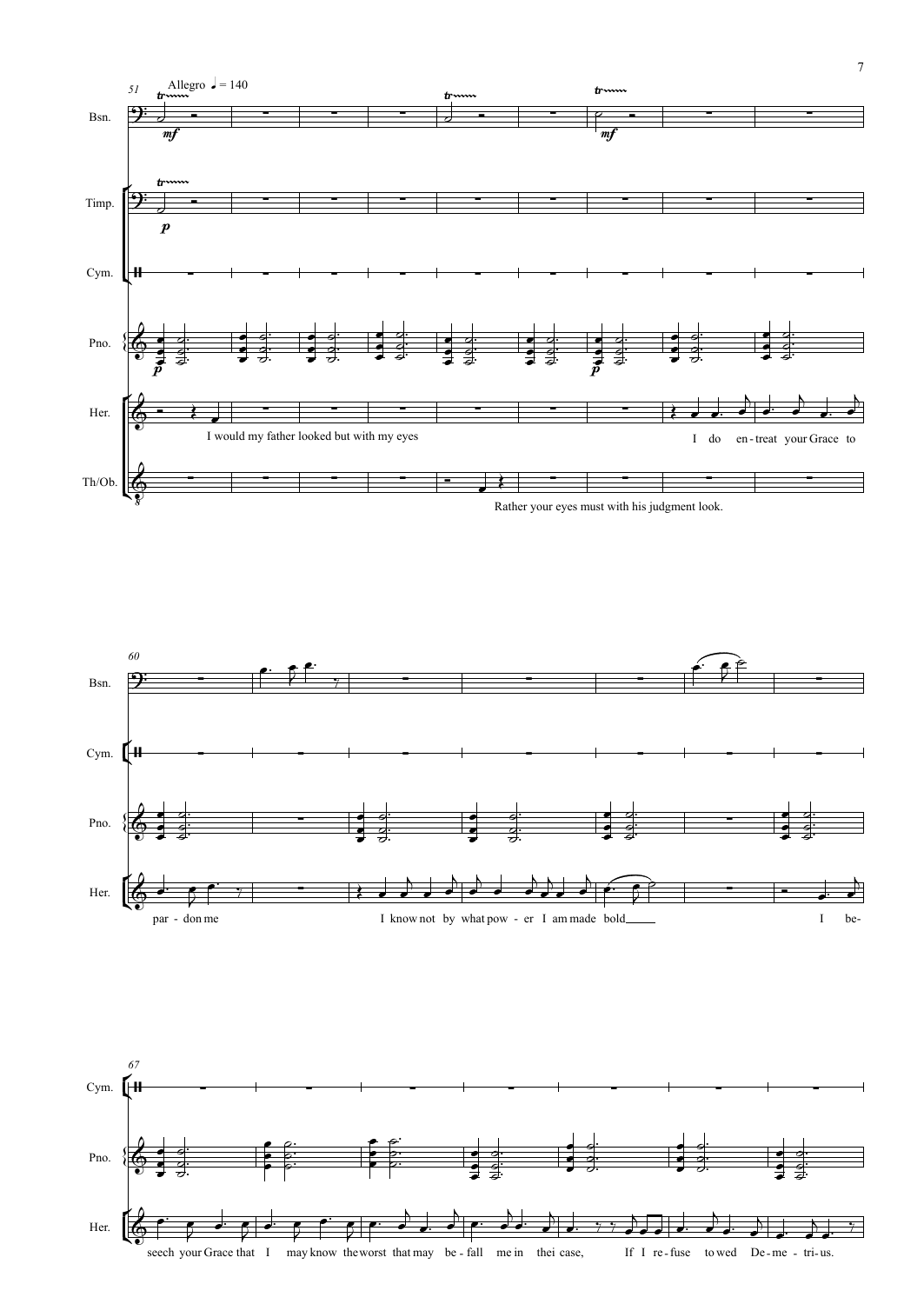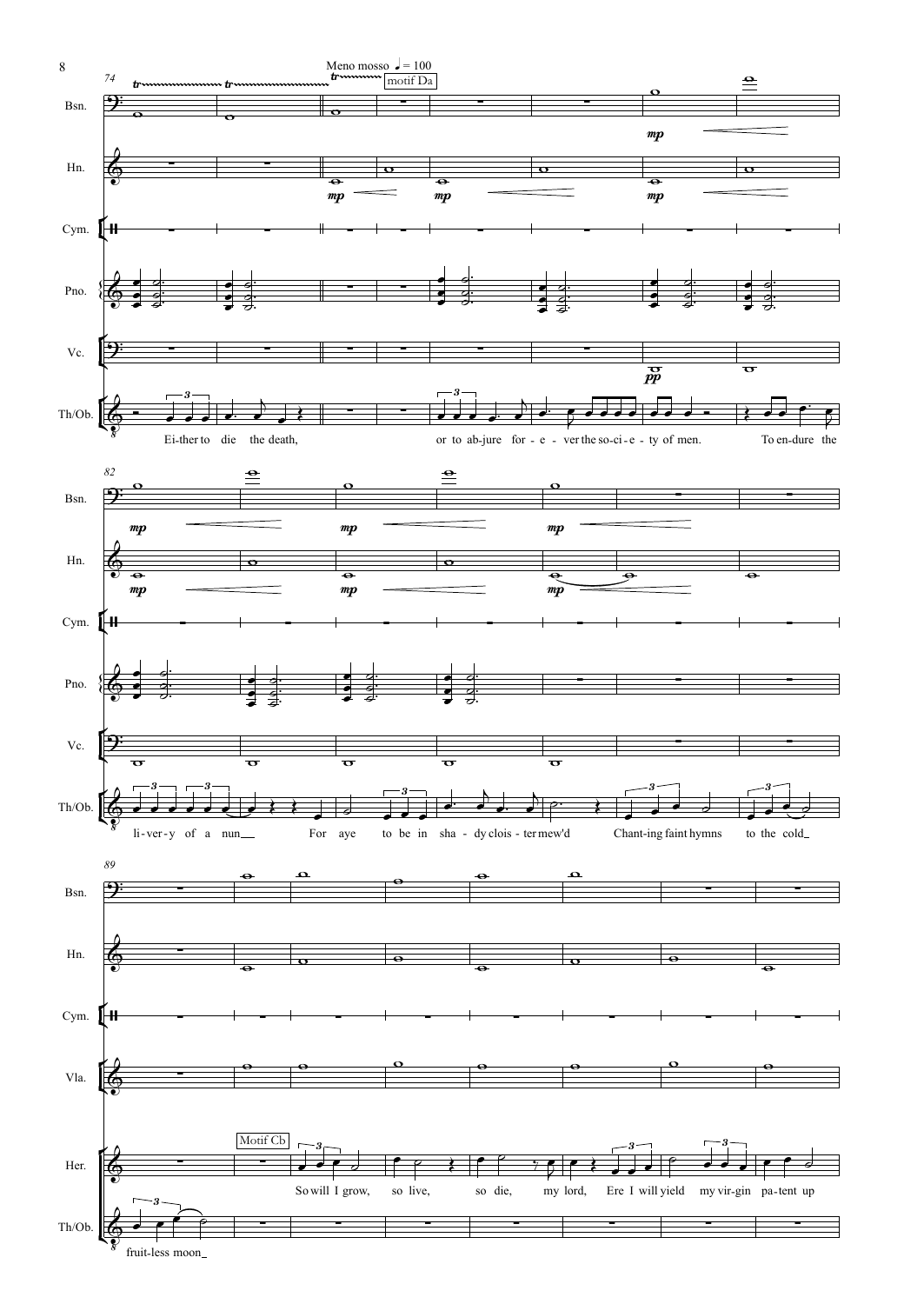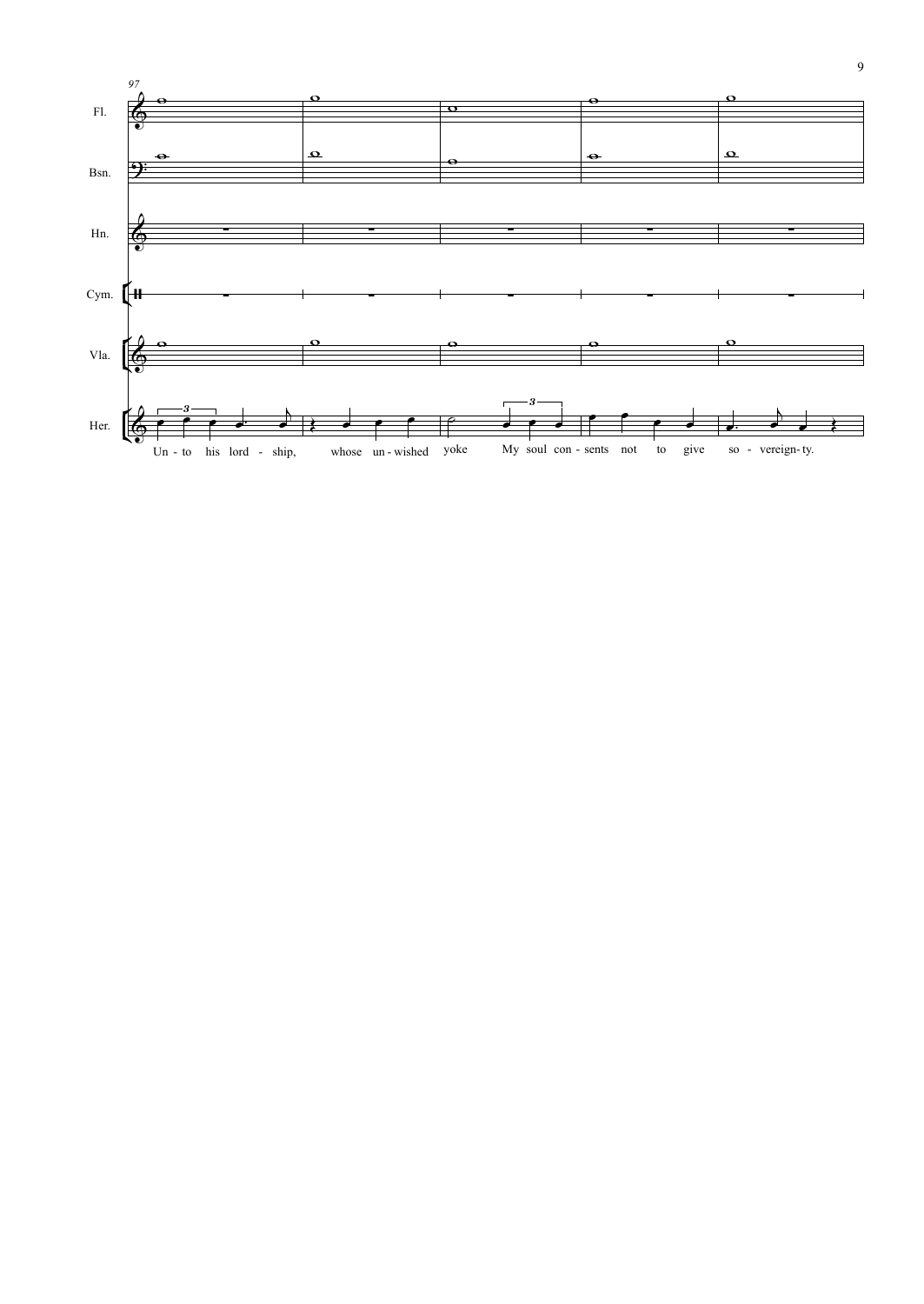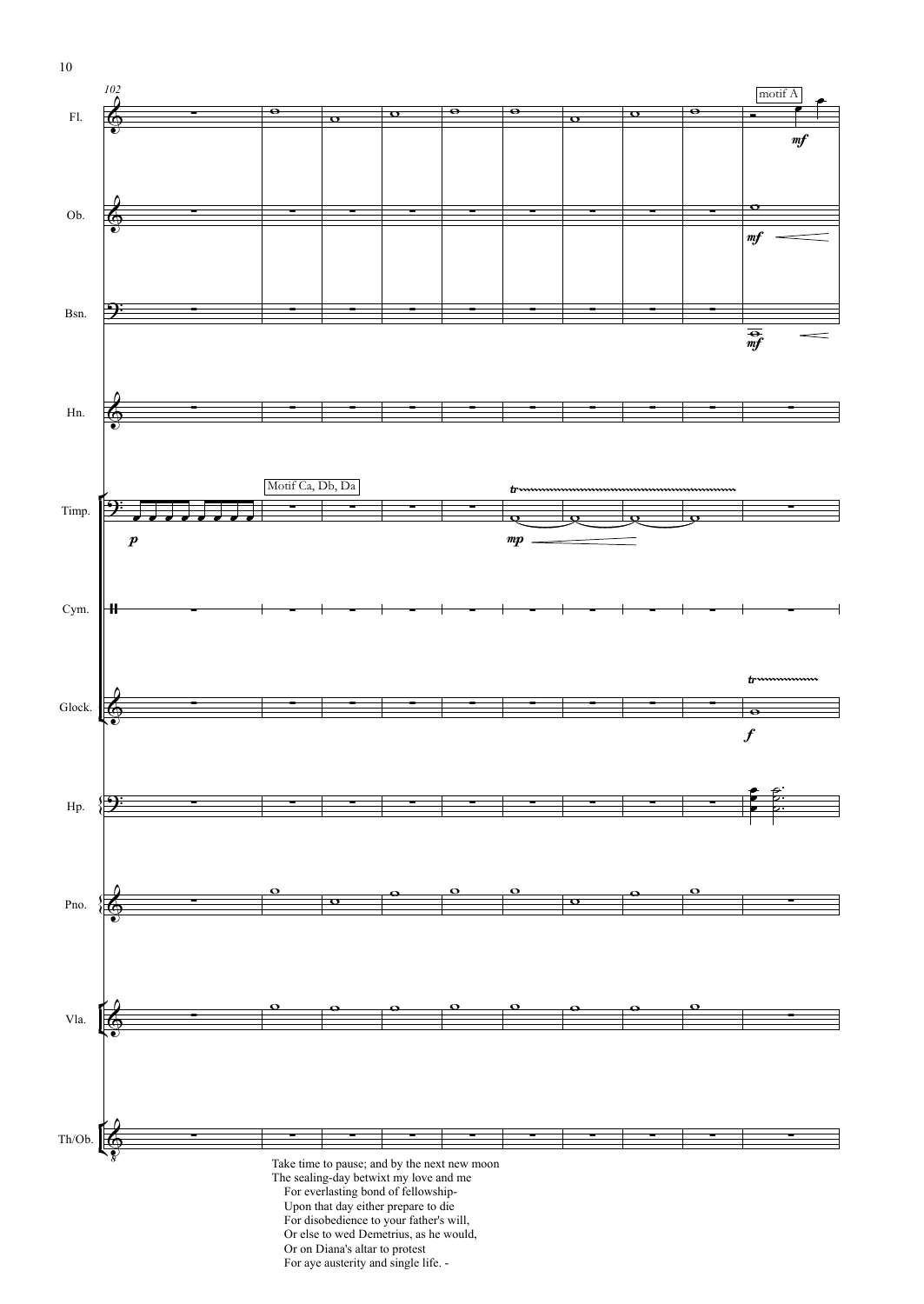

How now my love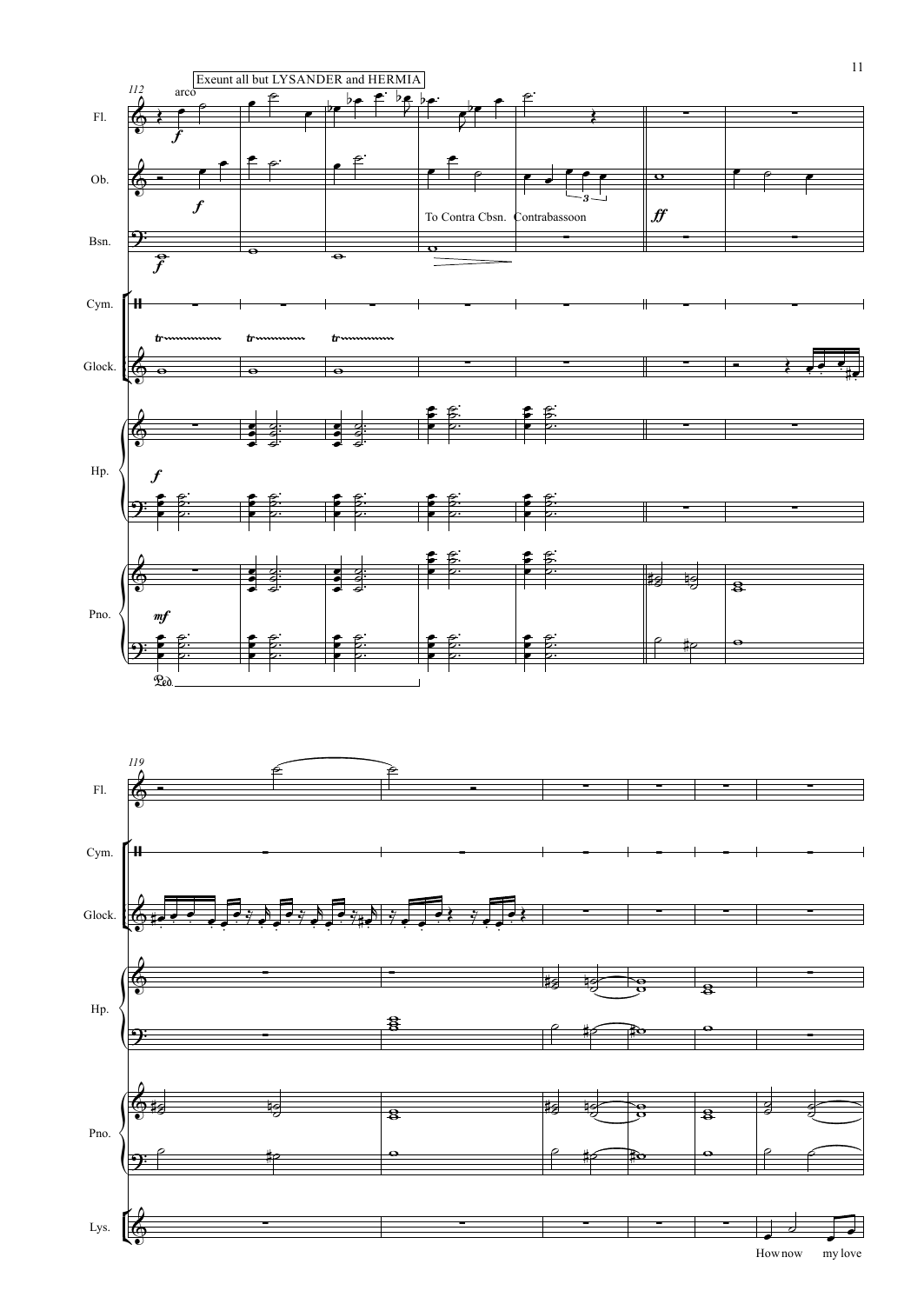







12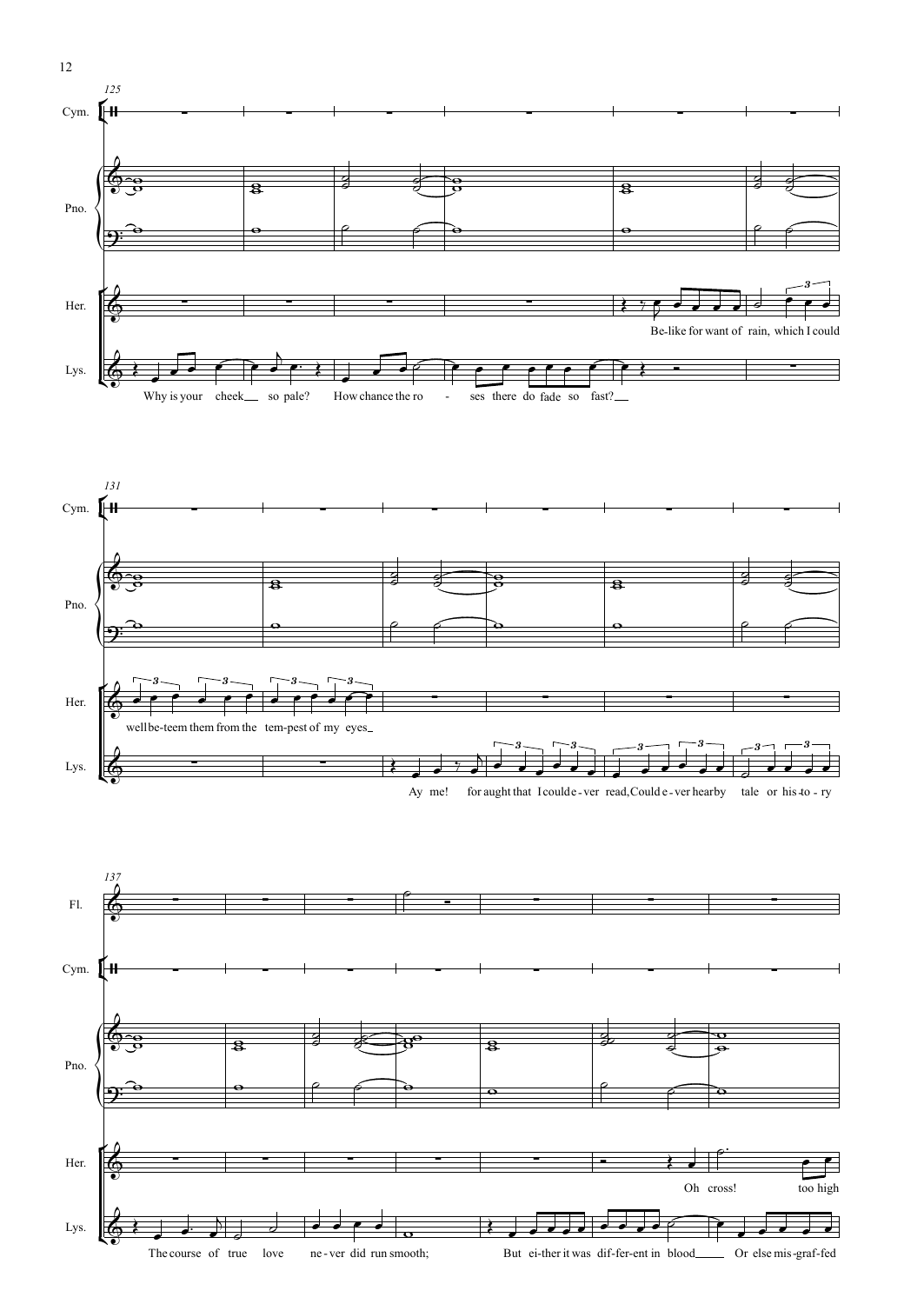



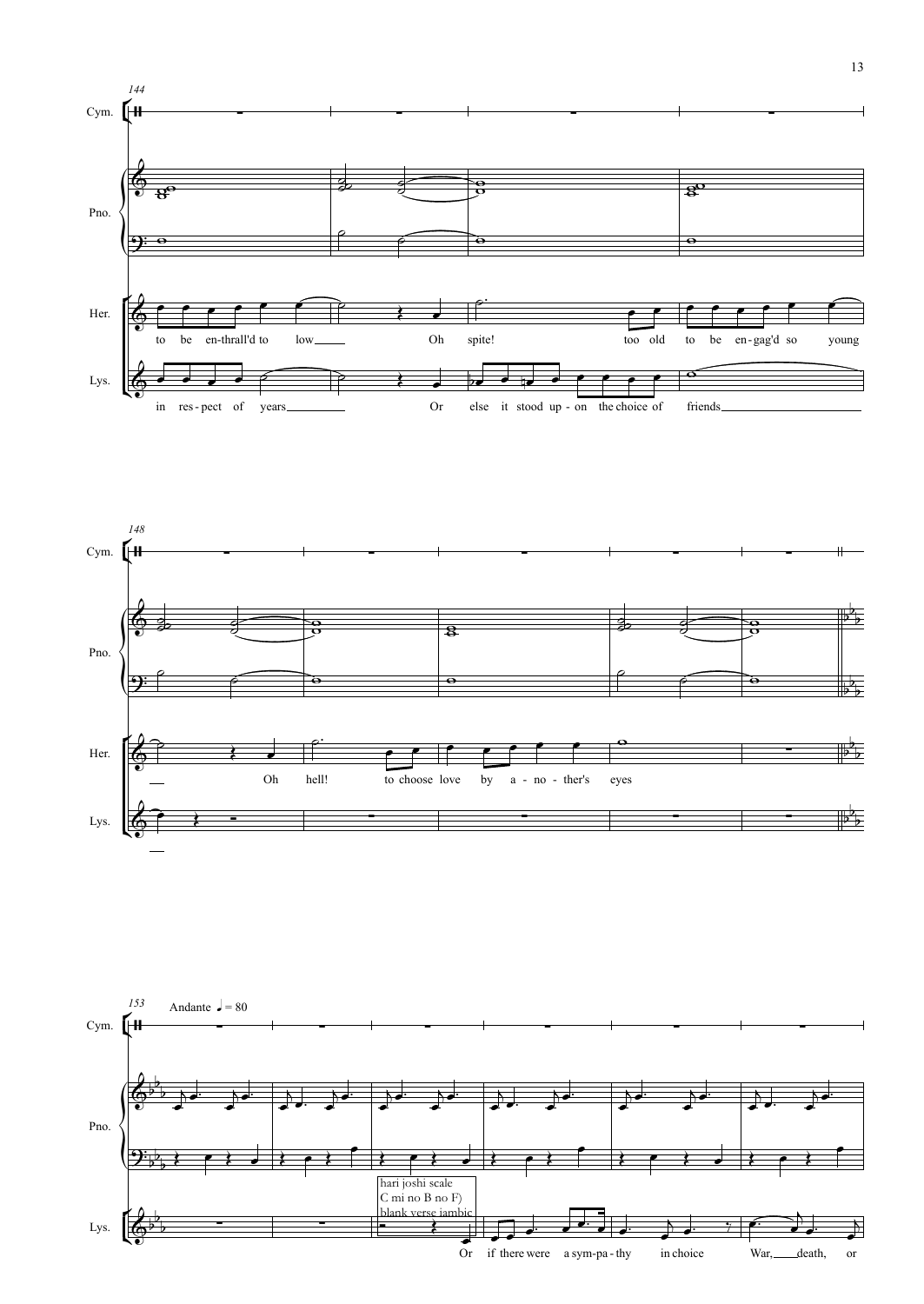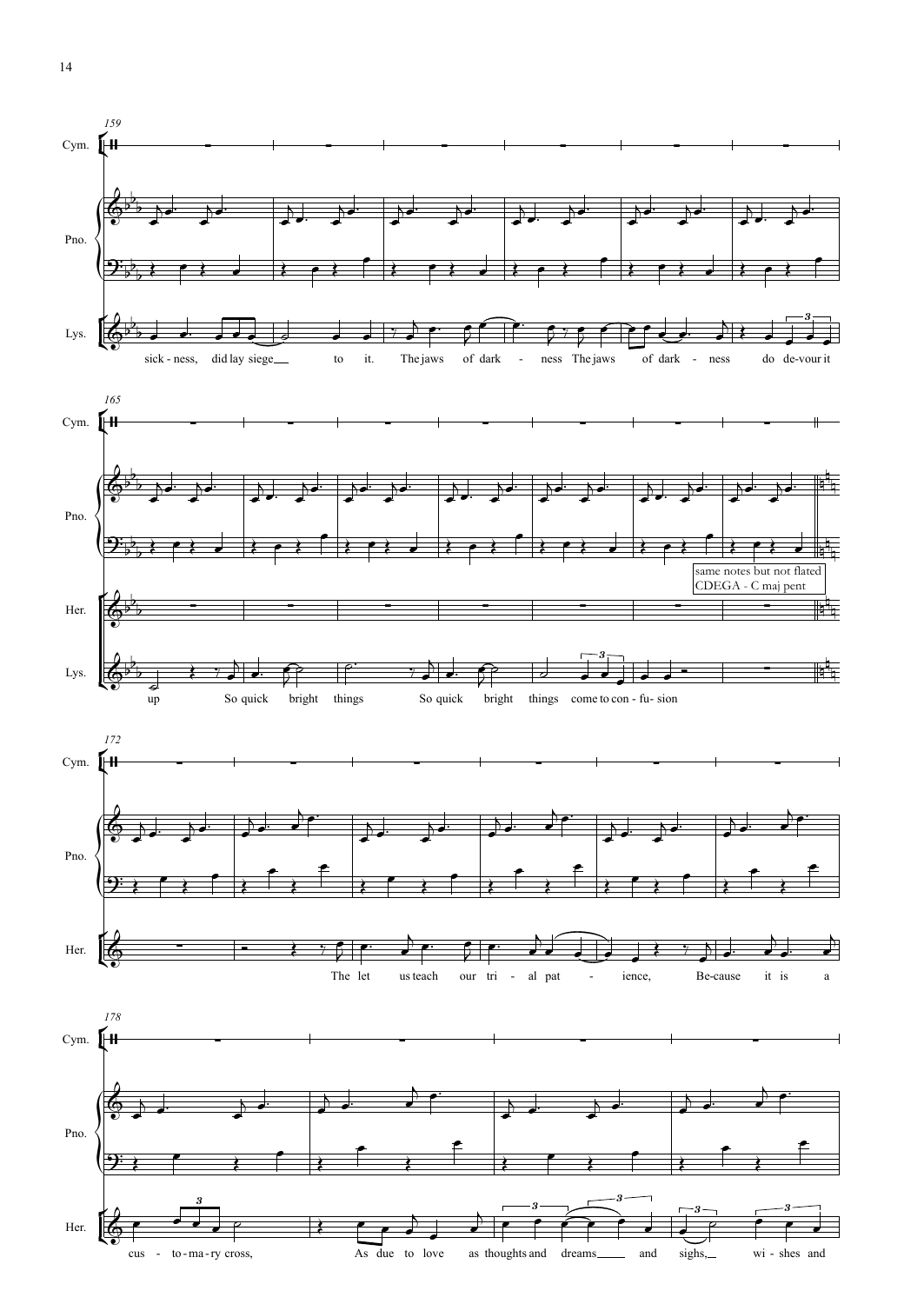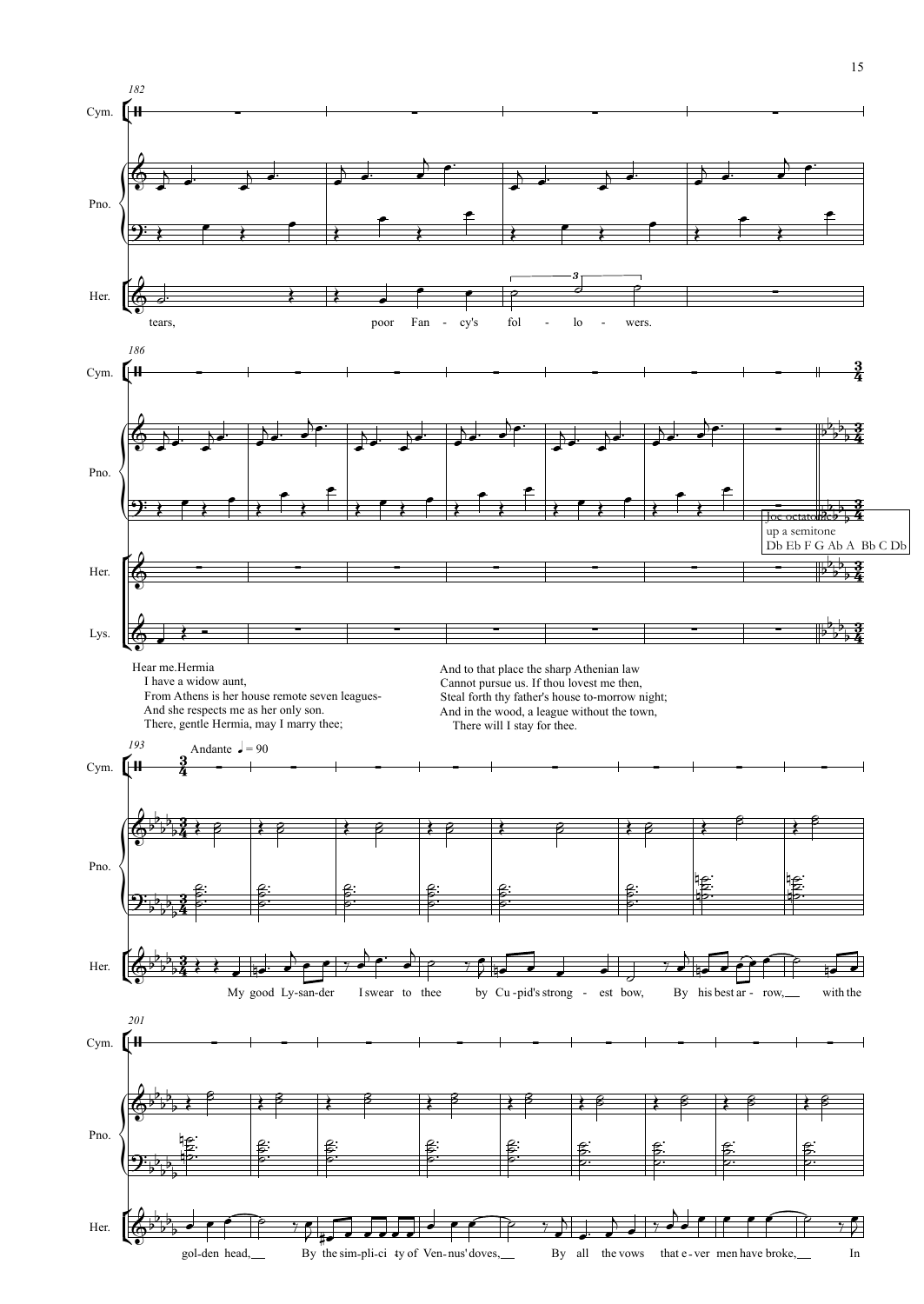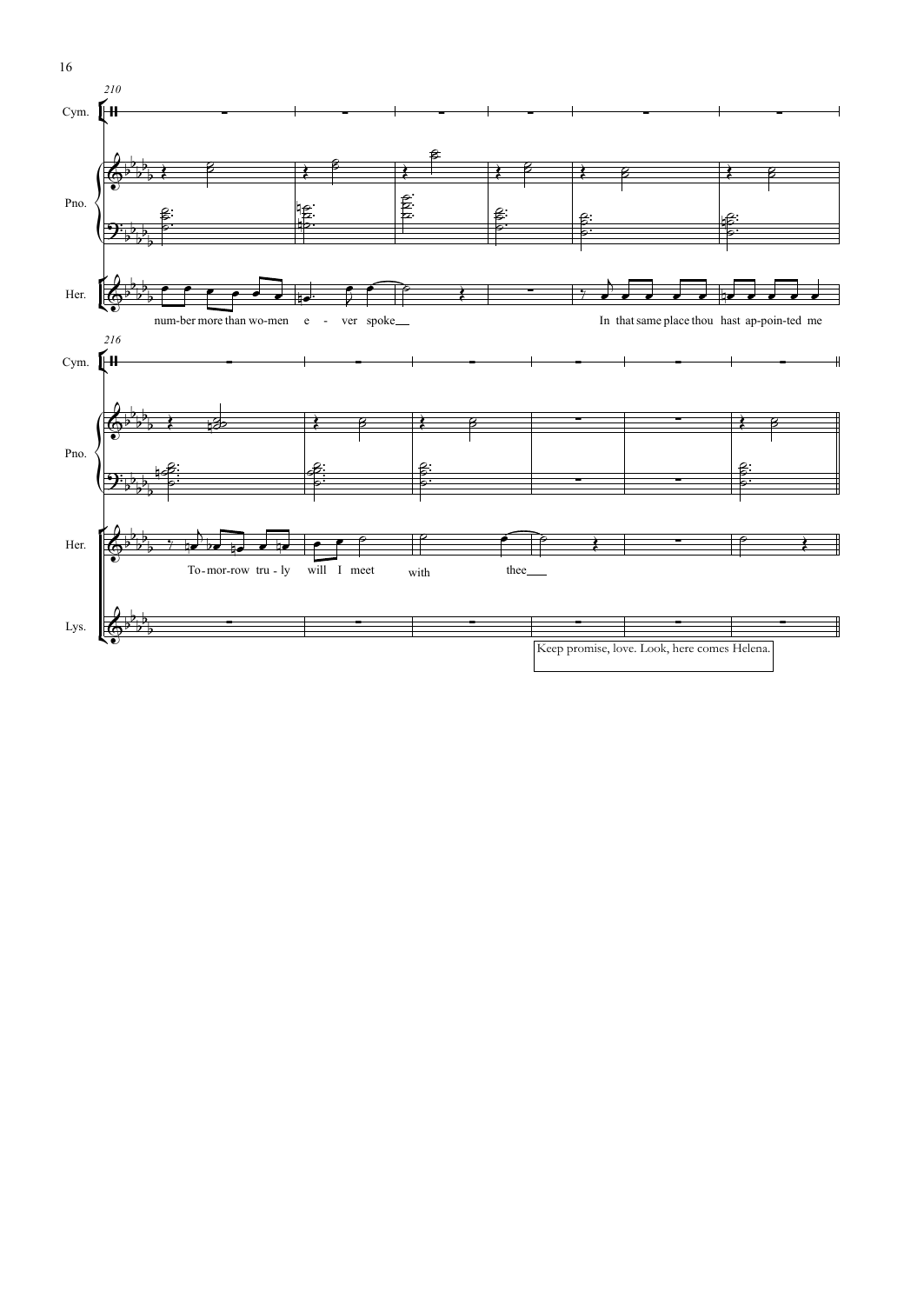Enter HELENA<br>17 HERMIA.<br>God speed fair Helena! Whither away?

## HELENA.

Call you me fair? That fair again unsay. Demetrius loves your fair. O happy fair! Your eyes are lode-stars and your tongue's sweet air More tuneable than lark to shepherd's ear, When wheat is green, when hawthorn buds appear. Sickness is catching; O, were favour so, Yours would I catch, fair Hermia, ere I go!

O, teach me how you look, and with what art You sway the motion of Demetrius' heart!

## HERMIA.

I frown upon him, yet he loves me still.

#### HELENA.

O that your frowns would teach my smiles such skill!

HERMIA. I give him curses, yet he gives me love.

HELENA. O that my prayers could such affection move!

HERMIA. His folly, Helena, is no fault of mine.

HELENA.

None, but your beauty; would that fault were mine!

## HERMIA.

Take comfort: he no more shall see my face; Lysander and myself will fly this place.

#### LYSANDER.

Helen, to you our minds we will unfold: To-morrow night, when Phoebe doth behold Her silver visage in the wat'ry glass, Decking with liquid pearl the bladed grass, A time that lovers' flights doth still conceal, Through Athens' gates have we devis'd to steal.

## HERMIA.

And in the wood where often you and I Upon faint primrose beds were wont to lie, Emptying our bosoms of their counsel sweet, There my Lysander and myself shall meet; Farewell, sweet playfellow; pray thou for us, And good luck grant thee thy Demetrius! Exit both

## HELENA

. How happy some o'er other some can be! Through Athens I am thought as fair as she. But what of that? Demetrius thinks not so; He will not know what all but he do know.

Love looks not with the eyes, but with the mind; And therefore is wing'd Cupid painted blind.

I will go tell him of fair Hermia's flight; Then to the wood will he to-morrow night Pursue her; and for this intelligence If I have thanks, it is a dear expense. But herein mean I to enrich my pain, To have his sight thither and back again. Exit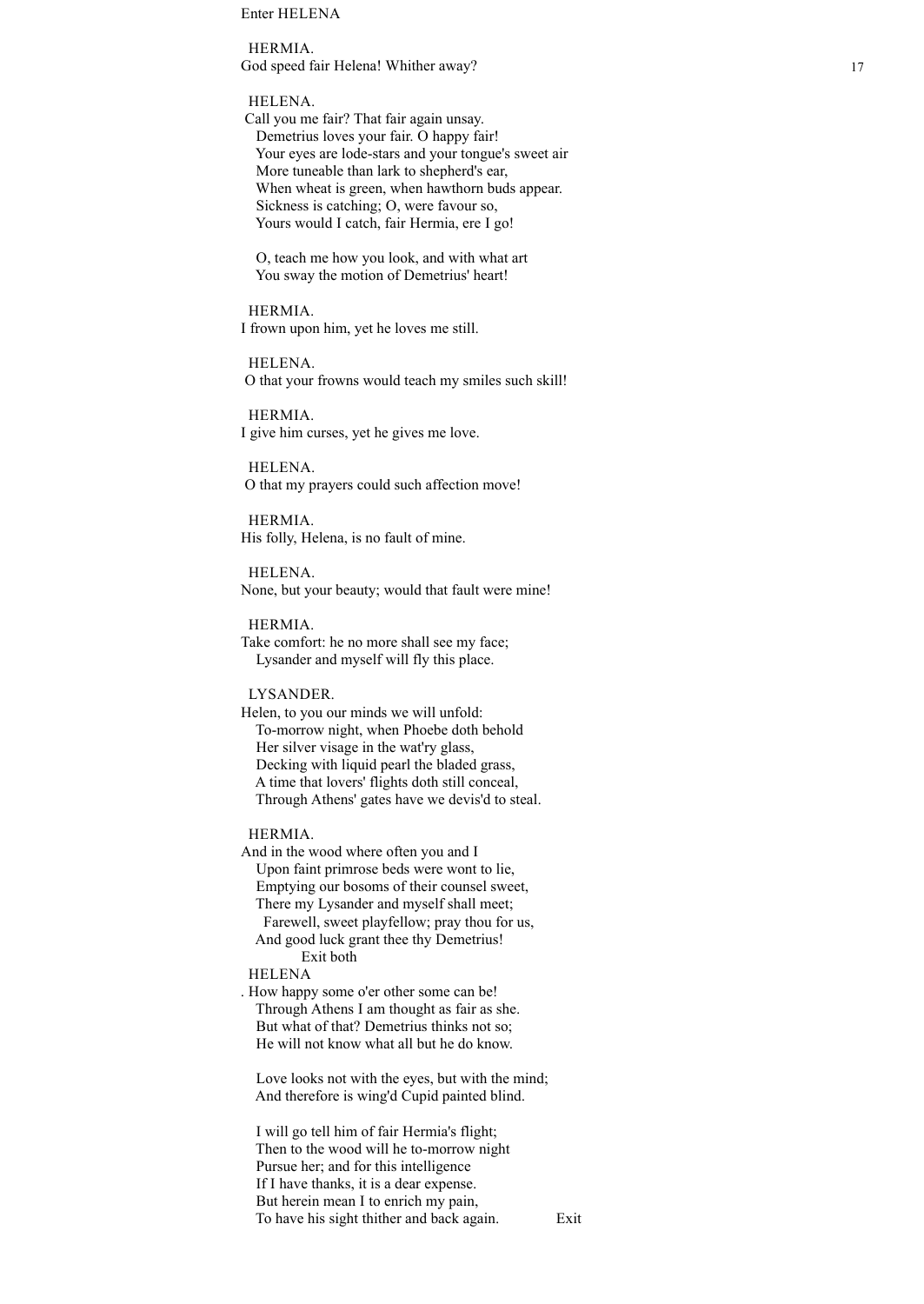

QUINCE. Is all our company here?

#### BOTTOM.

You were best to call them generally, man by man, according to the scrip.

### QUINCE.

Here is the scroll of every man's name which is thought fit, through all Athens, to play in our interlude before the Duke and the Duchess on his wedding-day at night.

### BOTTOM.

First, good Peter Quince, say what the play treats on; then read the names of the actors; and so grow to a point.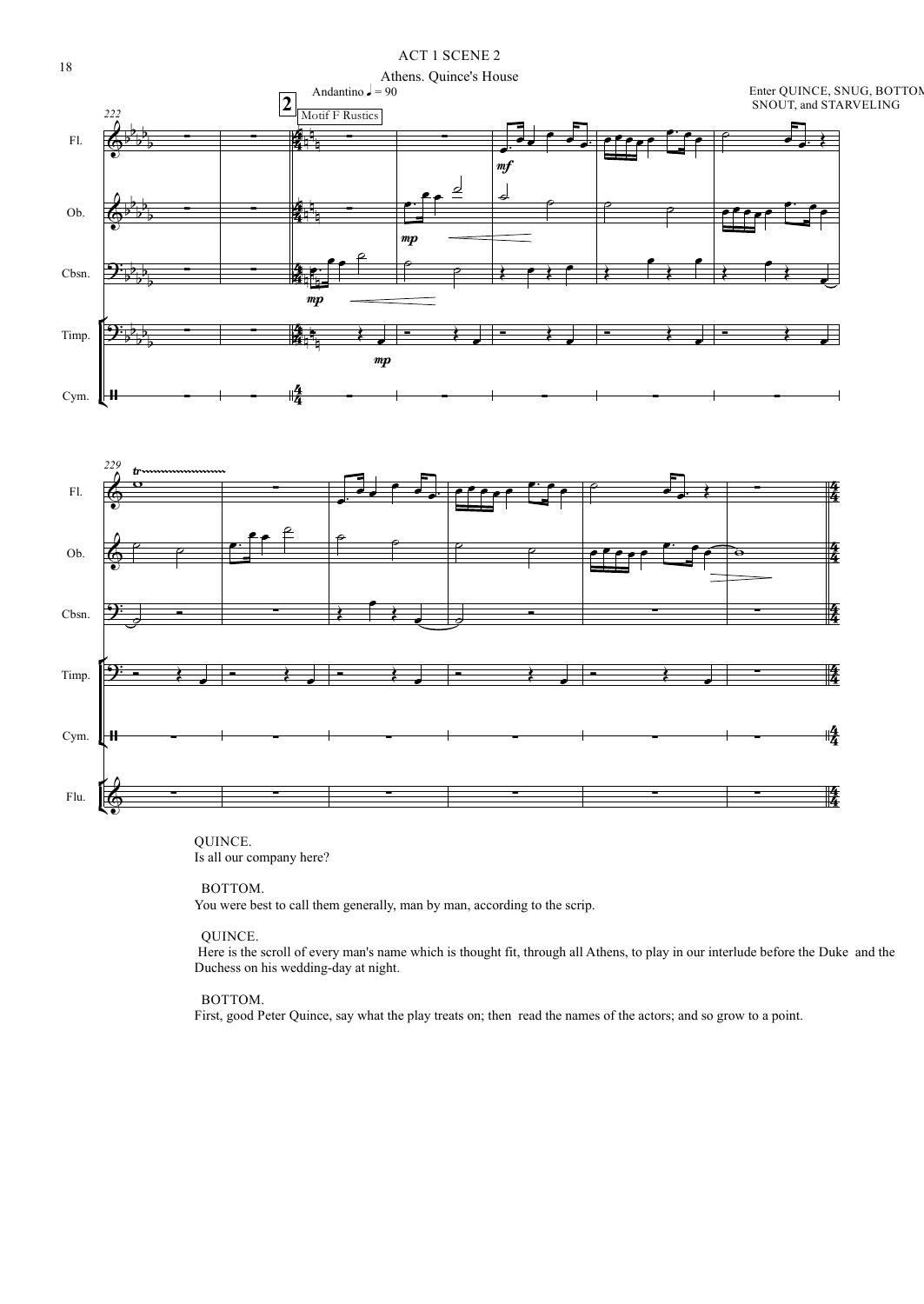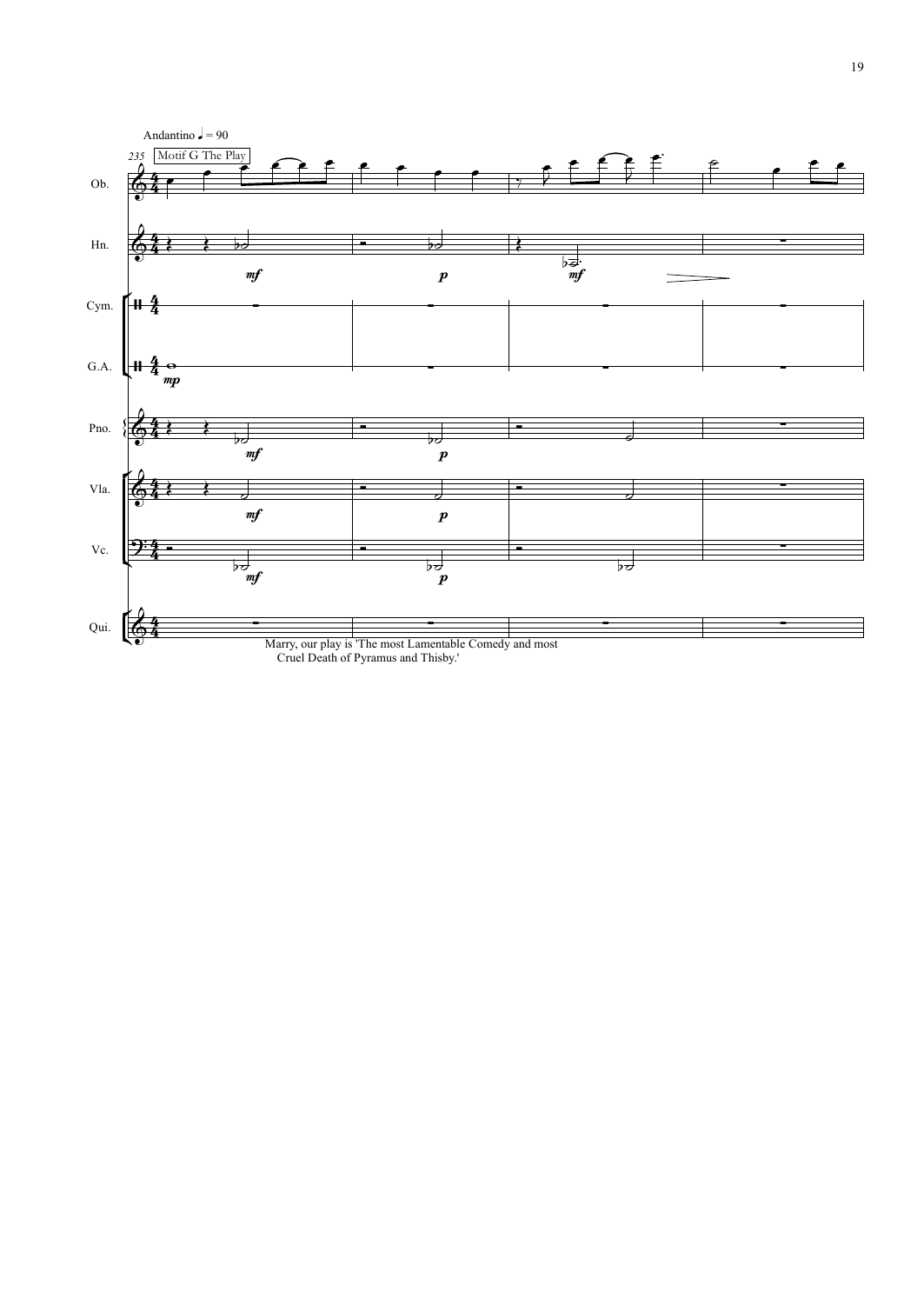

A very good piece of work, I assure you, and a merry. Now, good Peter Quince, call forth your actors by the scroll. Masters, spread yourselves.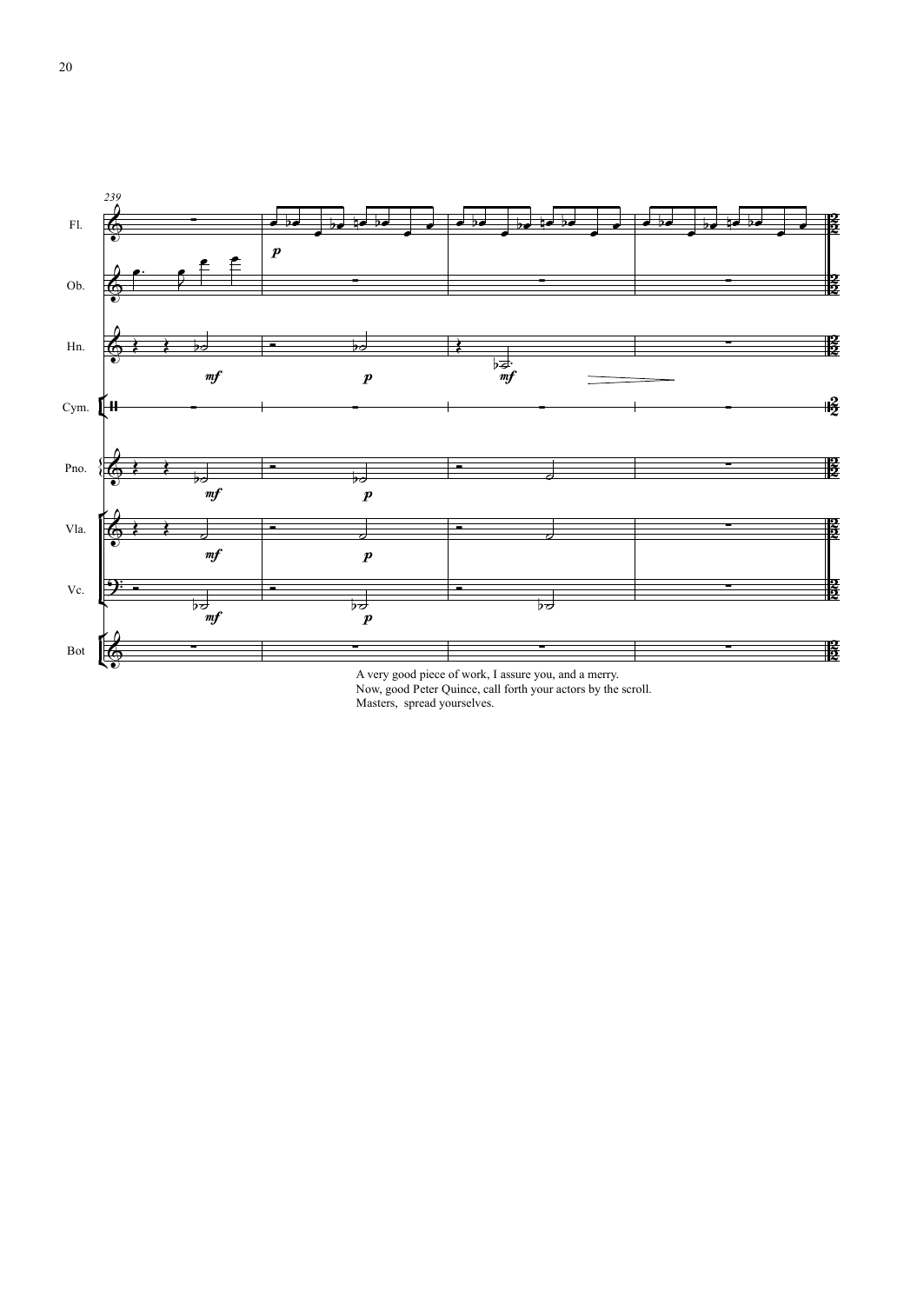QUINCE. Answer, as I call you. Nick Bottom, the weaver. BOTTOM. Ready. Name what part I am for, and proceed. **QUINCE** You, Nick Bottom, are set down for Pyramus. BOTTOM. What is Pyramus? A lover, or a tyrant? QUINCE. A lover, that kills himself most gallant for love.

BOTTOM.

That will ask some tears in the true performing of it. If I do it, let the audience look to their eyes; I will move storms; I will condole in some measure. To the rest- yet my chief humour is for a tyrant. I could play Ercles rarely, or a part to tear a cat in, to make all split.

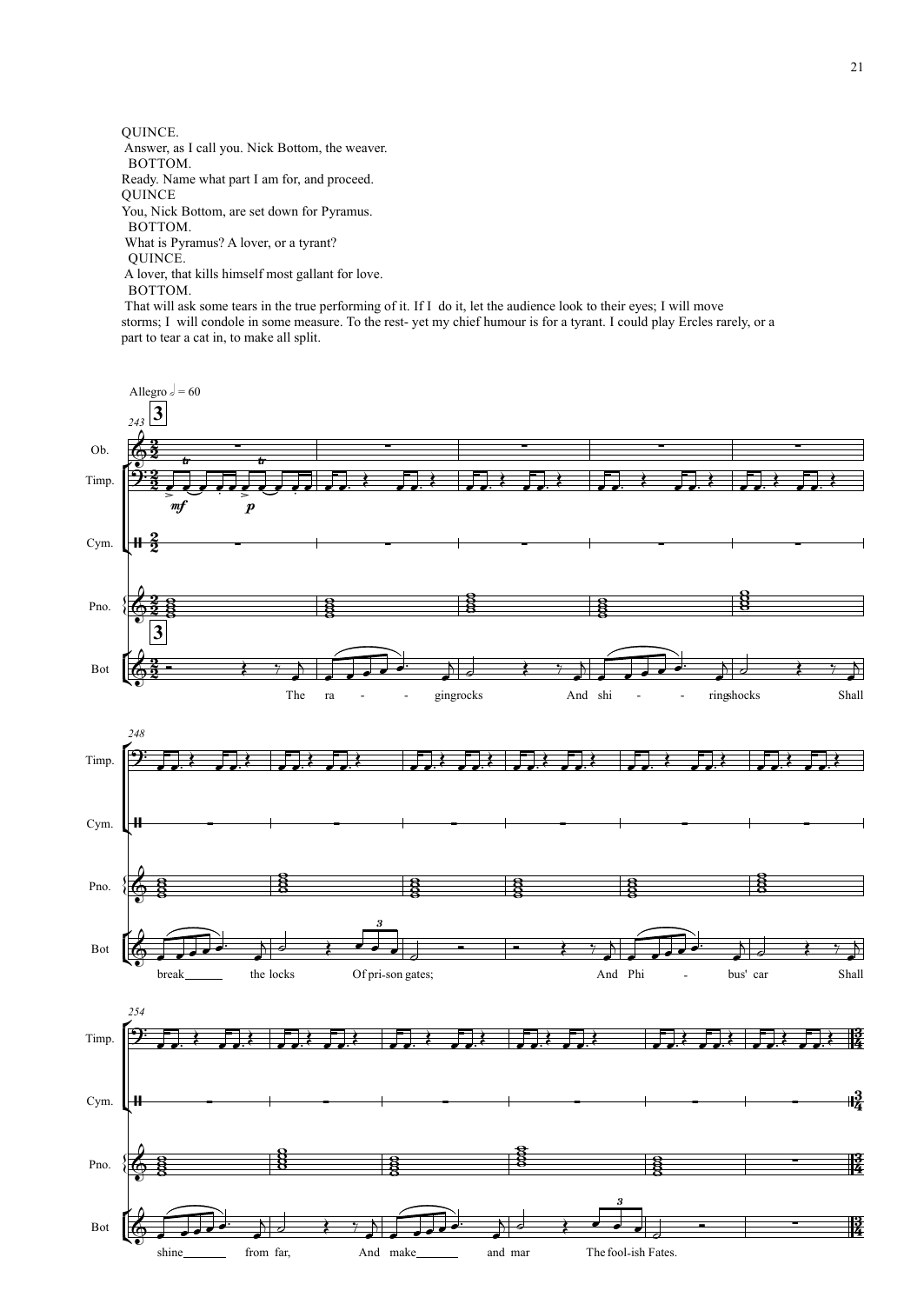This was lofty. Now name the rest of the players. This is Ercles' vein, a tyrant's vein: a lover is more condoling.

## FLUTE Here, Peter Quince.

**OUINCE** Flute, you must take Thisby on you.

FLUTE. What is Thisby? A wand'ring knight?

QUINCE. It is the lady that Pyramus must love.

FLUTE. Nay, faith, let not me play a woman; I have a beard coming.

QUINCE.

That's all one; you shall play it in a mask, and you may speak as small as you will.

#### BOTTOM.

An I may hide my face, let me play Thisby too. I'll speak in a monstrous little voice: 'Thisne, Thisne!' [Then speaking small] 'Ah Pyramus, my lover dear! Thy Thisby dear, and lady dear!'

QUINCE.

No, no, you must play Pyramus; and, Flute, you Thisby.

BOTTOM. Well, proceed.

QUINCE. Robin Starveling, the tailor.

STARVELING . Here, Peter Quince.

QUINCE. Robin Starveling, you must play Thisby's mother. Tom Snout, the tinker.

**SNOUT.** Here, Peter Quince.

QUINCE.

You, Pyramus' father; myself, Thisby's father; Snug, the joiner, you, the lion's part. And, I hope, here is a play fitted.

SNUG

. Have you the lion's part written? Pray you, if it be, give it me, for I am slow of study.

QUINCE.

You may do it extempore, for it is nothing but roaring.

BOTTOM. Let me play the lion too.I will roar that I will do any man's heart good to hear me; I will roar that I will make the Duke say 'Let him roar again, let him roar again.'

#### QUINCE.

An you should do it too terribly, you would fright the Duchess and the ladies, that they would shriek; and that were enough to hang us all.

#### ALL.

That would hang us, every mother's son.

#### BOTTOM

. I grant you, friends, if you should fright the ladies out of their wits, they would have no more discretion butto hang us; but I will aggravate myvoice so,that I will roar you as gently as any sucking dove; I will roar you an 'twere any nightingale.

#### **OUINCE**

You can play no part but Pyramus; for Pyramus is a sweet-fac'd man; a proper man, as one shall see in a summer's day; a most lovely gentleman like man; therefore you must needs play Pyramus.

BOTTOM.

Well, I will undertake it. What beard were I best to play it in?

## QUINCE.

Why, what you will.

#### BOTTOM.

I will discharge it in either your straw-colour beard, your orange-tawny beard, your purple-in-grain beard, or your French-crown-colour beard, your perfect yellow.

#### QUINCE.

Some of your French crowns have no hair at all, and then you will play bare-fac'd. But, masters, here are your parts; and I am to entreat you, request you, and desire you, to con them by to-morrow night; and meet me in the palace wood, a mile without the town, by moonlight; there will we rehearse; for if we meet in the city, we shall be dogg'd with company, and our devices known. In the meantime I will draw a bill of properties, such as ourplay wants. I pray you, fail me not.

#### BOTTOM.

We will meet; and there we may rehearse most obscenely and courageously. Take pains; be perfect; adieu.

## QUINCE.

# At the Duke's oak we meet.

BOTTOM. Enough; hold, or cut bow-strings. Exeunt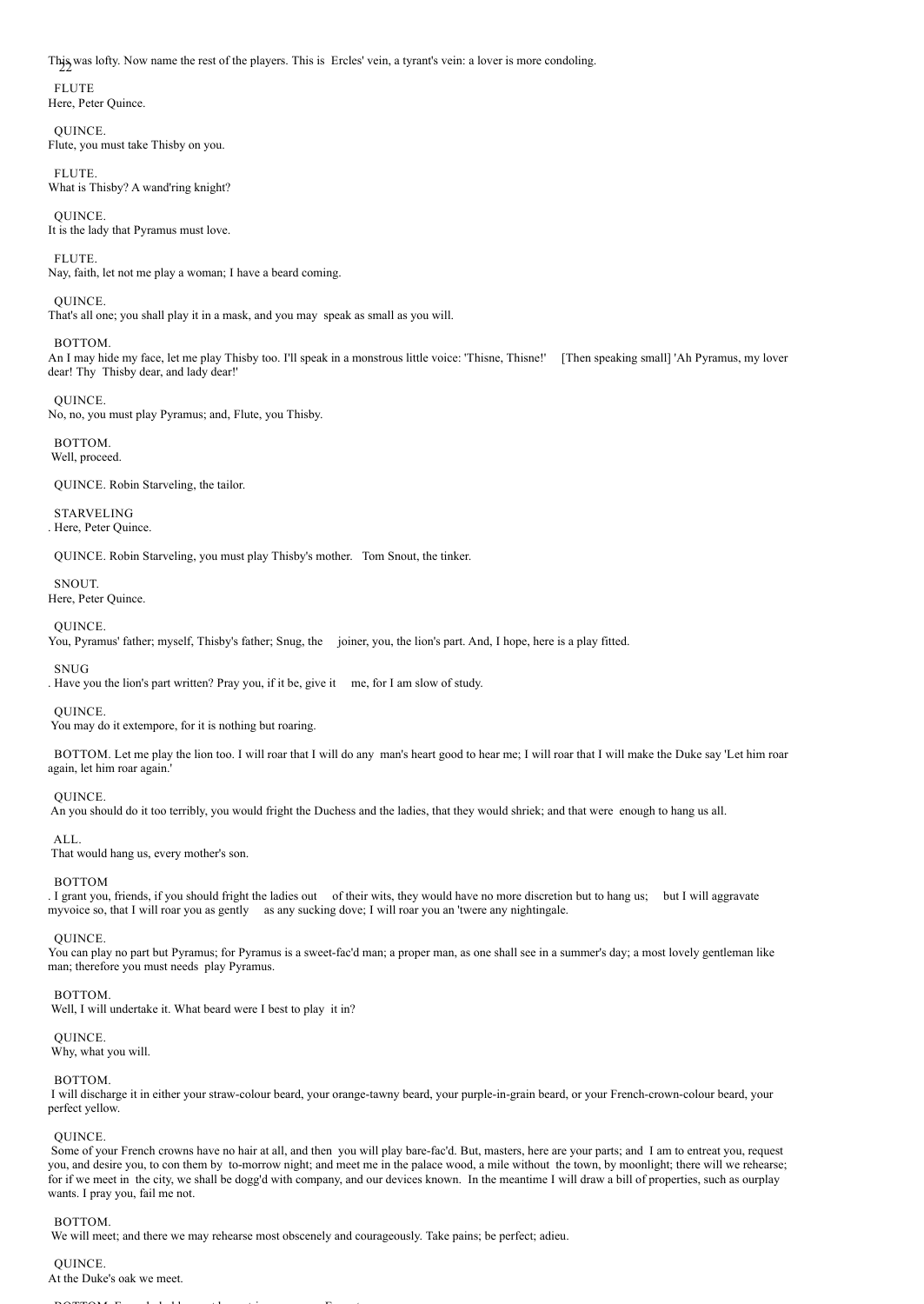



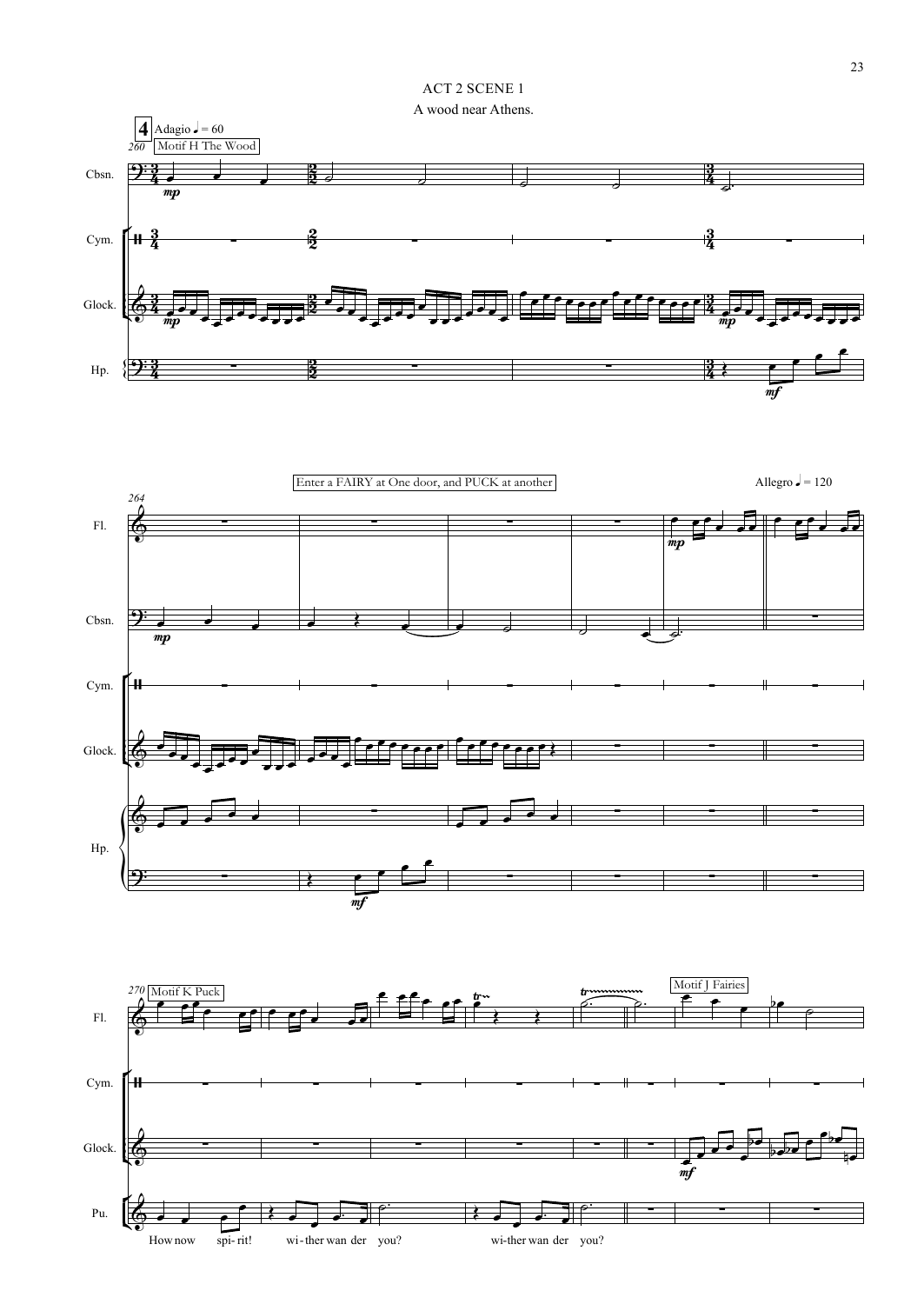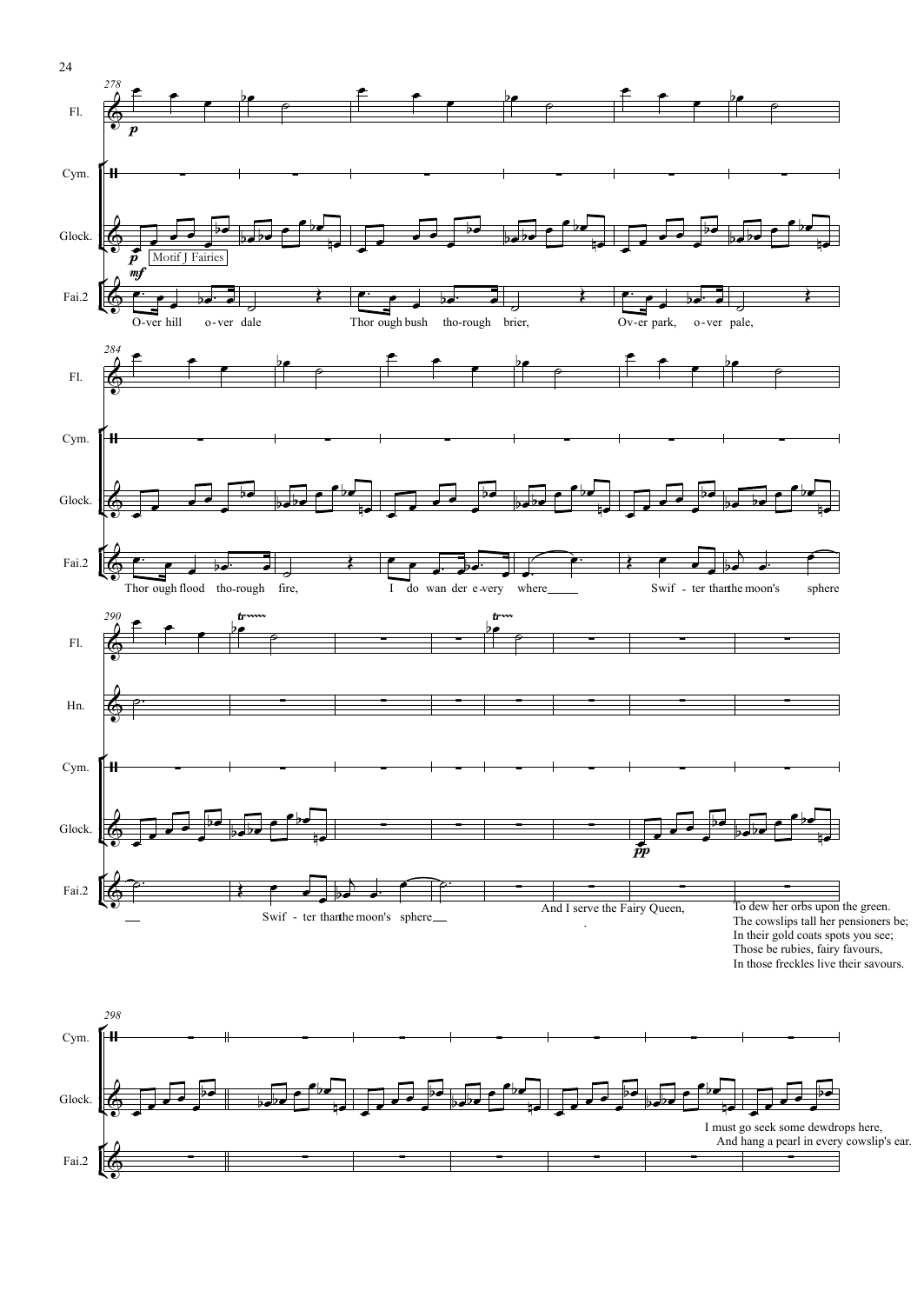

And now they ne-ver meet in grove or green But they do square that all their elves for fear Creep in - to a-corn

that all their elves for fear

But they do square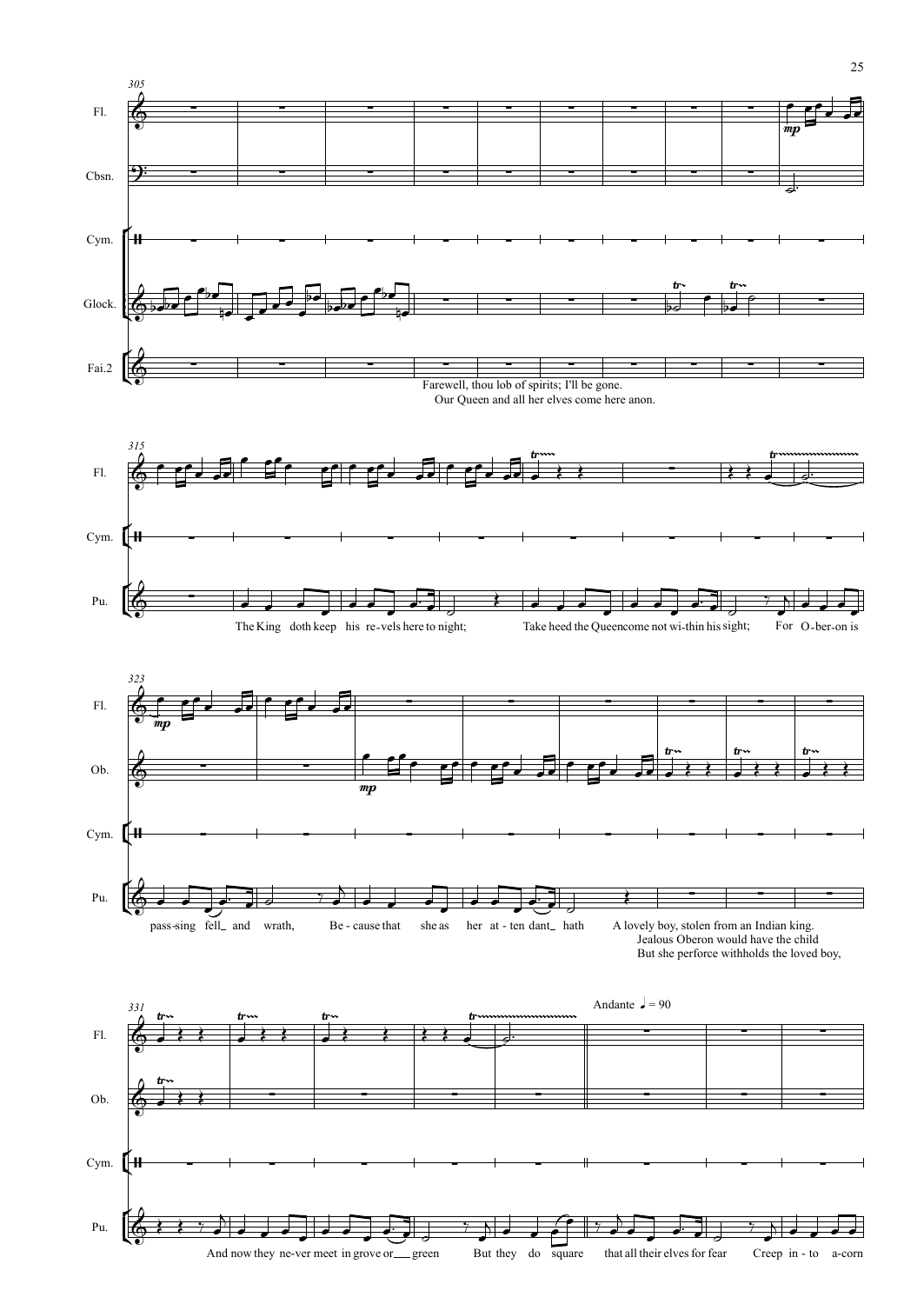



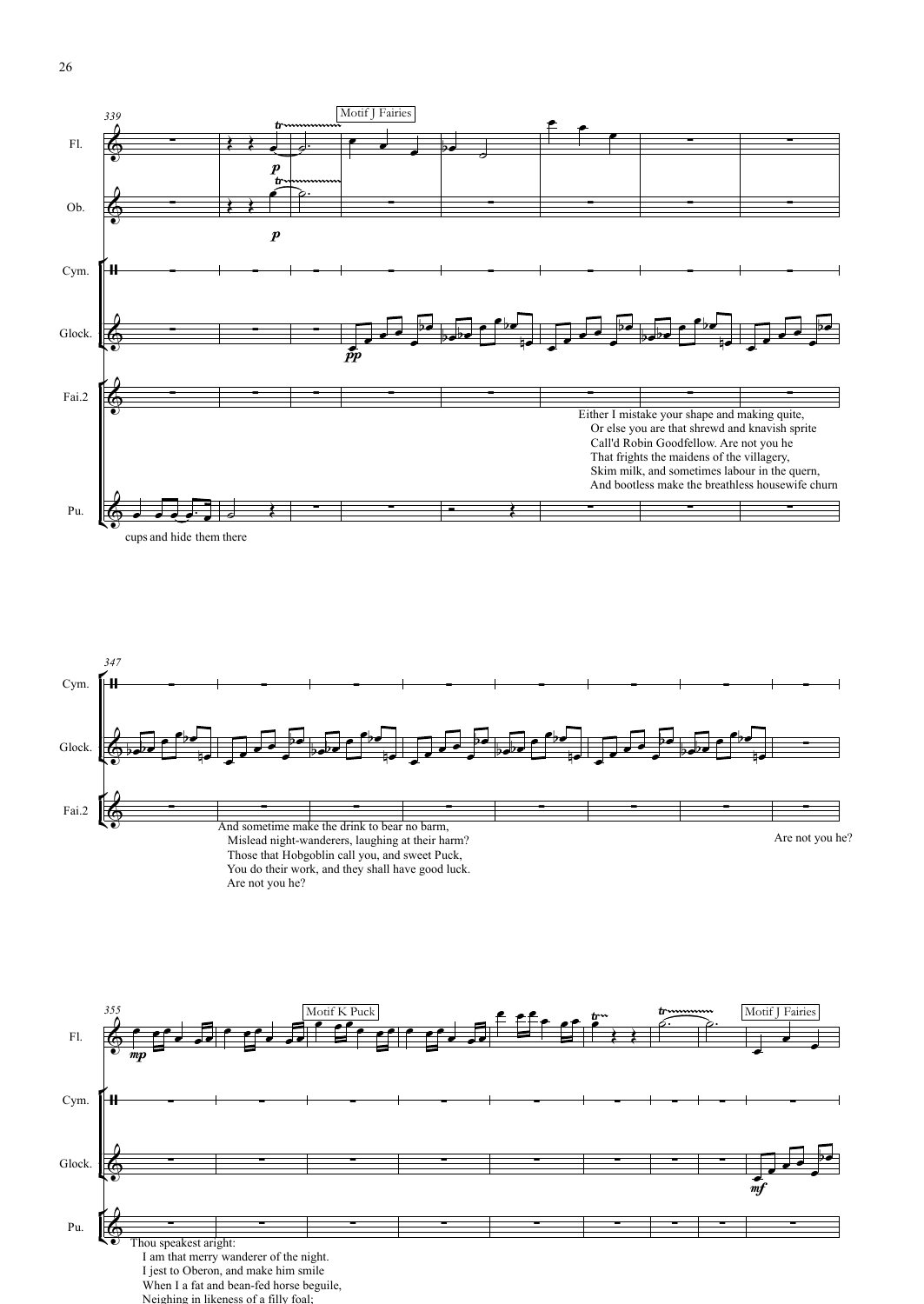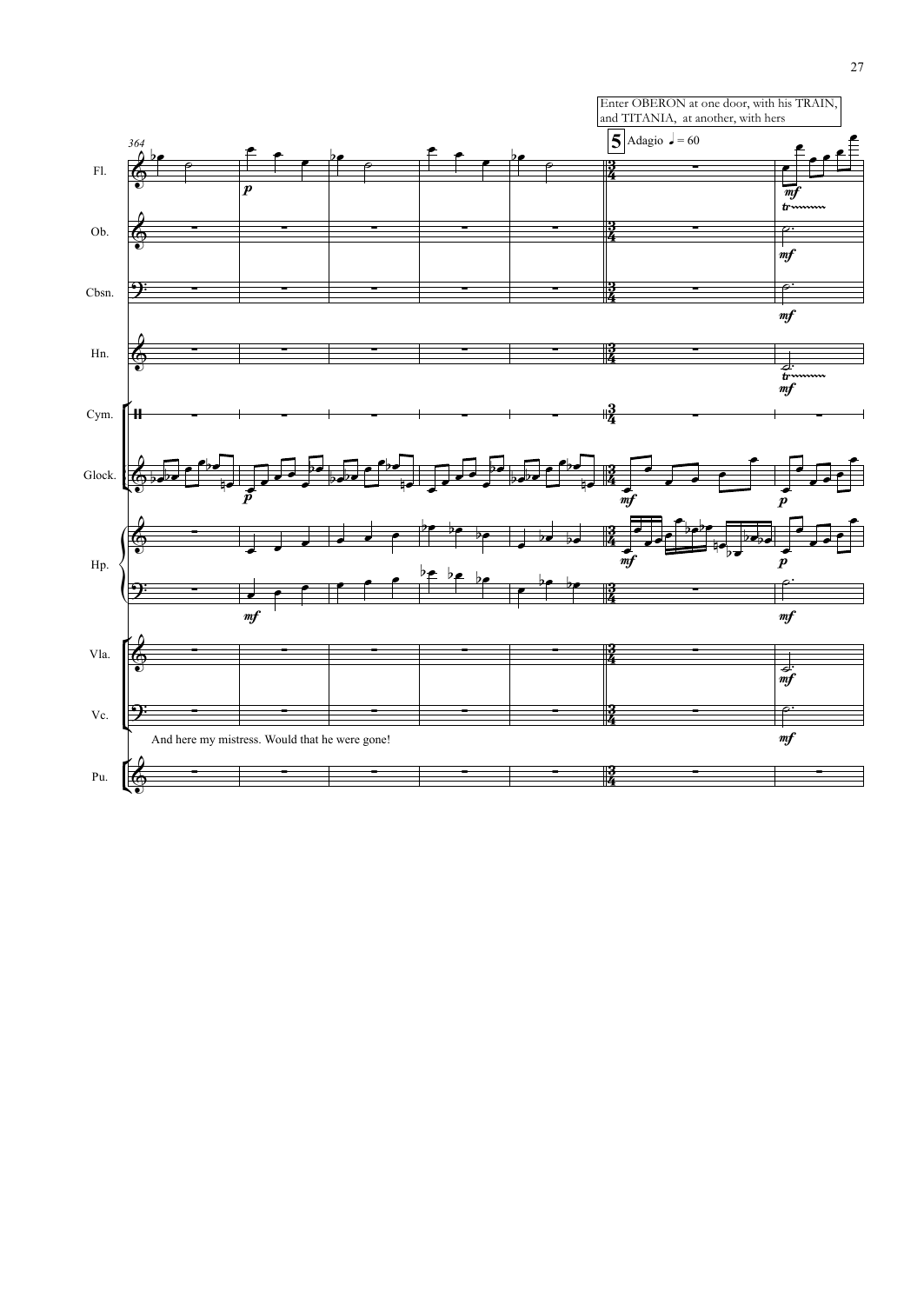

- nia. Tar-ry,rash wan ton;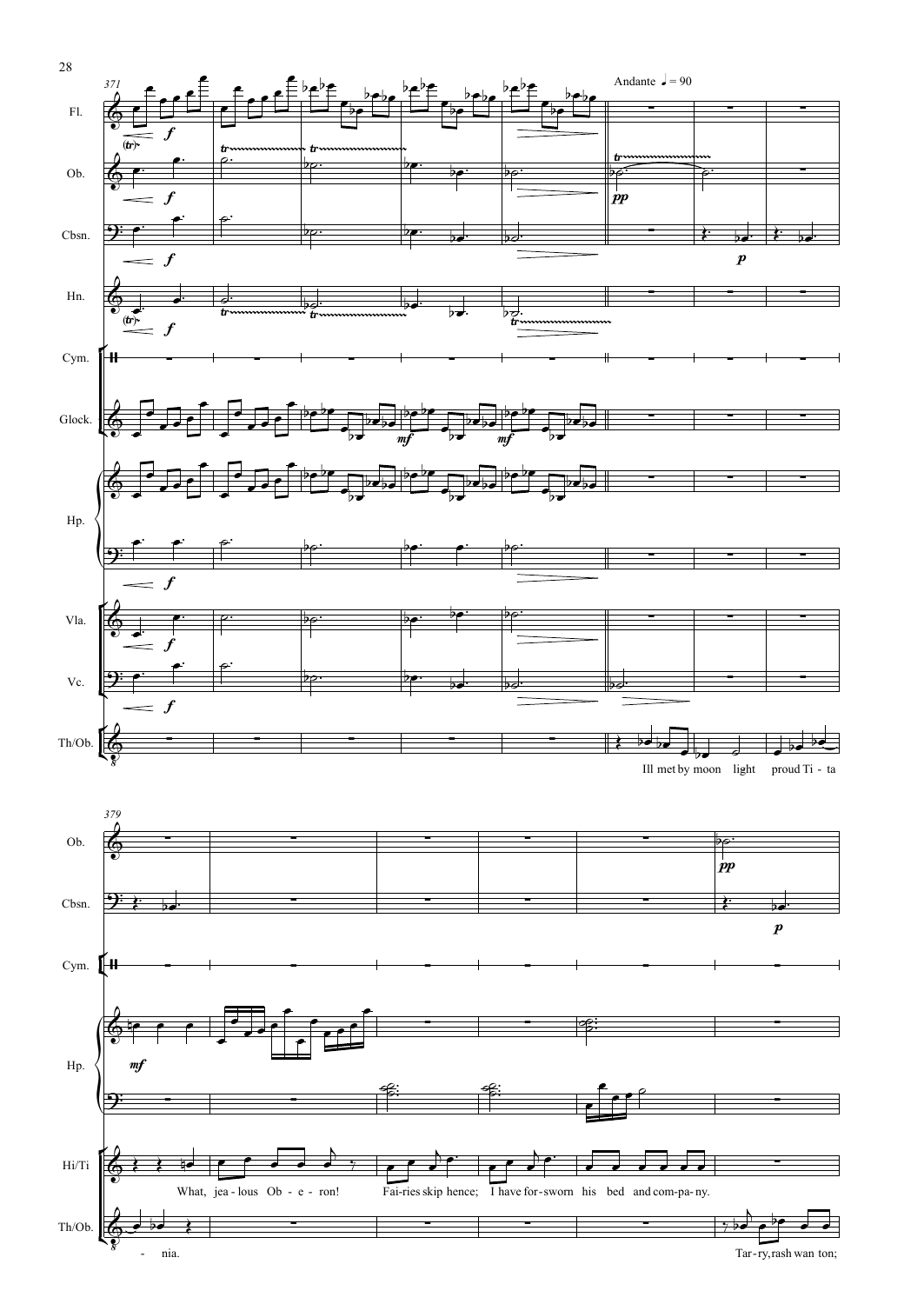



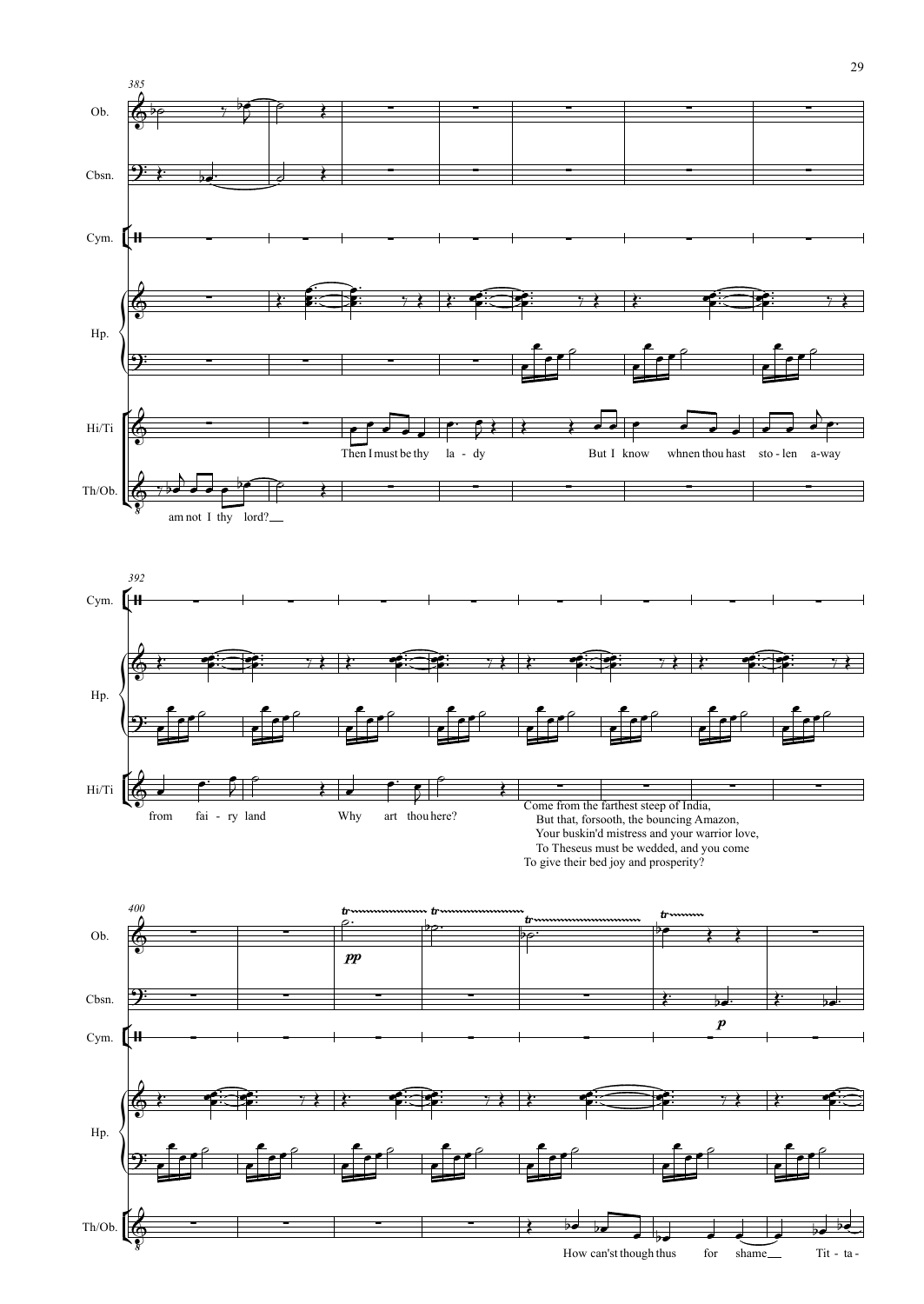



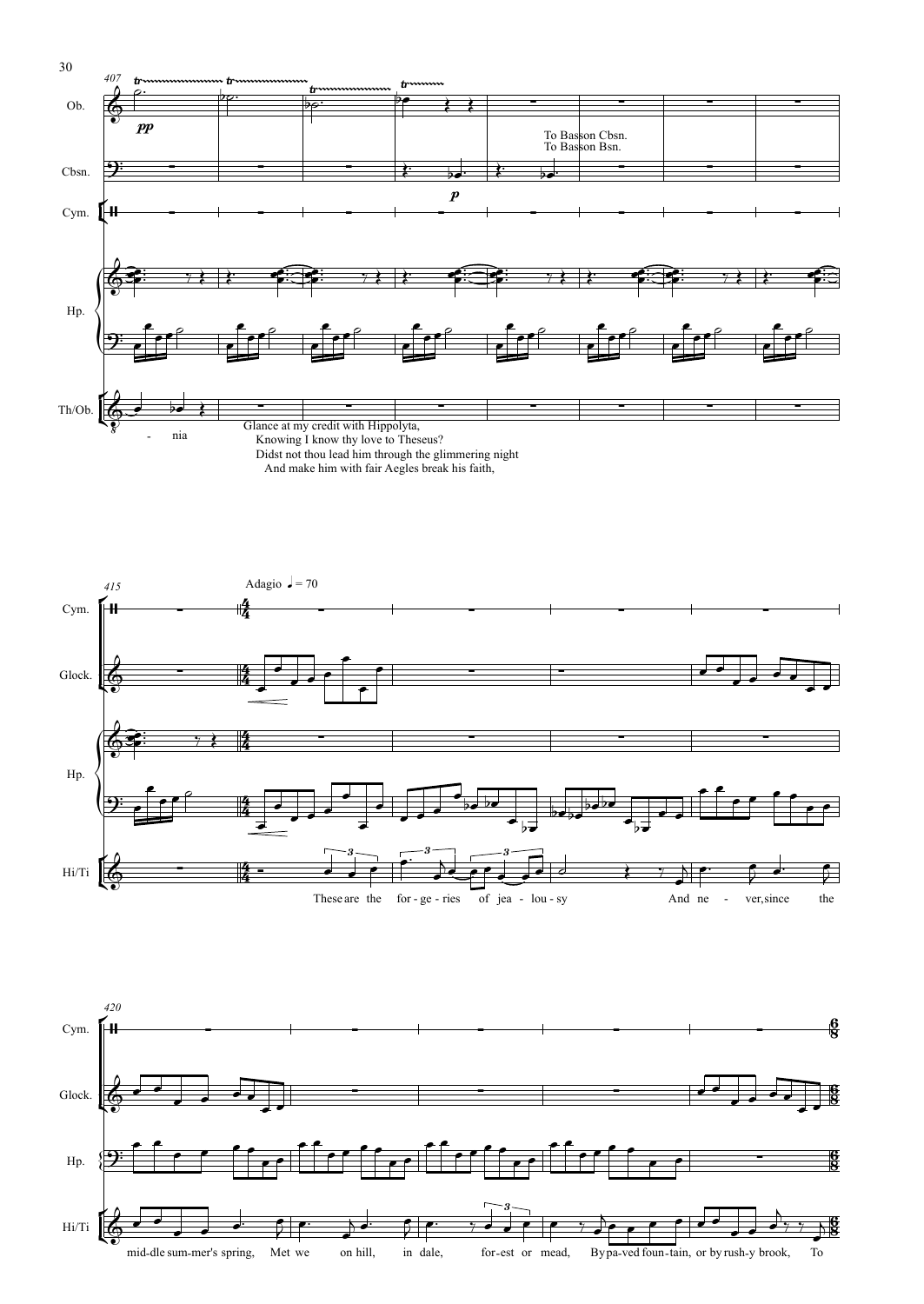



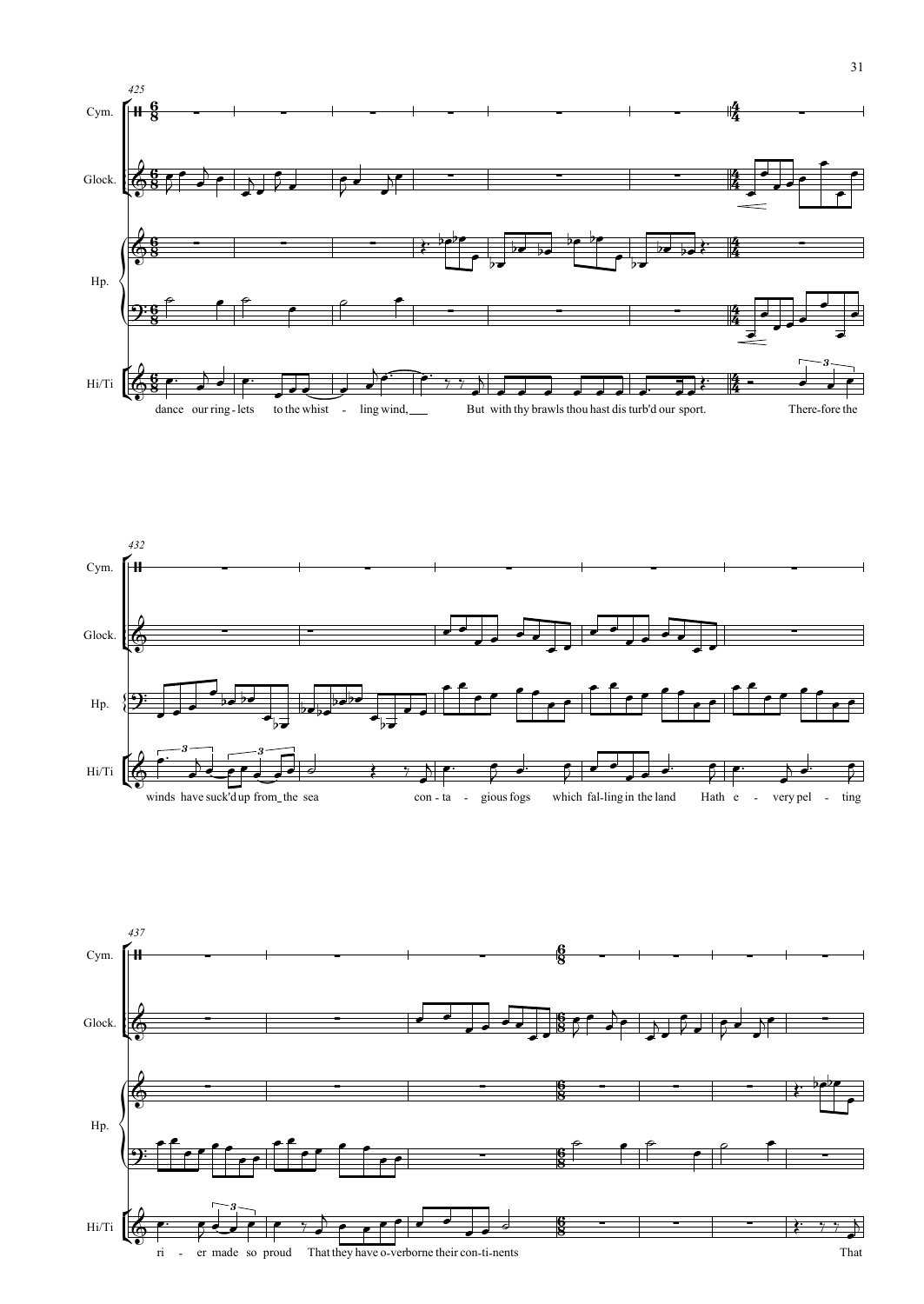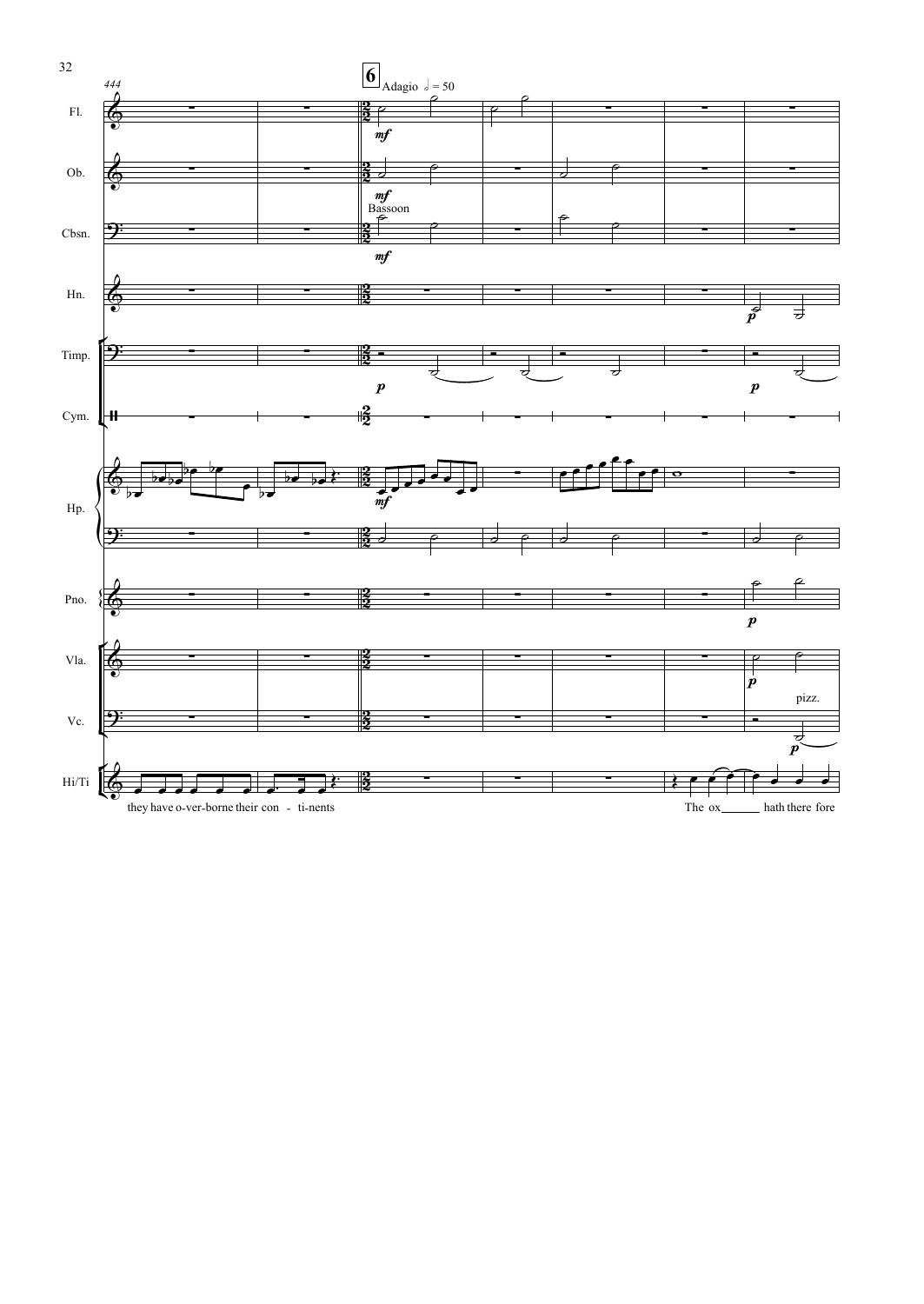

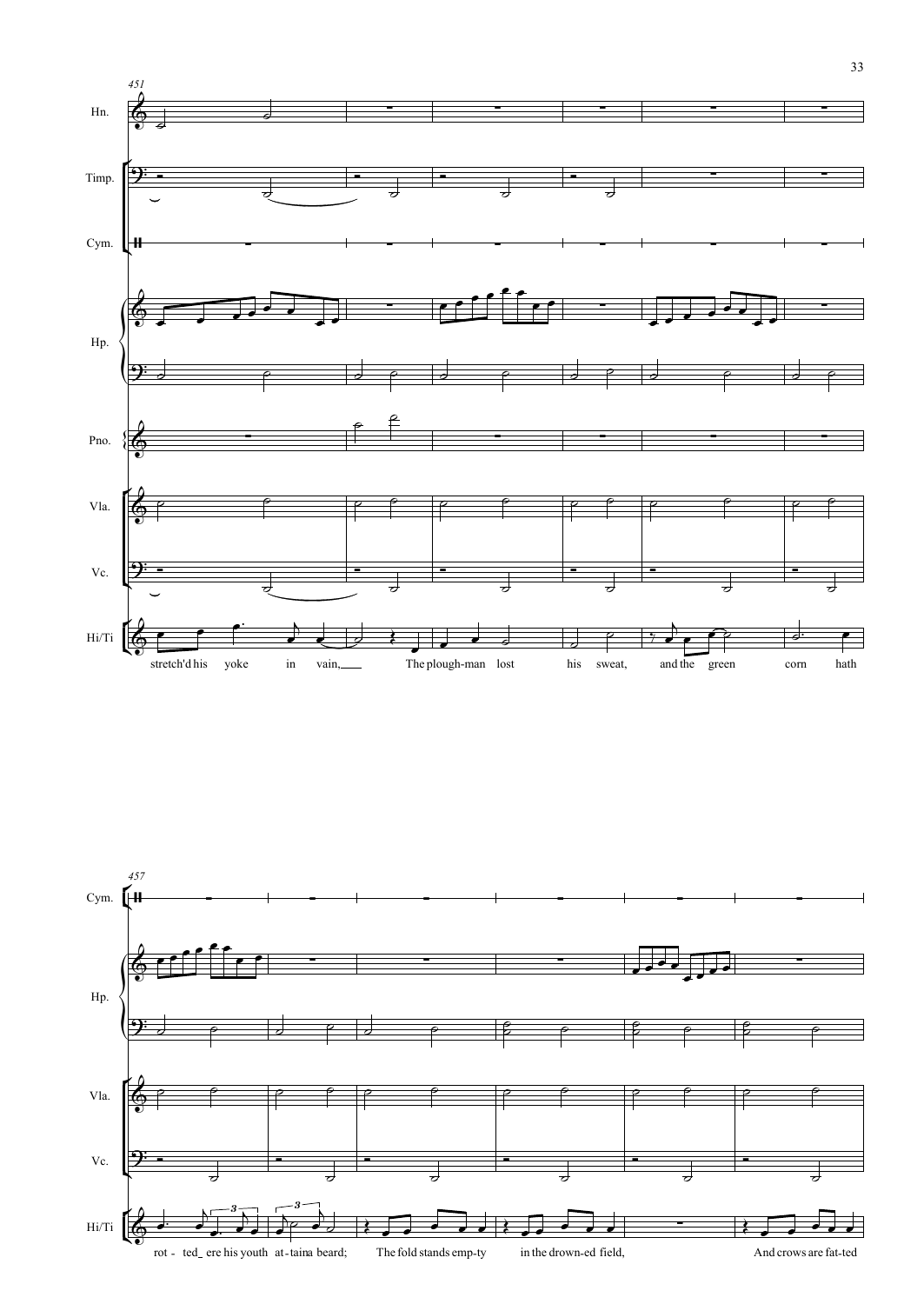

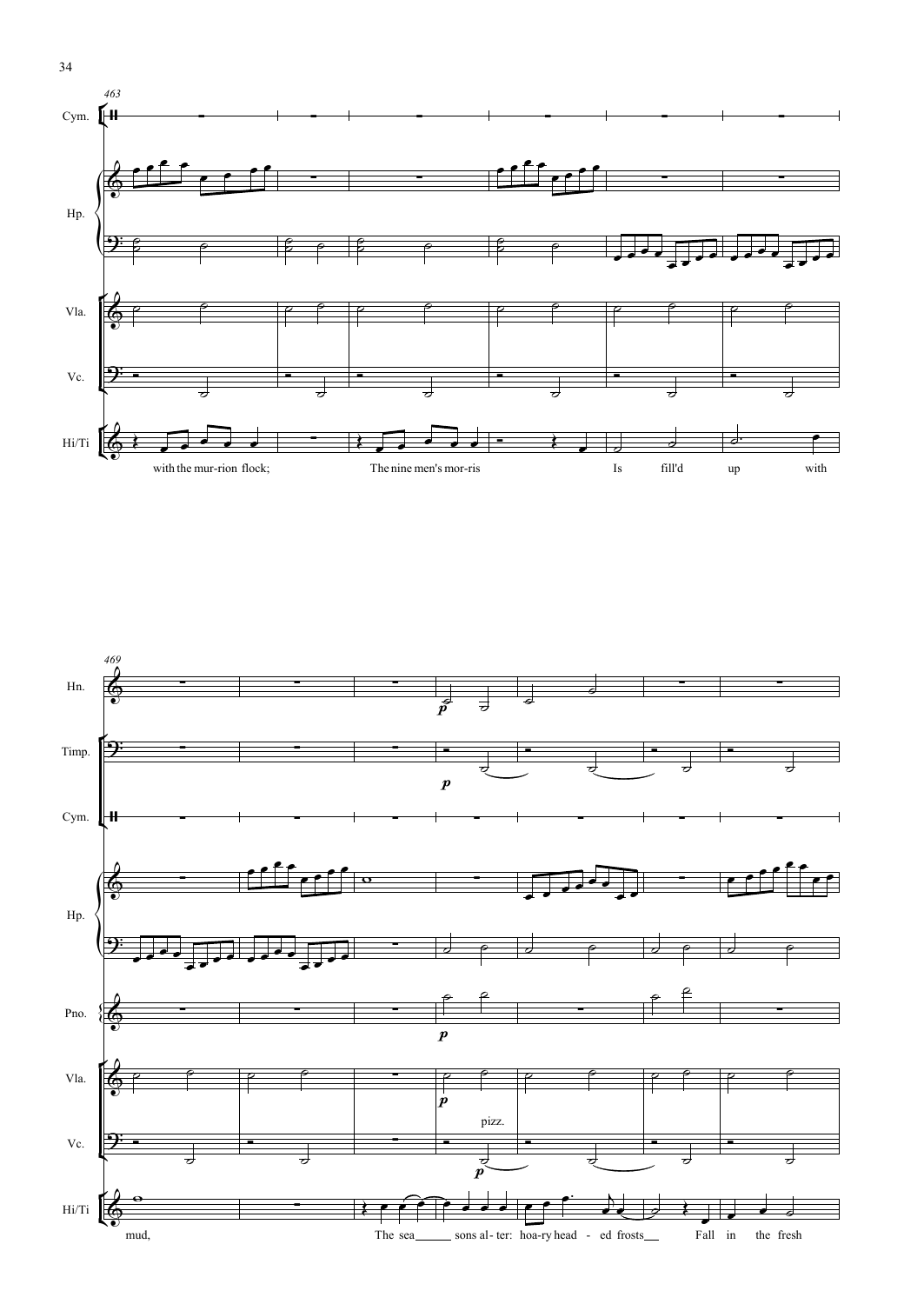

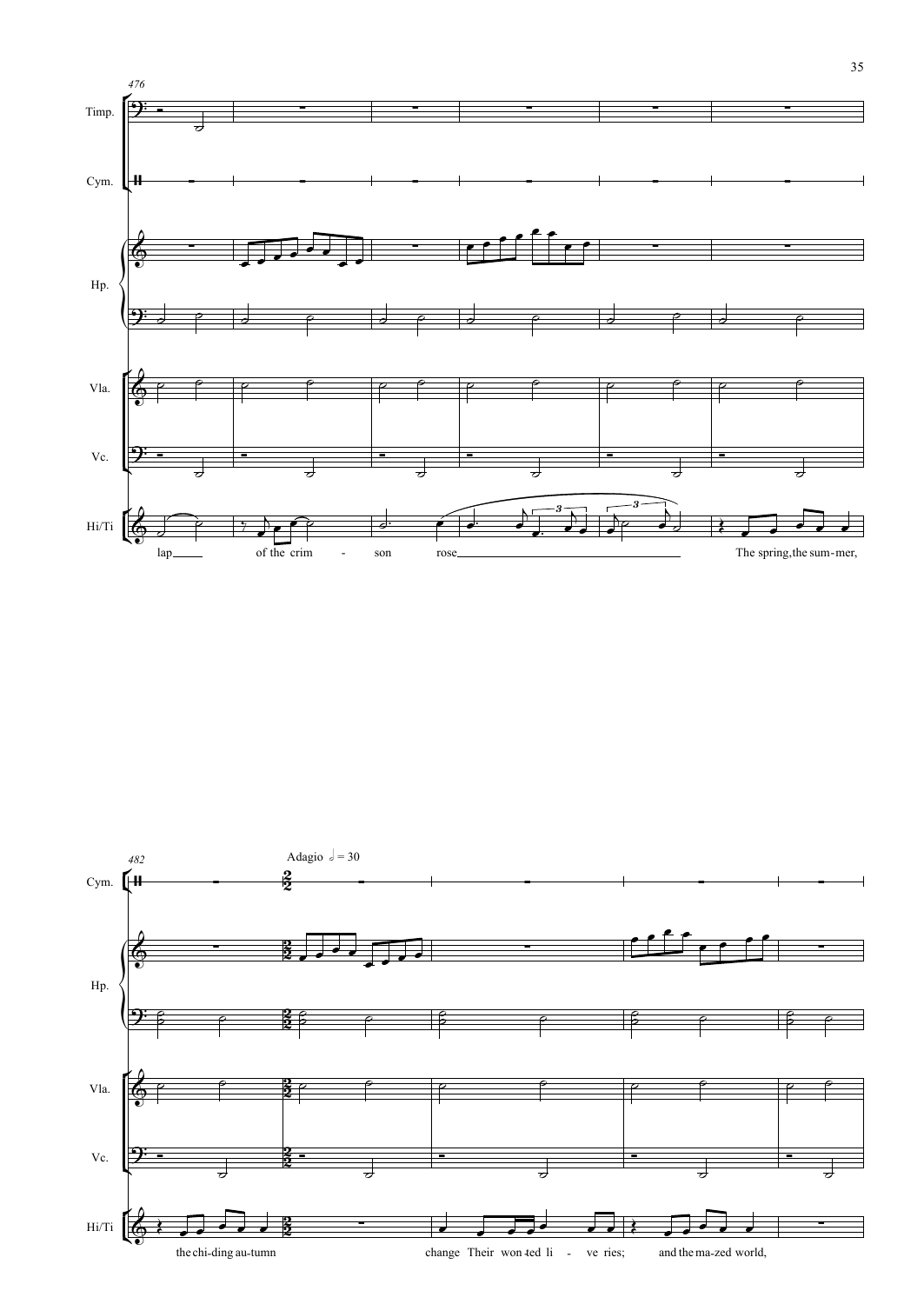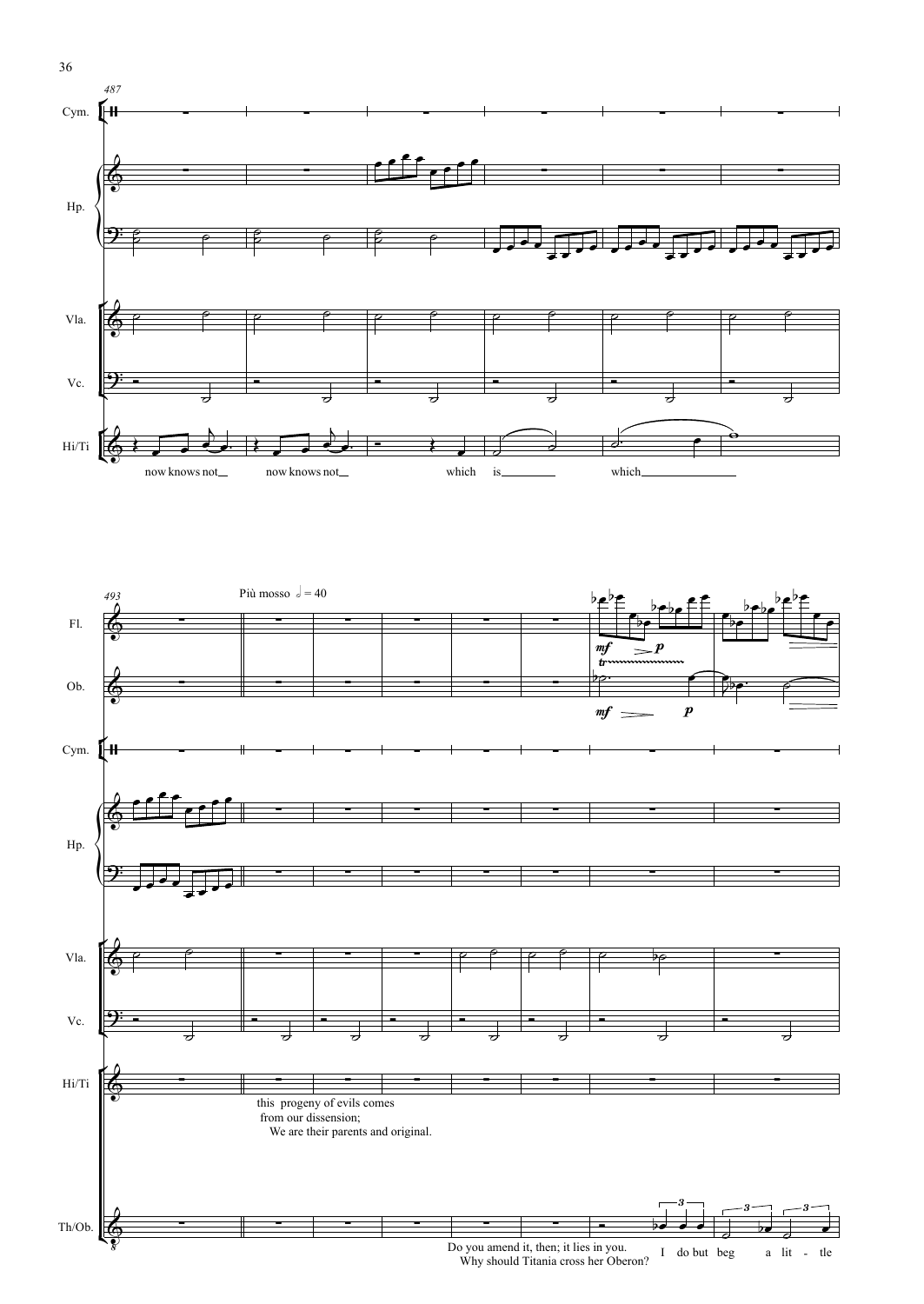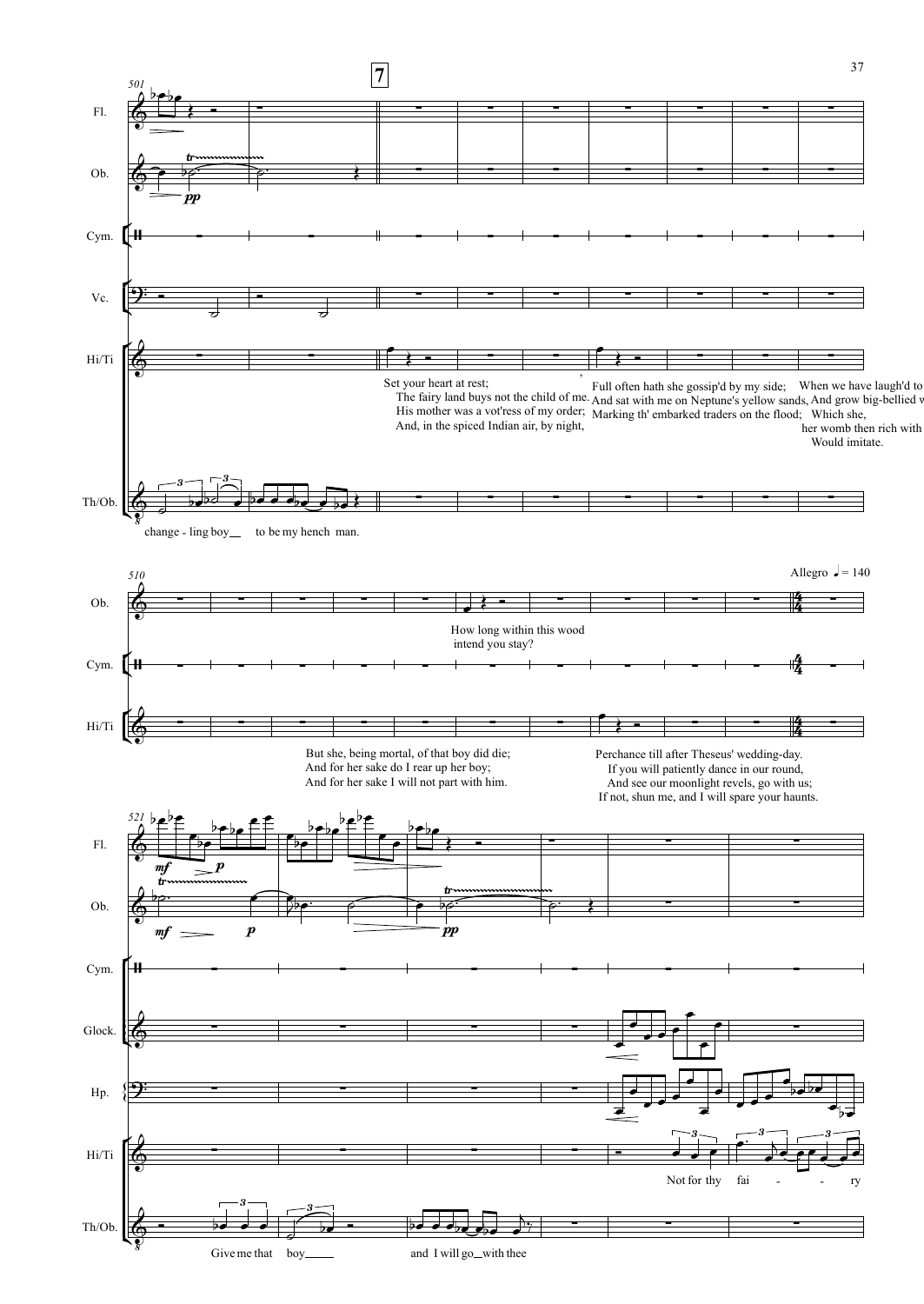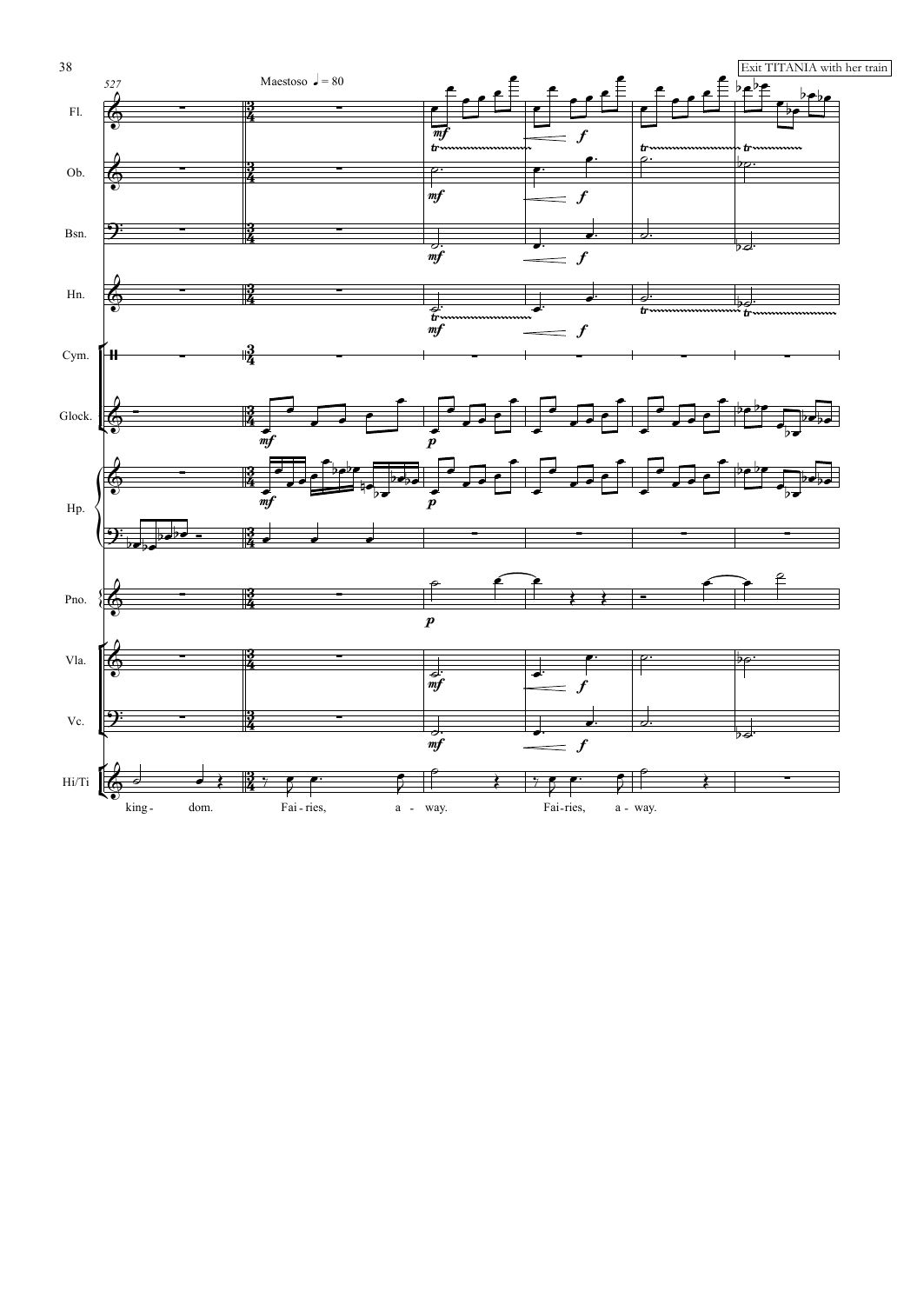

gen - tle Puck Till I torment thee for this injury.



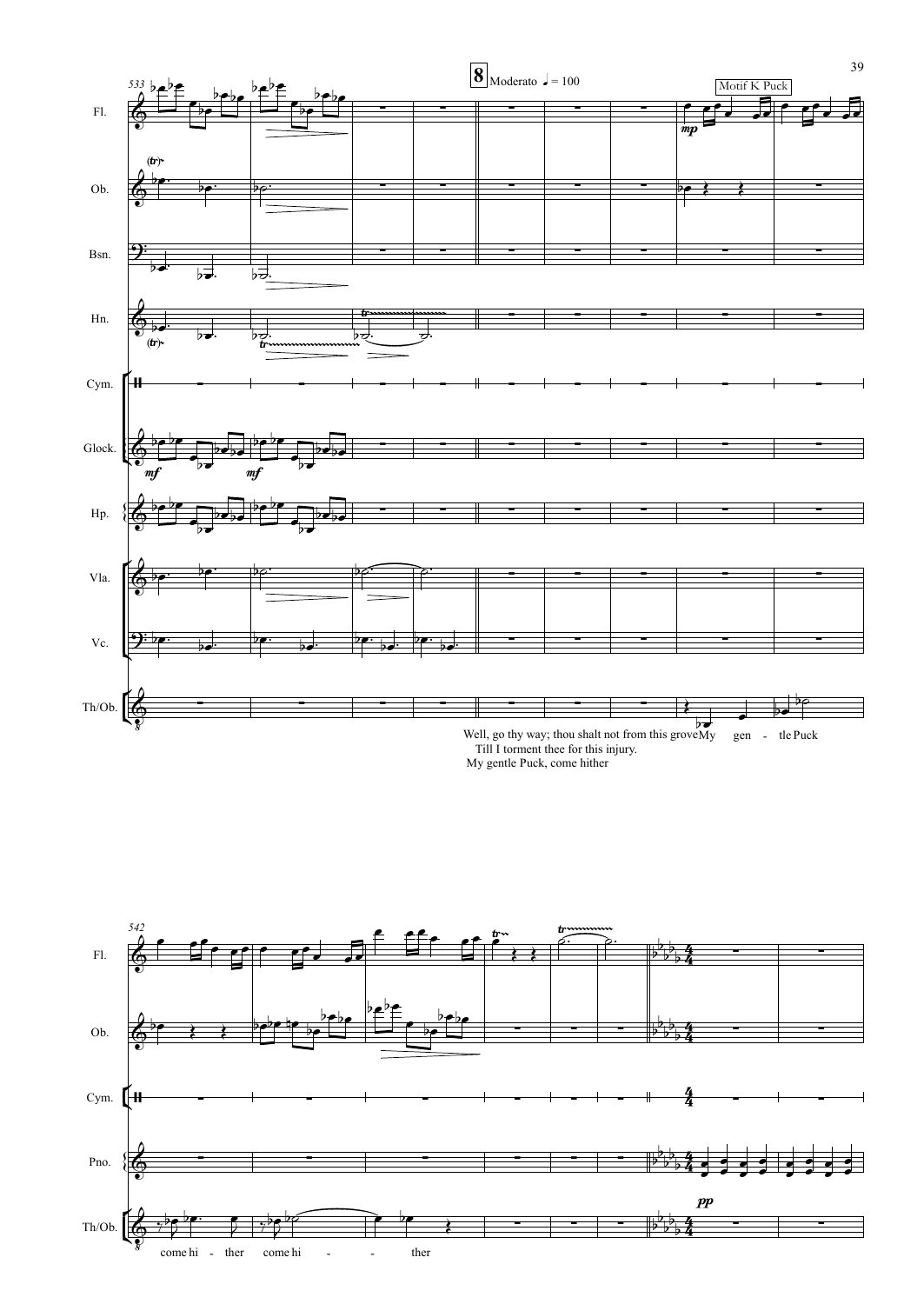



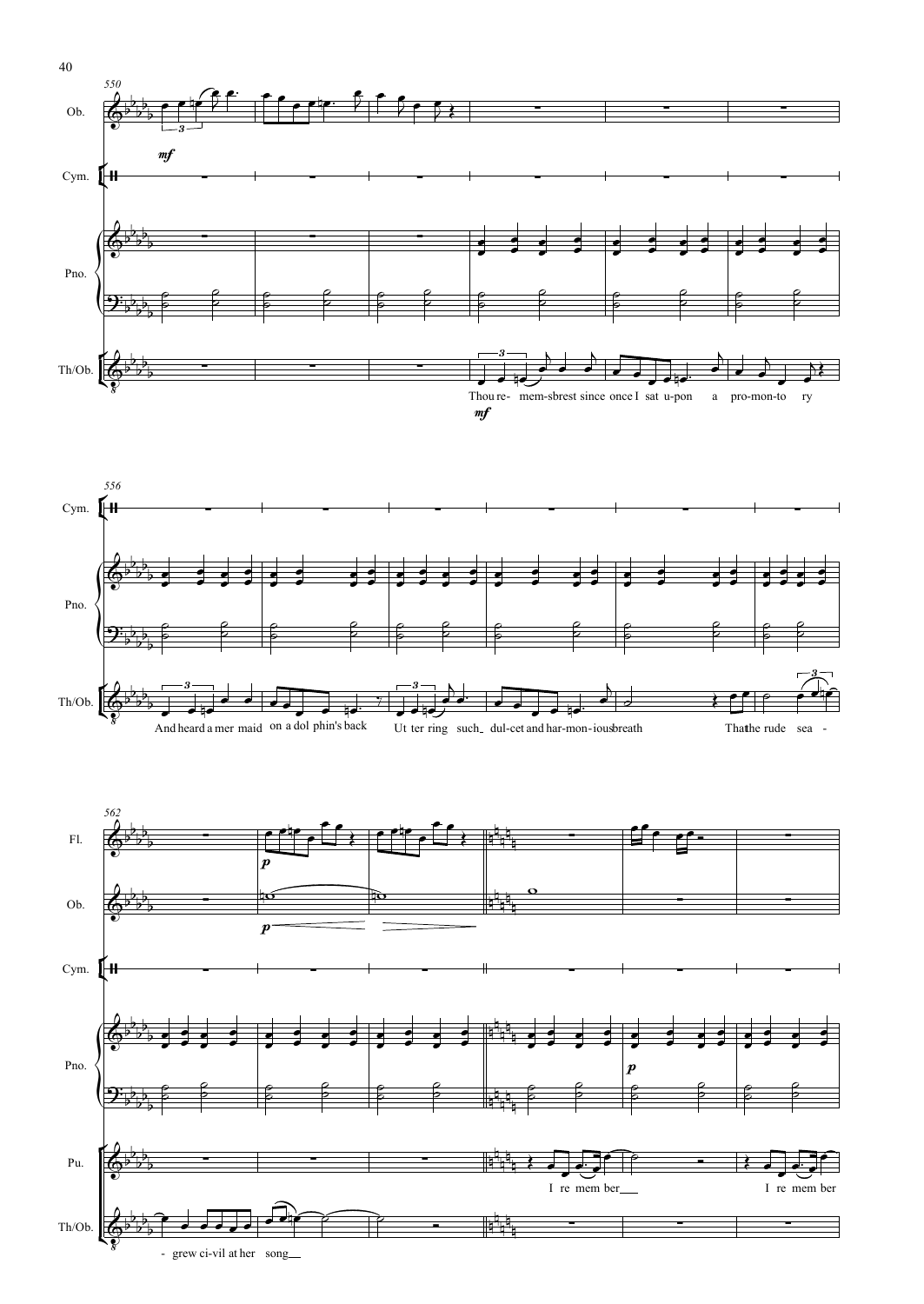



At a fair vestal, throned by the west, And loos'd his love-shaft smartly from his bow,

As it should pierce a hundred thousand hearts;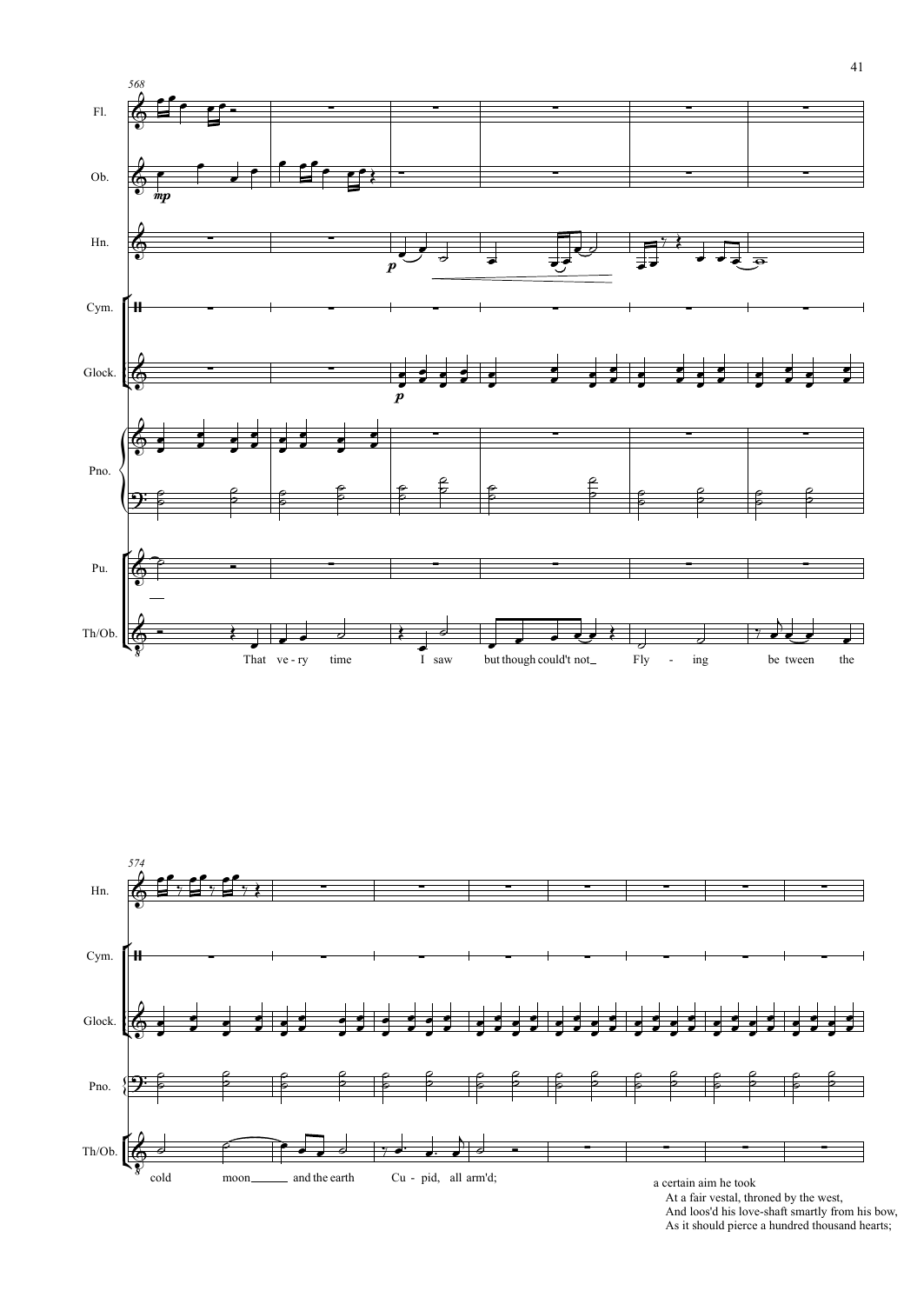

Quench'd in the chaste beams of the wat'ry moon; And the imperial vot'ress passed on,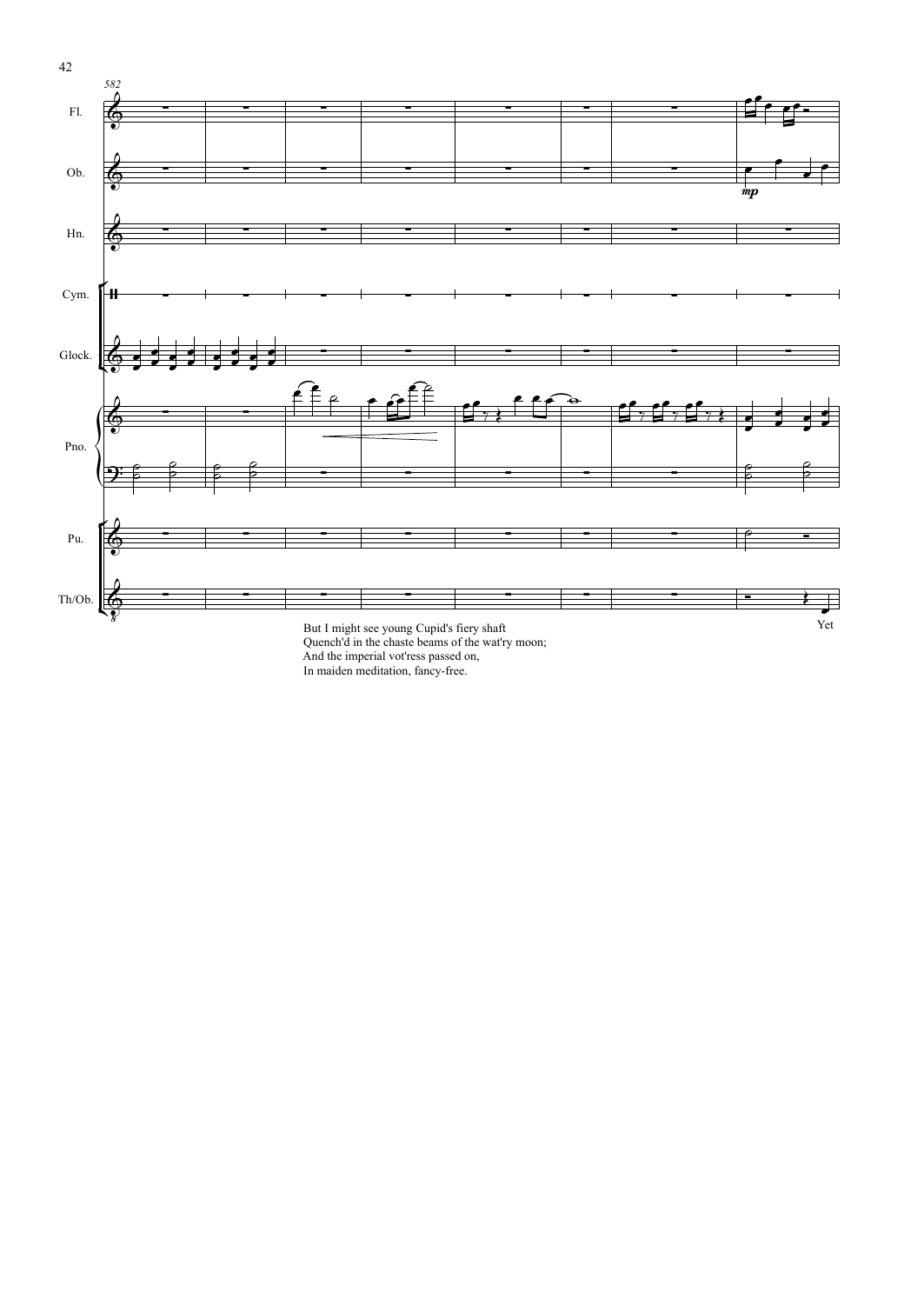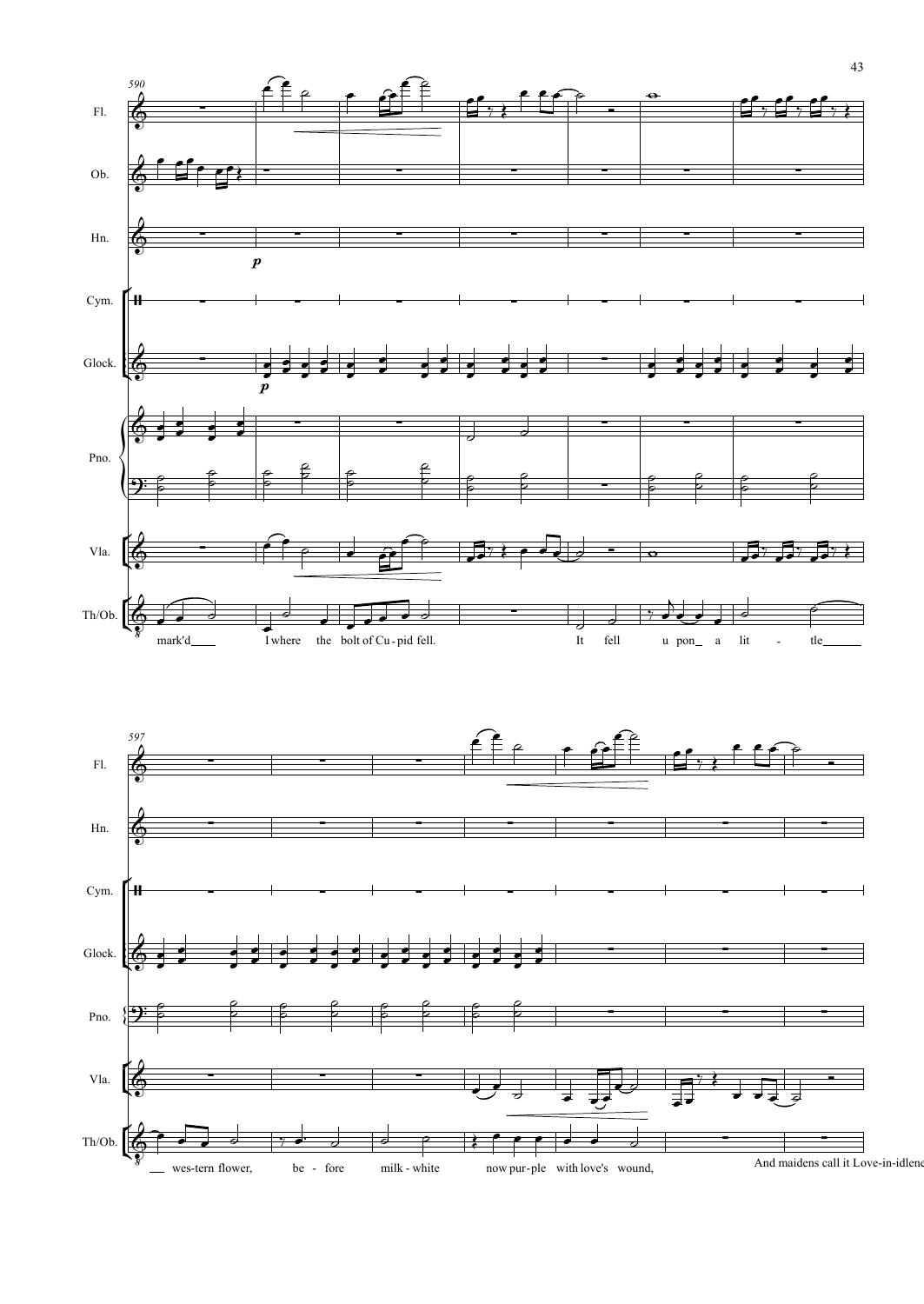





In for- ty min-utes.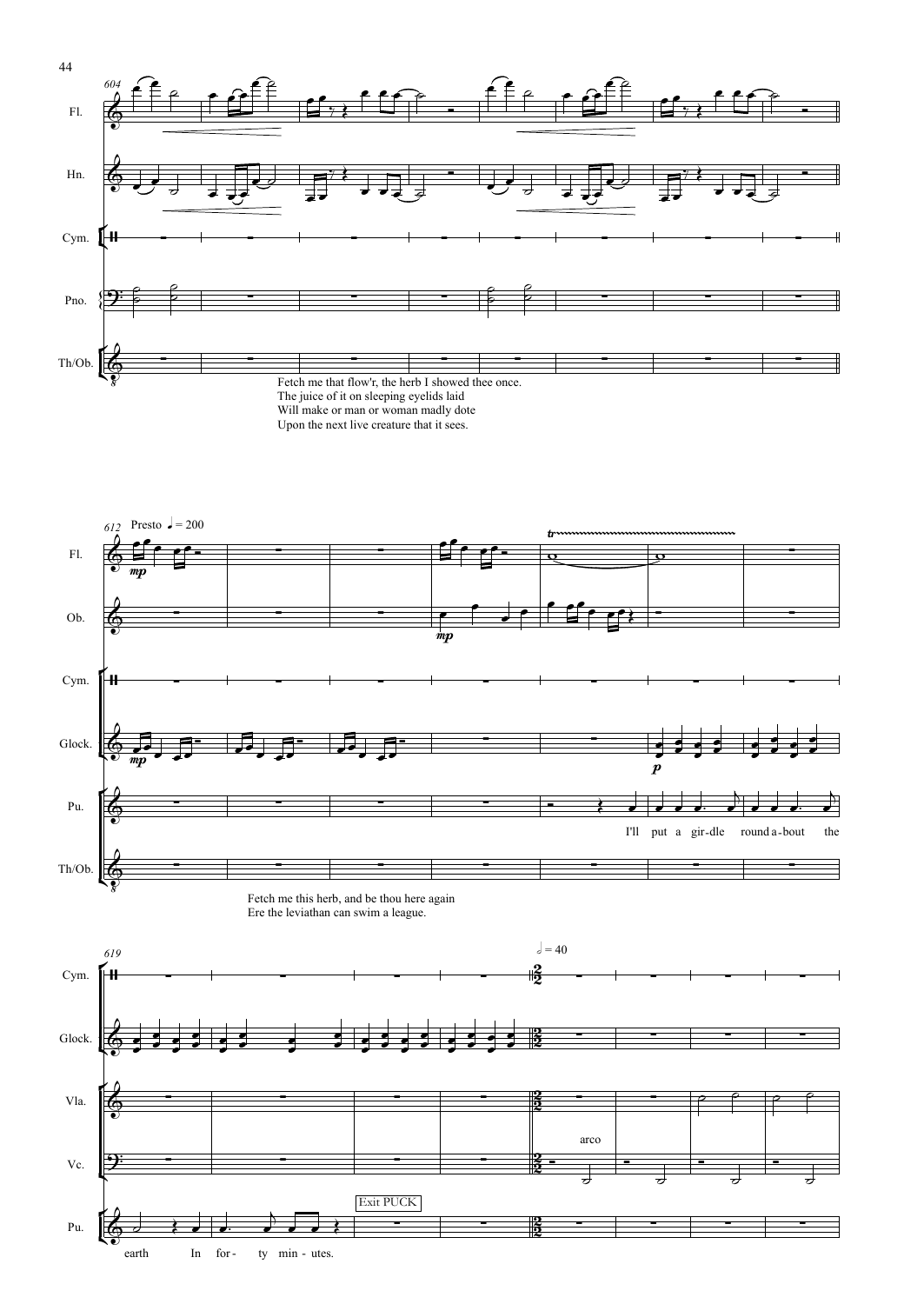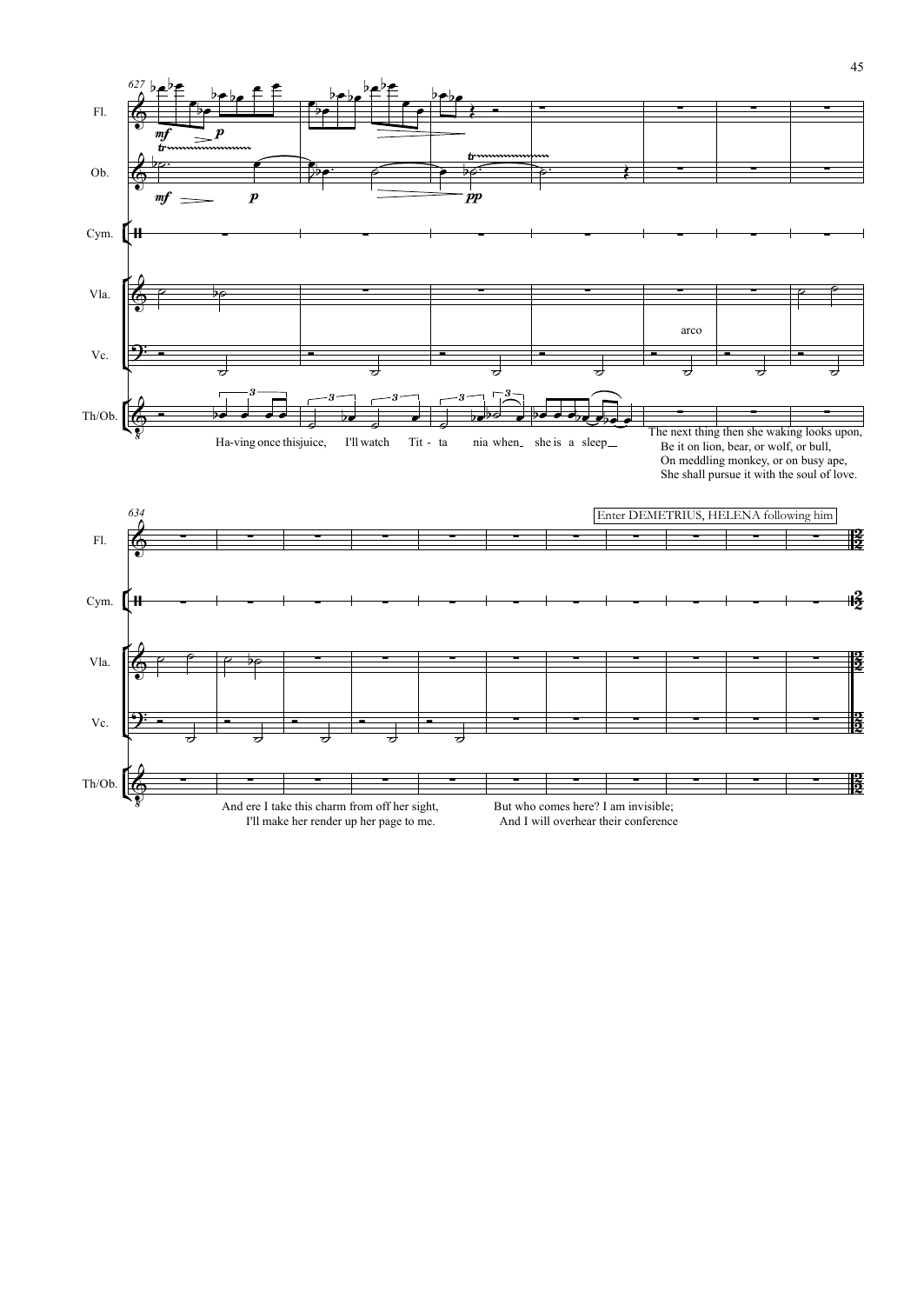<sup>46</sup> DEMETRIUS. <sup>I</sup> love thee not, therefore pursue me not. Where is Lysander and fair Hermia? The one I'll slay, the other slayeth me. Thou told'st me they were stol'n unto this wood, And here am I, and wood within this wood, Because I cannot meet my Hermia. Hence, get thee gone, and follow me no more. HELENA. You draw me, you hard-hearted adamant; But yet you draw not iron, for my heart Is true as steel. Leave you your power to draw, And I shall have no power to follow you. DEMETRIUS. Do I entice you? Do I speak you fair? Or, rather, do I not in plainest truth Tell you I do not nor I cannot love you? HELENA. And even for that do I love you the more. I am your spaniel; and, Demetrius, The more you beat me, I will fawn on you. Use me but as your spaniel, spurn me, strike me, Neglect me, lose me; only give me leave, Unworthy as I am, to follow you. What worser place can I beg in your love, And yet a place of high respect with me, Than to be used as you use your dog? DEMETRIUS. Tempt not too much the hatred of my spirit; For I am sick when I do look on thee. HELENA. And I am sick when I look not on you. DEMETRIUS. You do impeach your modesty too much To leave the city and commit yourself Into the hands of one that loves you not; To trust the opportunity of night, And the ill counsel of a desert place, With the rich worth of your virginity. HELENA. Your virtue is my privilege for that: It is not night when I do see your face, Therefore I think I am not in the night; Nor doth this wood lack worlds of company, For you, in my respect, are all the world. Then how can it be said I am alone<br>When all the world is here to look on me? DEMETRIUS. I'll run from thee and hide me in the brakes, And leave thee to the mercy of wild beasts. HELENA. The wildest hath not such a heart as you. Run when you will; the story shall be chang'd: Apollo flies, and Daphne holds the chase; The dove pursues the griffin; the mild hind Makes speed to catch the tiger- bootless speed, When cowardice pursues and valour flies. DEMETRIUS. I will not stay thy questions; let me go; Or, if thou follow me, do not believe But I shall do thee mischief in the wood. HELENA. Ay, in the temple, in the town, the field, You do me mischief. Fie, Demetrius! Your wrongs do set a scandal on my sex.<br>We cannot fight for love as men may do; We should be woo'd, and were not made to woo. Exit DEMETRIUS

- I'll follow thee, and make a heaven of hell,
- To die upon the hand I love so well. Exit HELENA OBERON. Fare thee well, nymph; ere he do leave this grove,
- Thou shalt fly him, and he shall seek thy love.

Re-enter PUCK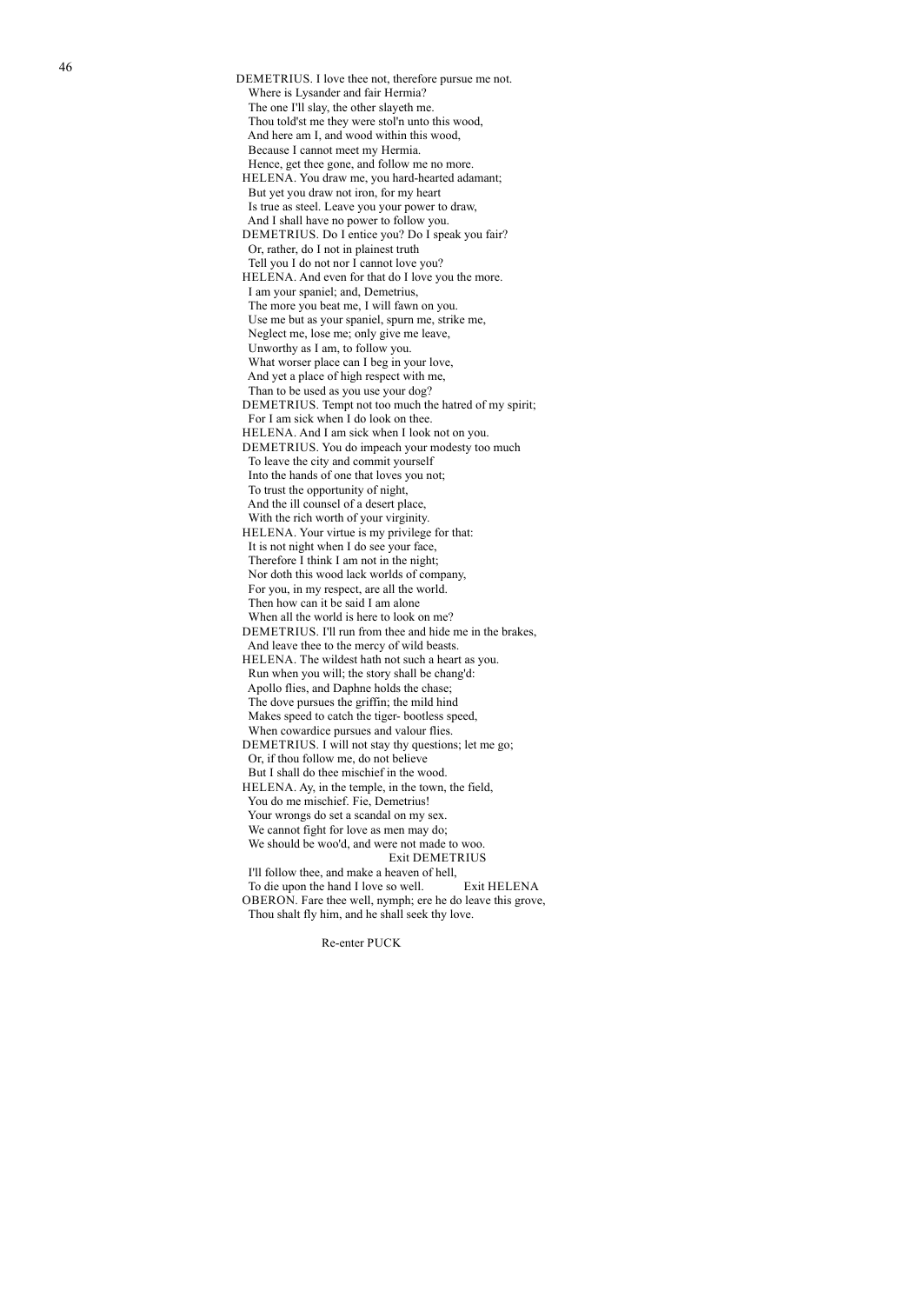

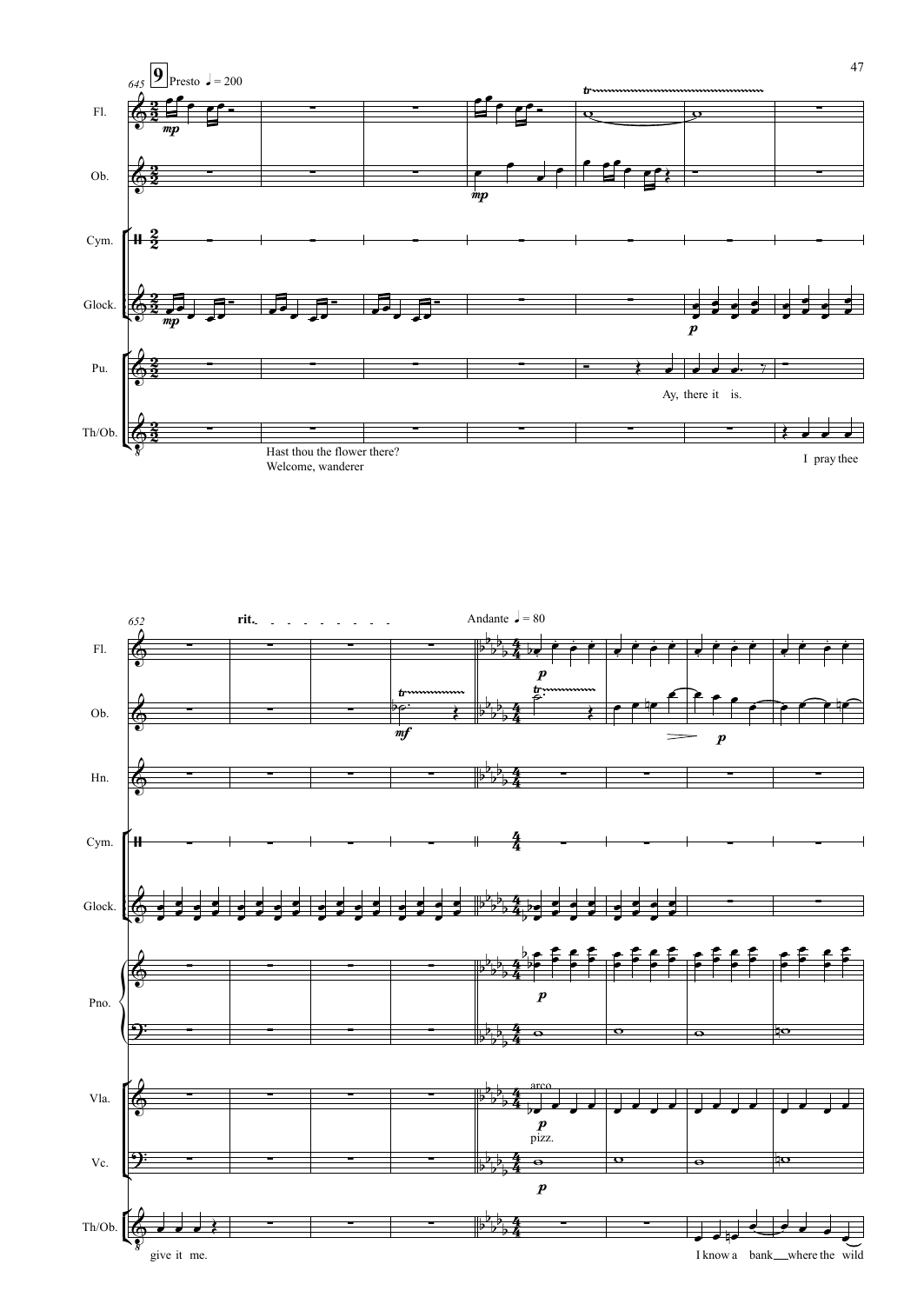

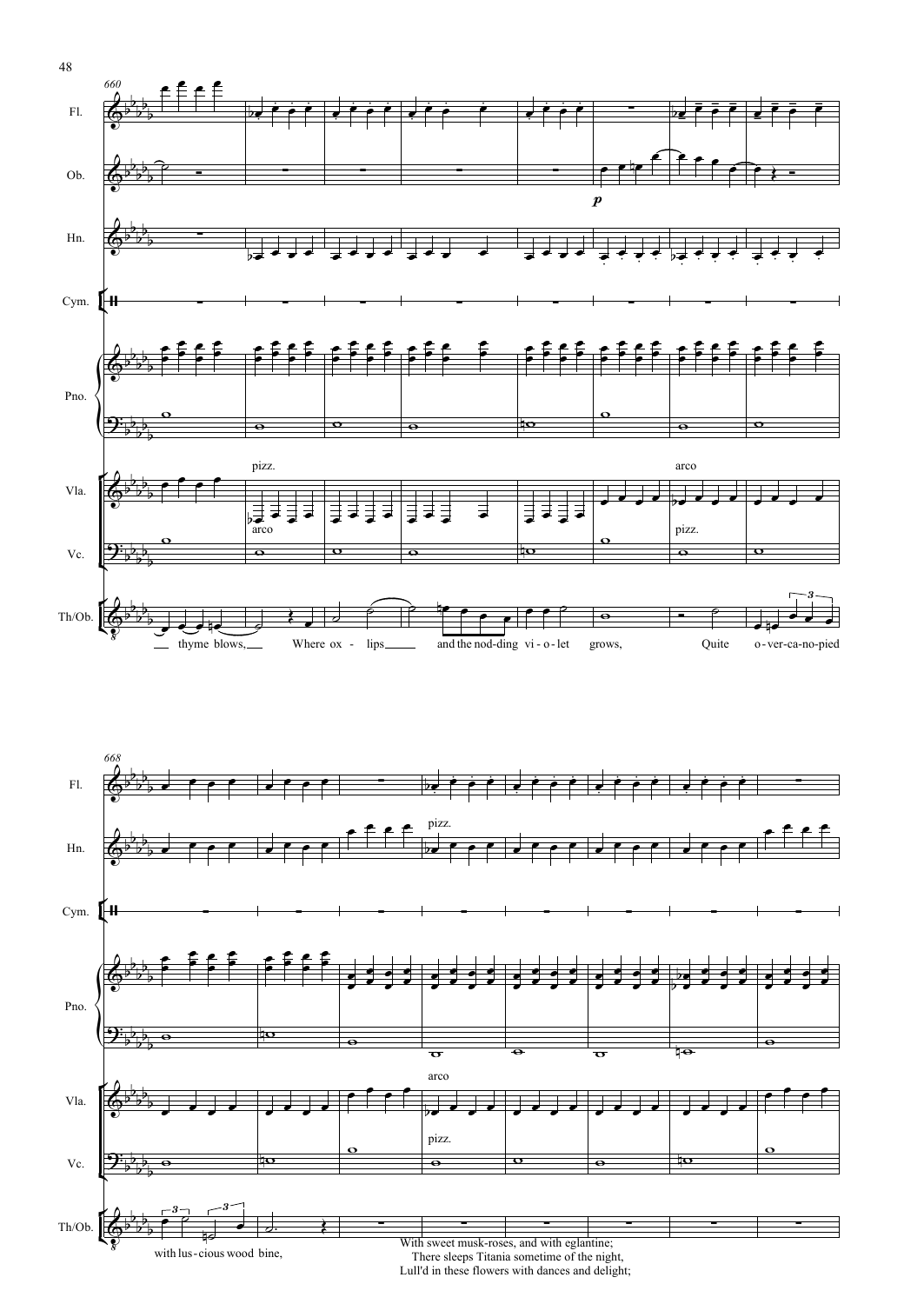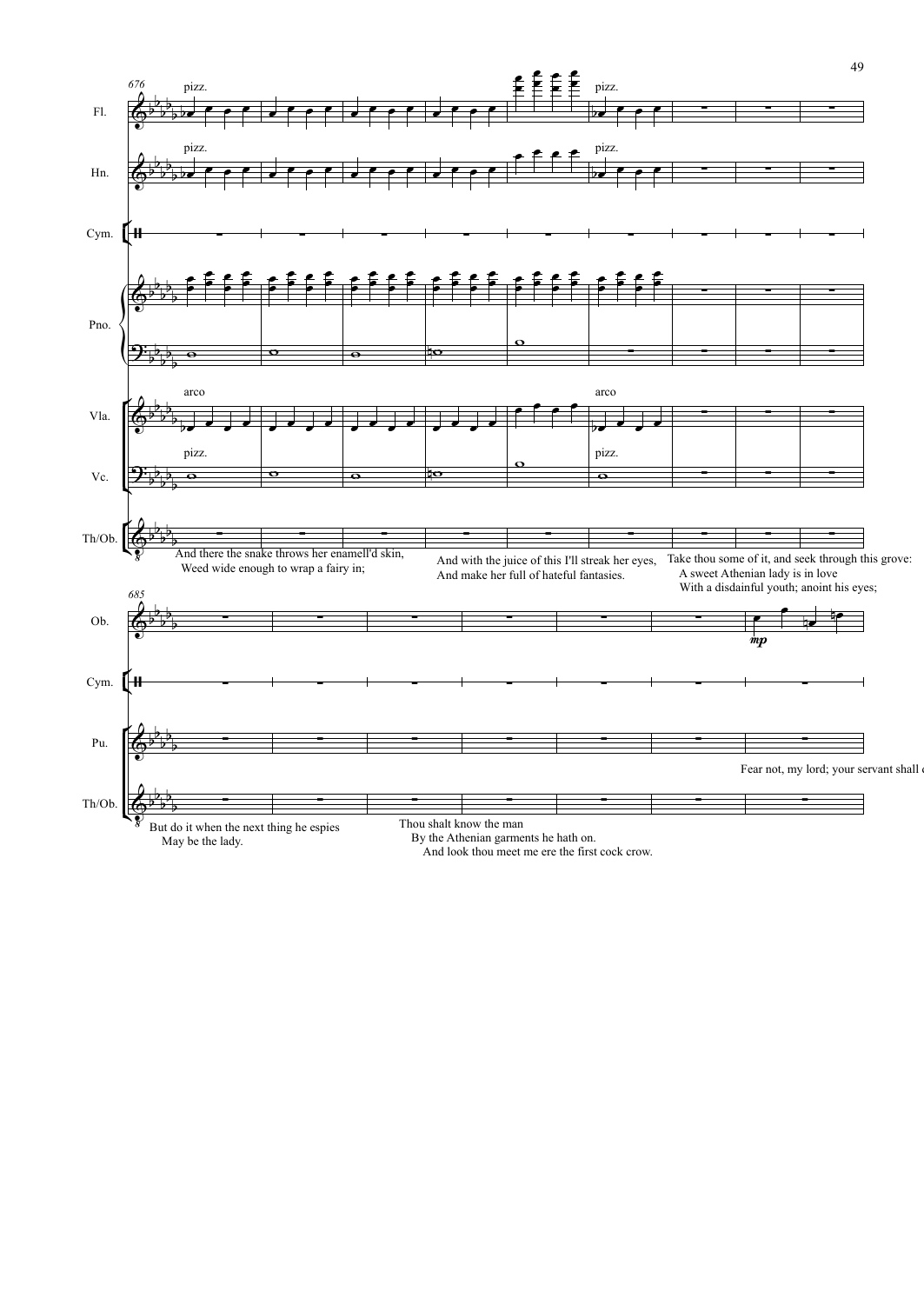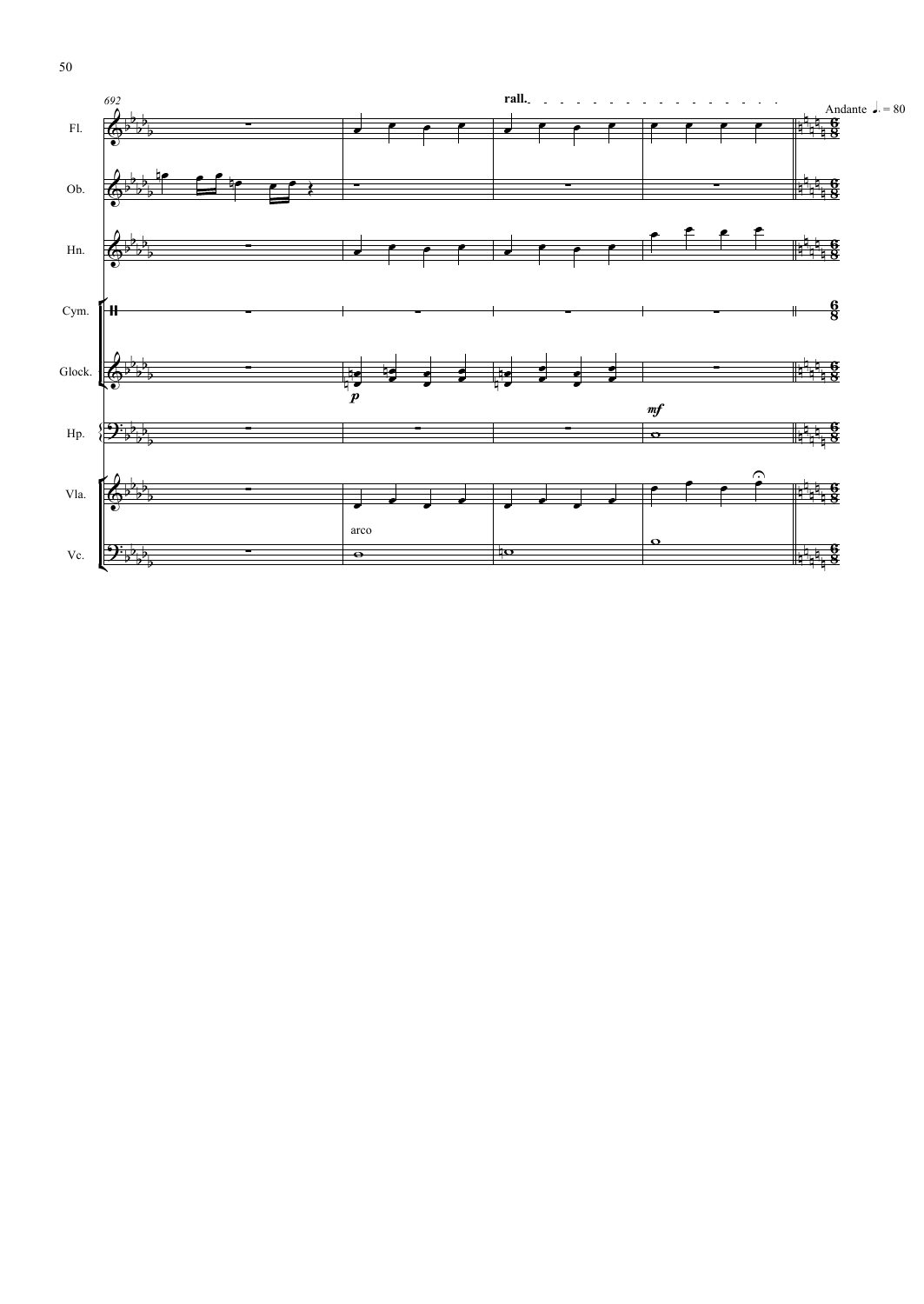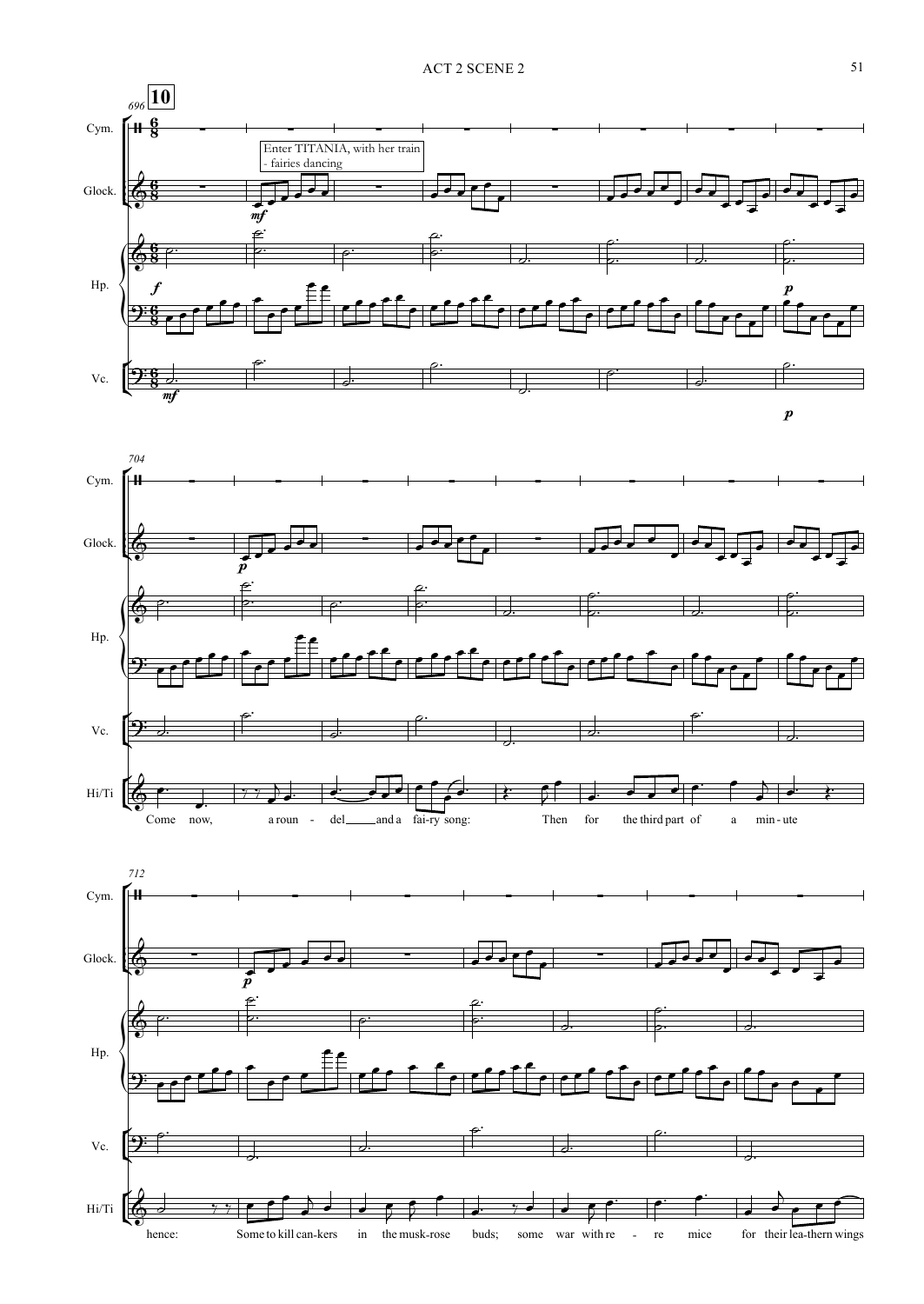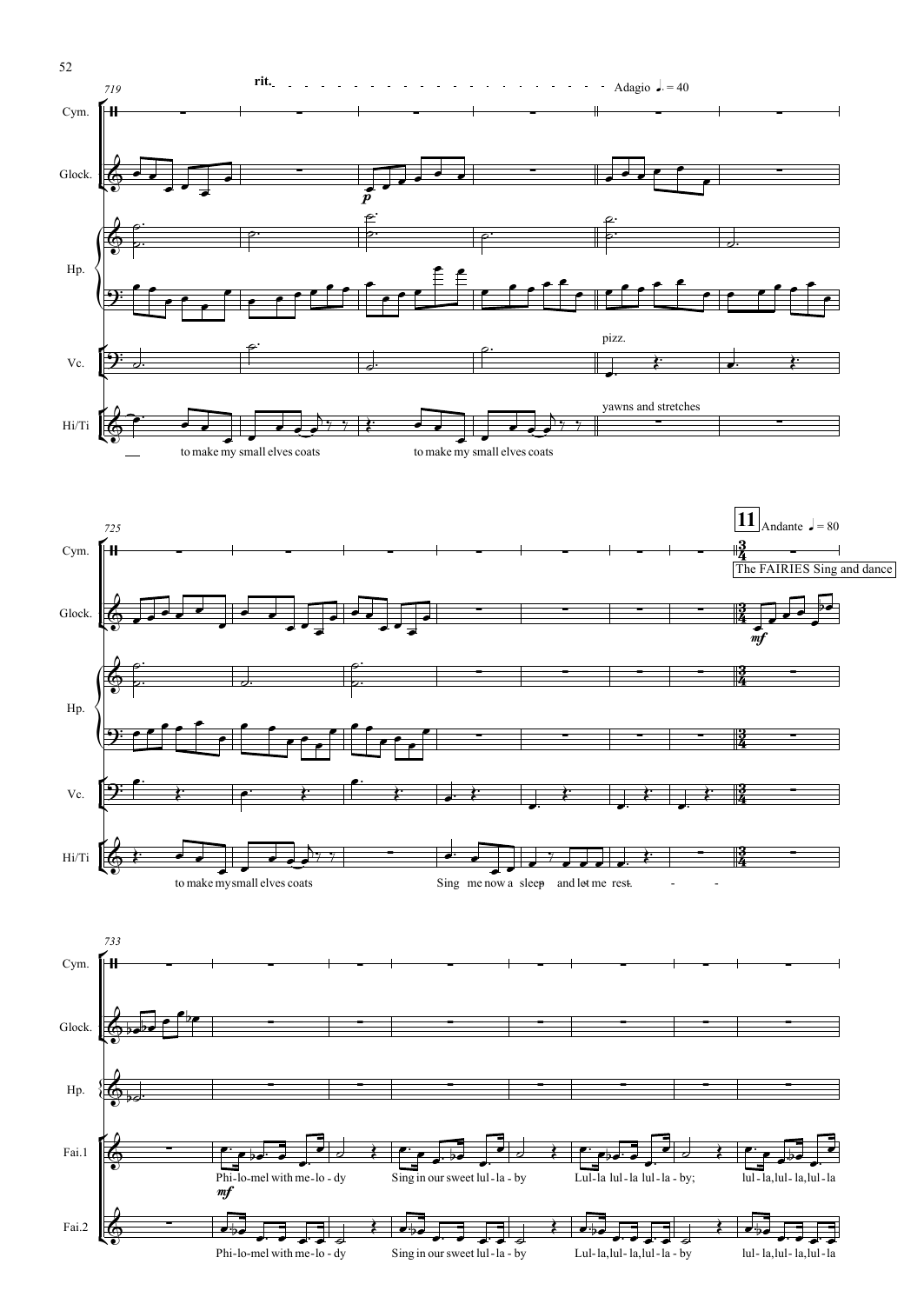

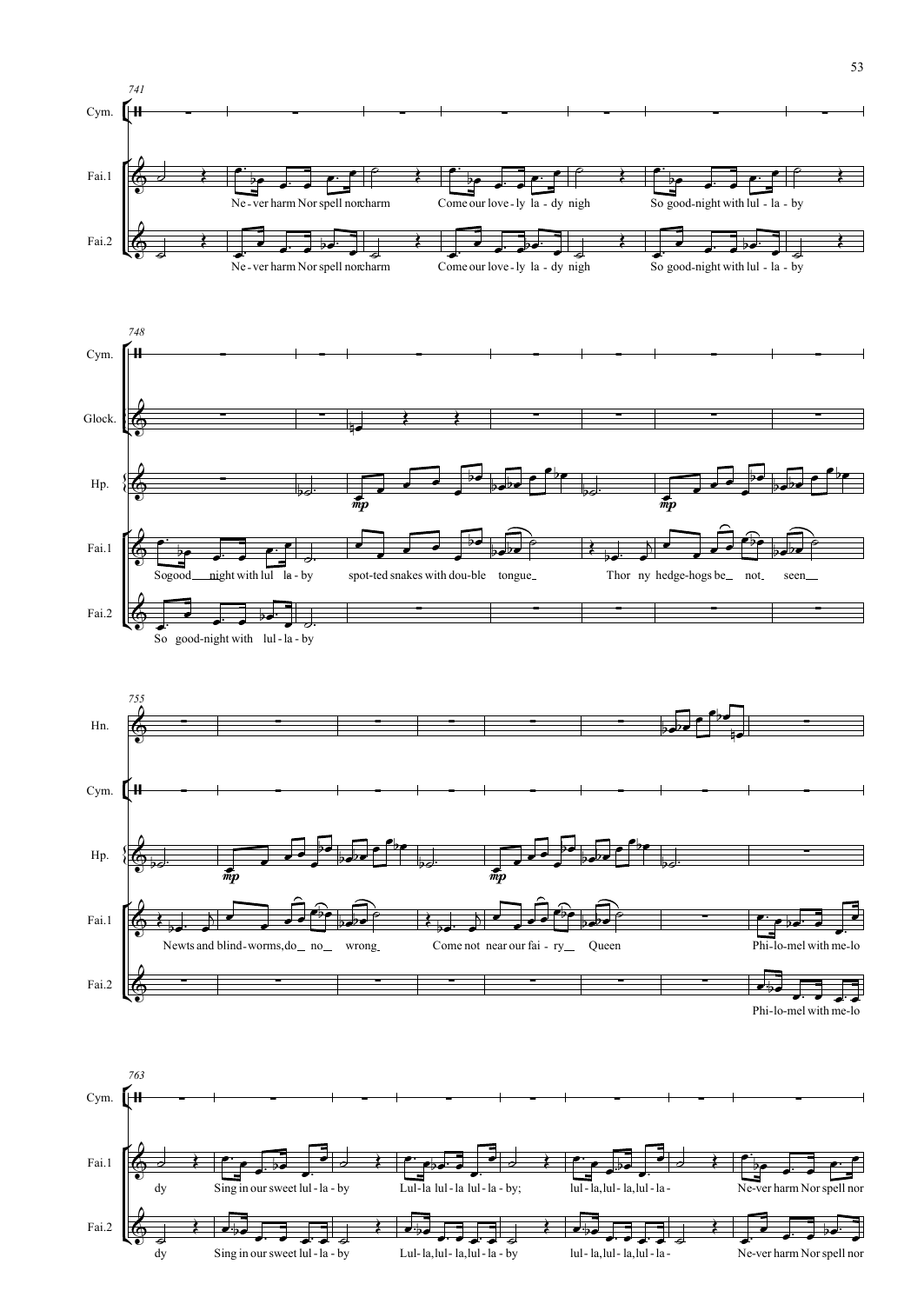

Wake when some vile thing is near.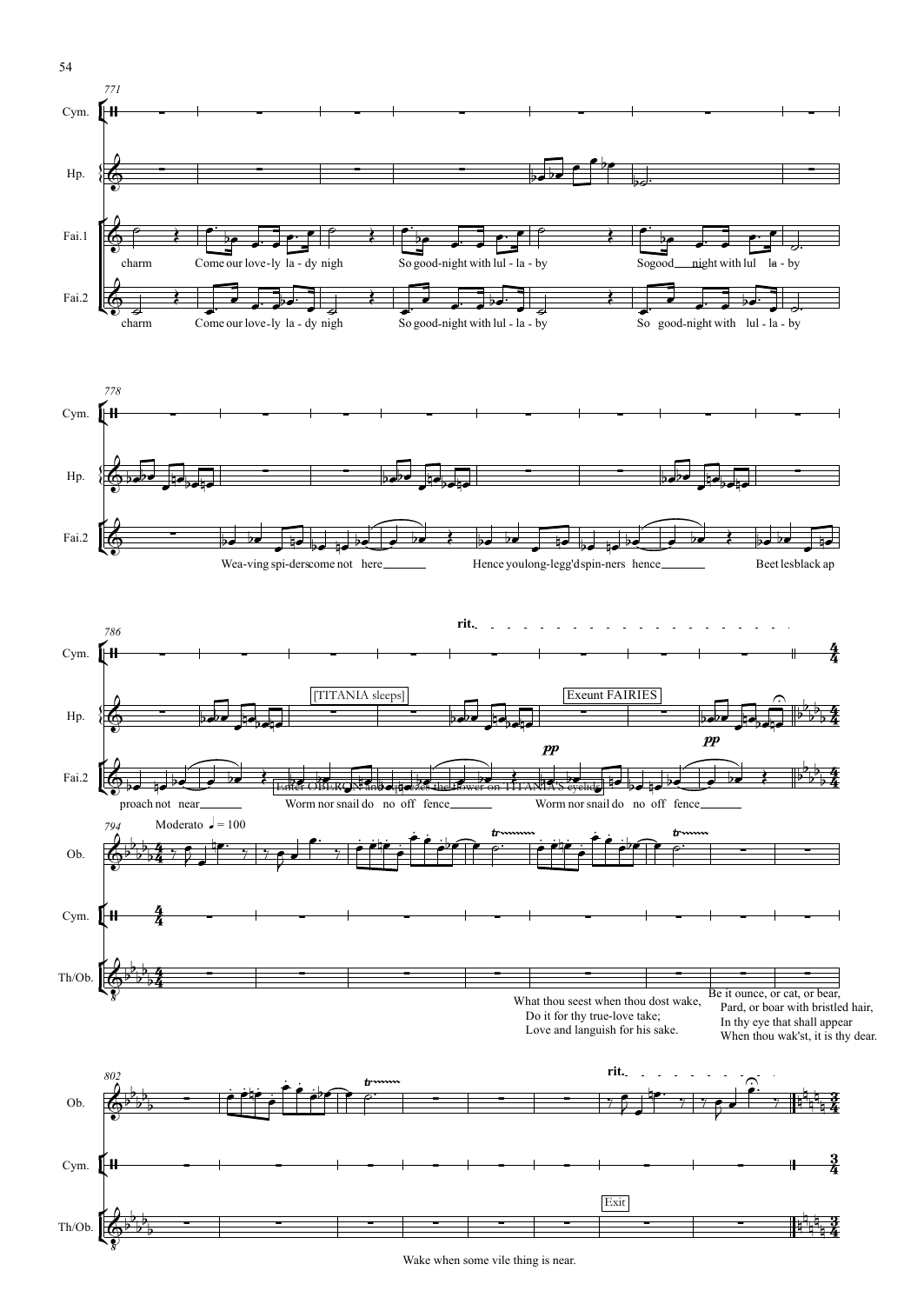LYSANDER. Fair love, you faint with wand'ring in the wood; And, to speak troth, I have forgot our way; We'll rest us, Hermia, if you think it good, And tarry for the comfort of the day. HERMIA. Be it so, Lysander: find you out a bed, For I upon this bank will rest my head. LYSANDER. One turf shall serve as pillow for us both; One heart, one bed, two bosoms, and one troth. HERMIA. Nay, good Lysander; for my sake, my dear, Lie further off yet; do not lie so near. LYSANDER. O, take the sense, sweet, of my innocence! Love takes the meaning in love's conference. I mean that my heart unto yours is knit, So that but one heart we can make of it; Two bosoms interchained with an oath, So then two bosoms and a single troth. Then by your side no bed-room me deny, For lying so, Hermia, I do not lie. HERMIA. Lysander riddles very prettily. Now much beshrew my manners and my pride, If Hermia meant to say Lysander lied! But, gentle friend, for love and courtesy Lie further off, in human modesty; Such separation as may well be said Becomes a virtuous bachelor and a maid, So far be distant; and good night, sweet friend. Thy love ne'er alter till thy sweet life end! LYSANDER. Amen, amen, to that fair prayer say I; And then end life when I end loyalty! Here is my bed; sleep give thee all his rest! HERMIA. With half that wish the wisher's eyes be press'd! [They sleep]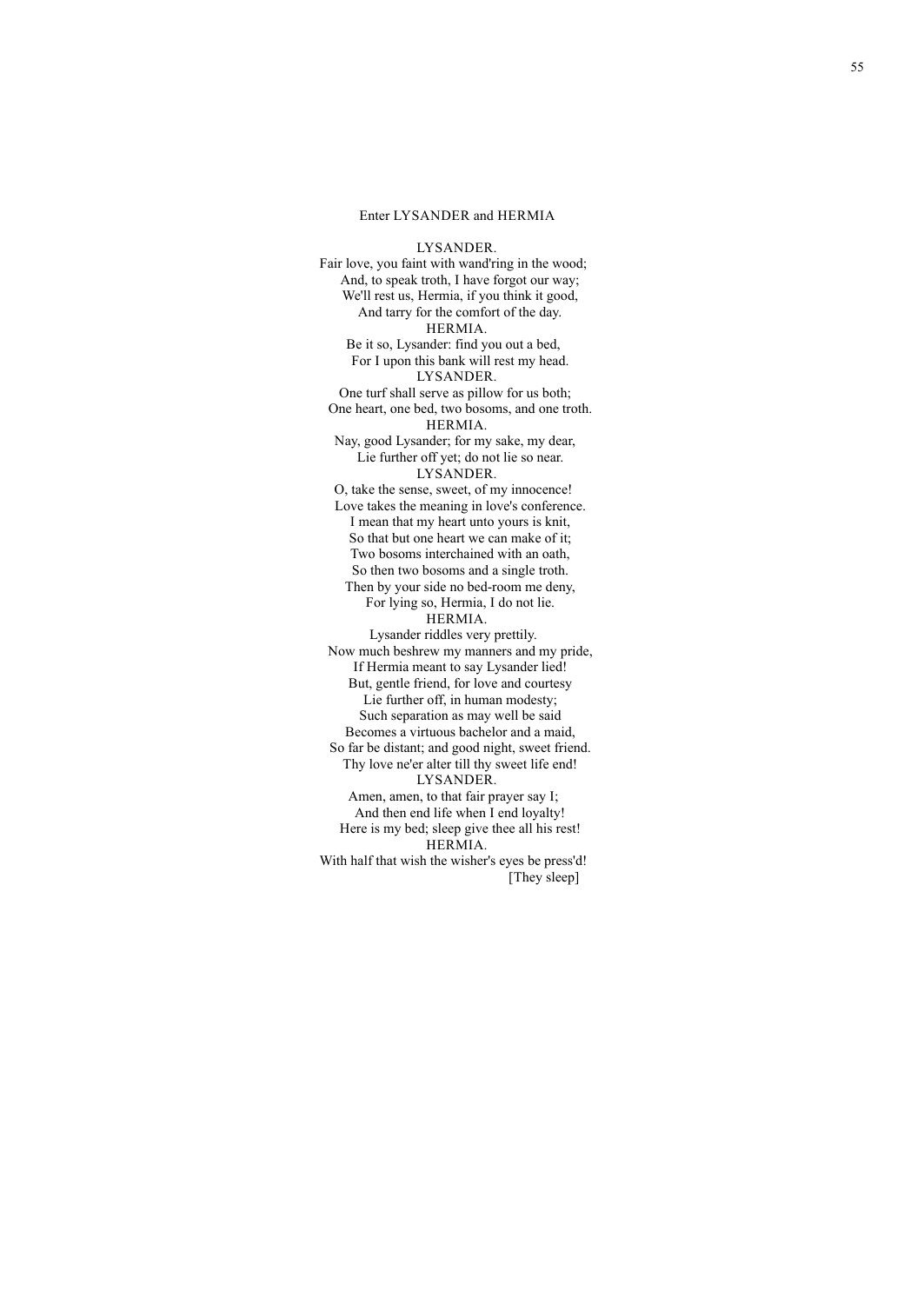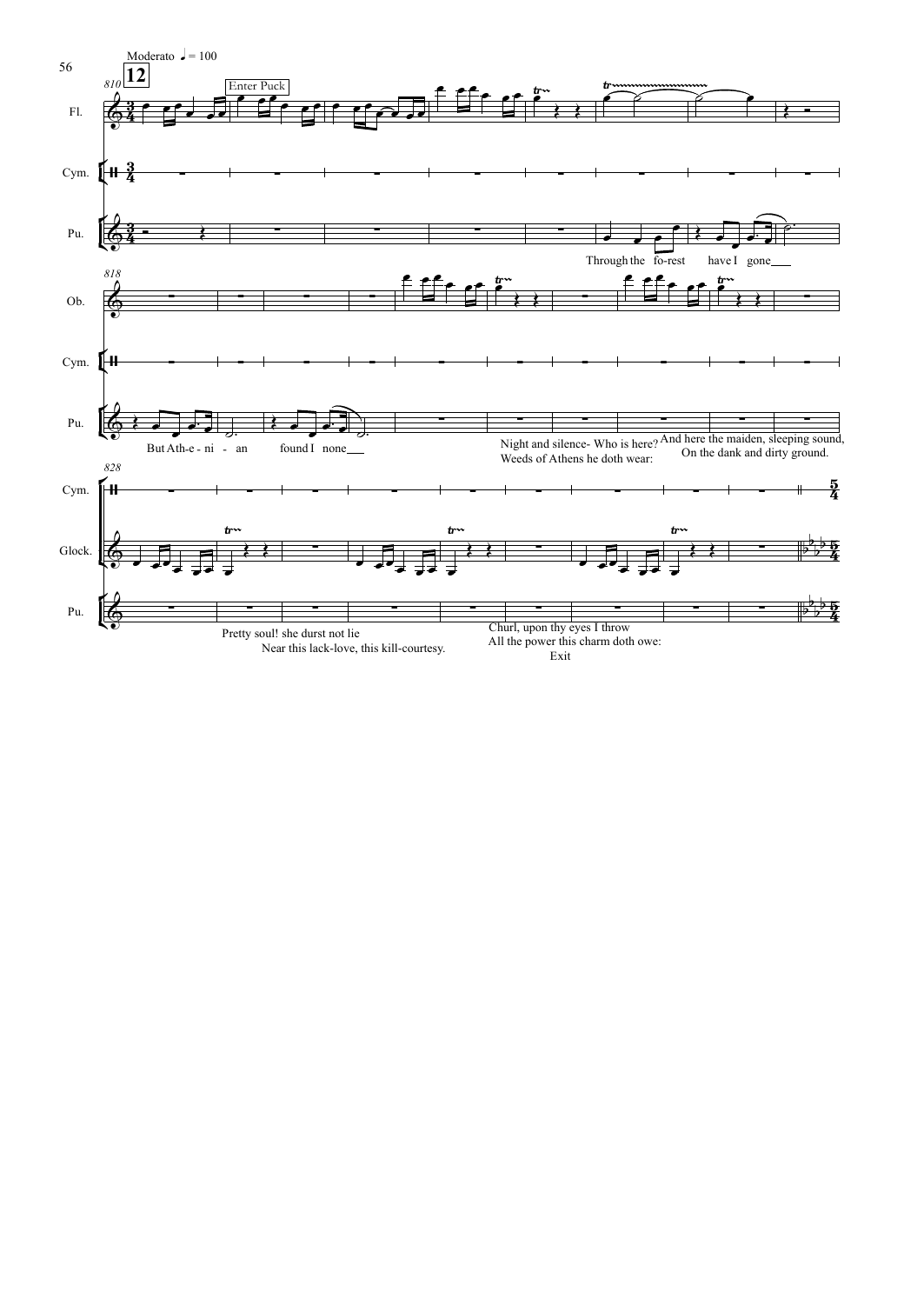### Enter DEMETRIUS and HELENA, running

HELENA. Stay, though thou killme, sweet Demetrius. DEMETRIUS. I charge thee, hence, and do not haunt me thus. HELENA. O, wilt thou darkling leave me? Do not so. DEMETRIUS. Stay on thy peril; I alone will go. Exit

HELENA. O, I am out of breath in this fond chase! The more my prayer, the lesser is my grace.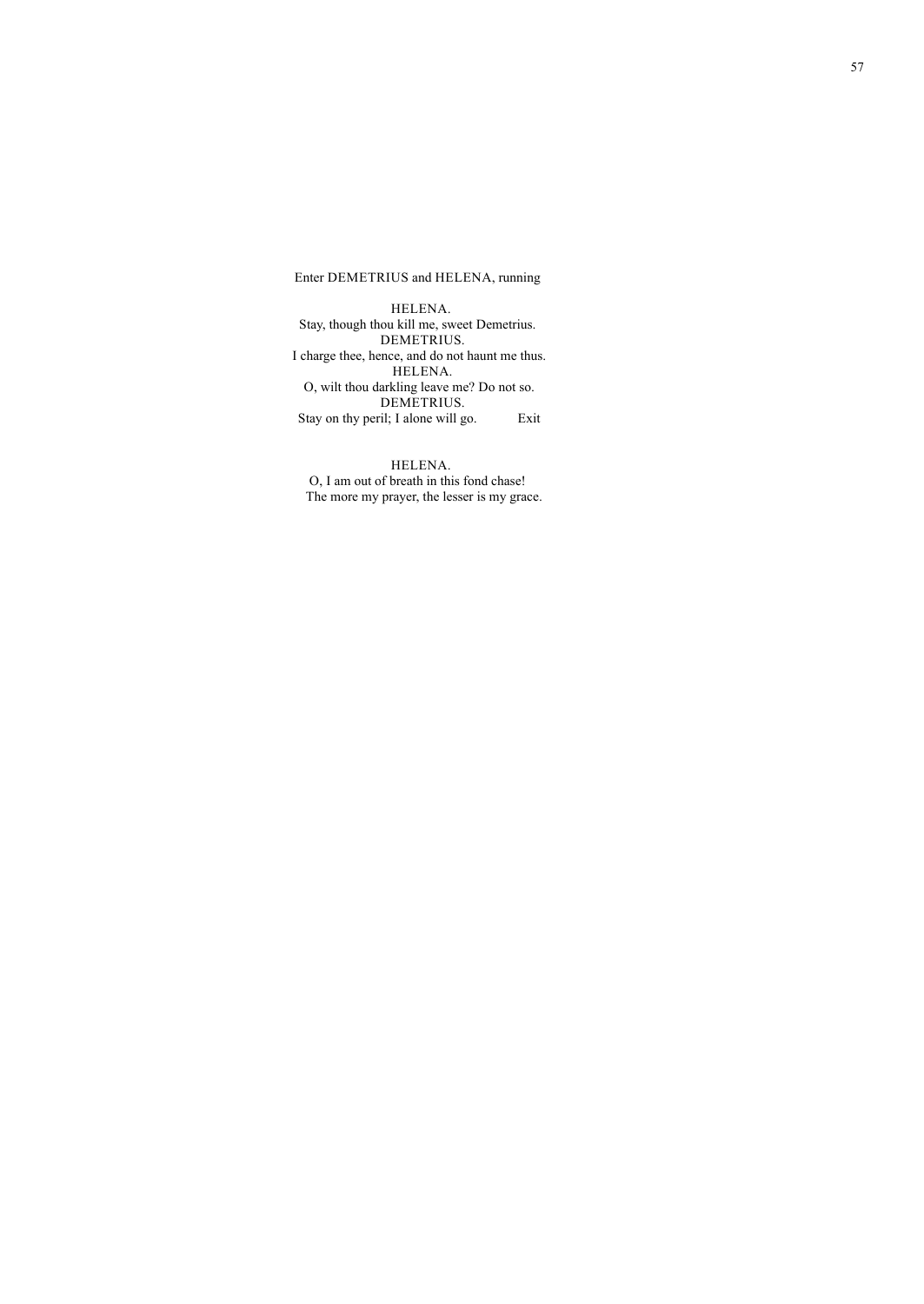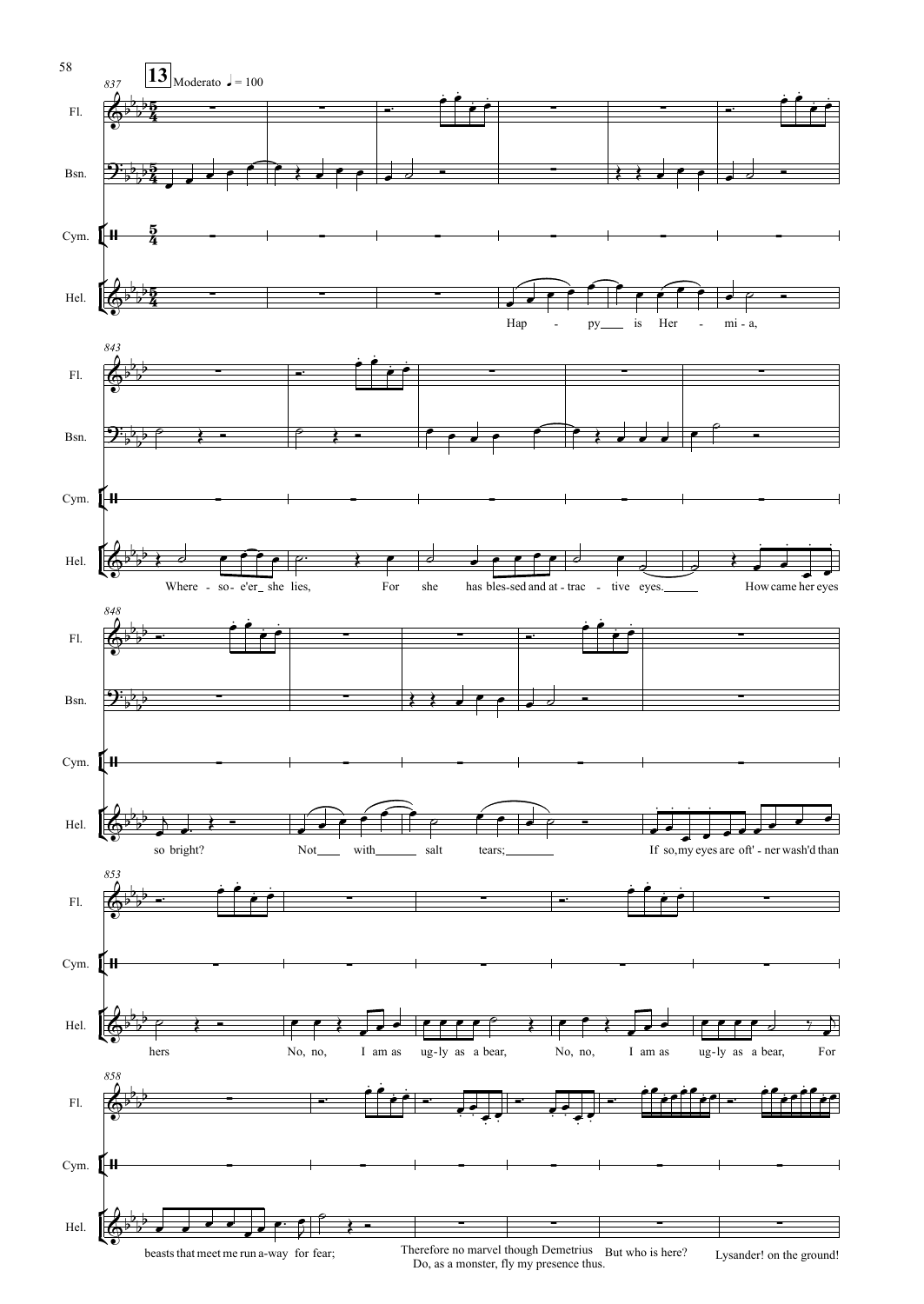

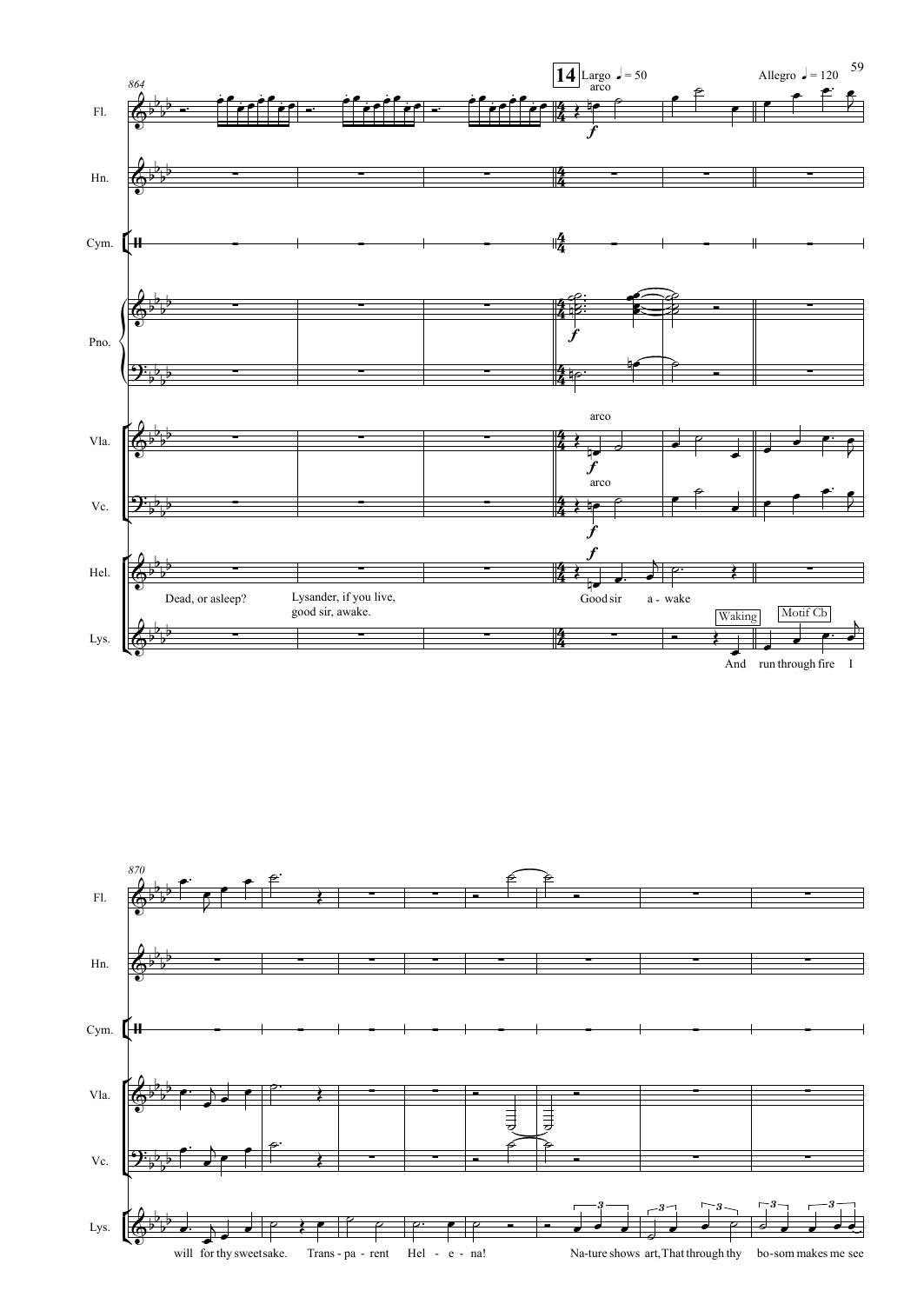

To honour Helen, and to be her knight!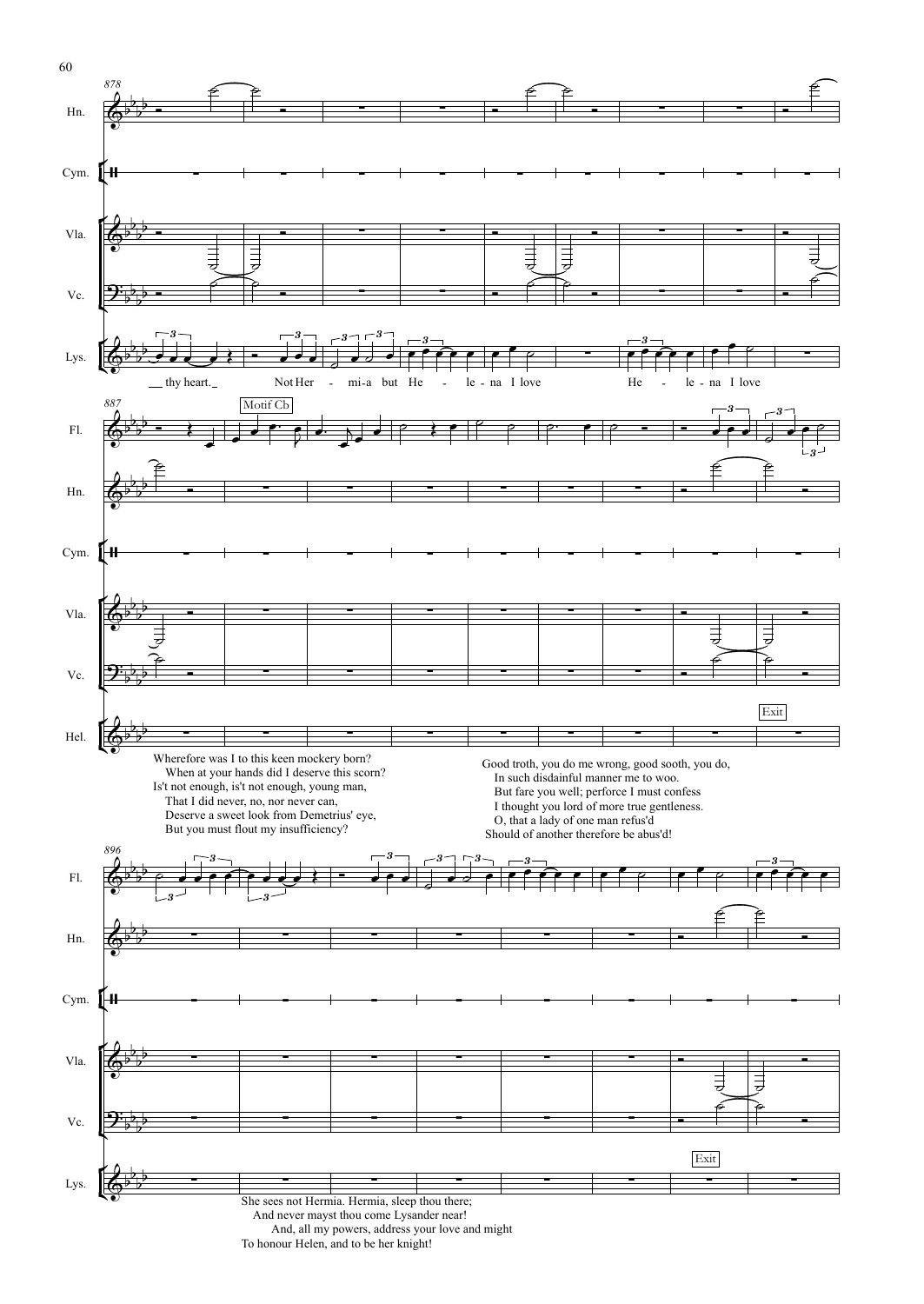

Help me Ly-san-der,



Methought a serpent eat my heart away,

And you sat smiling at his cruel prey.

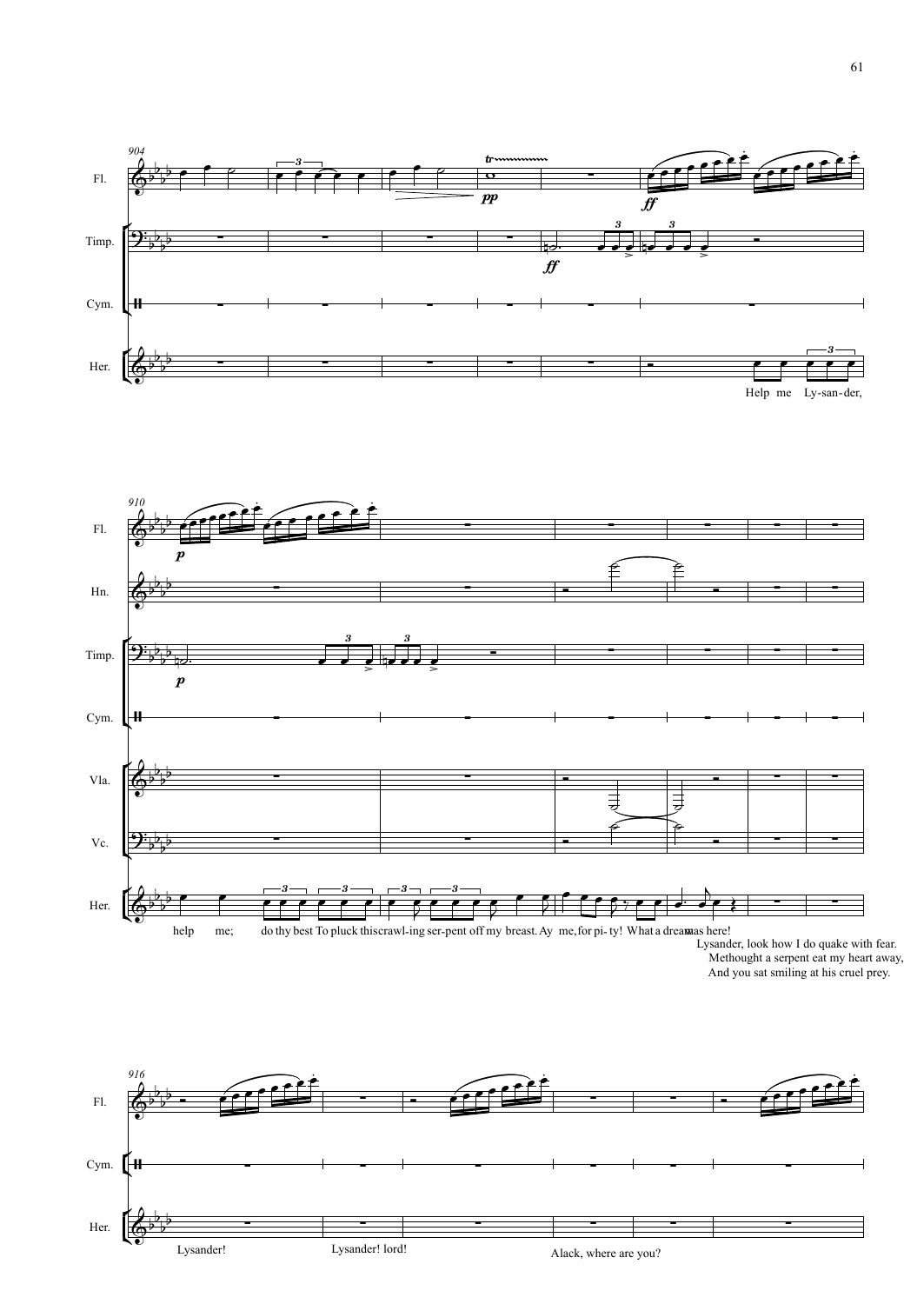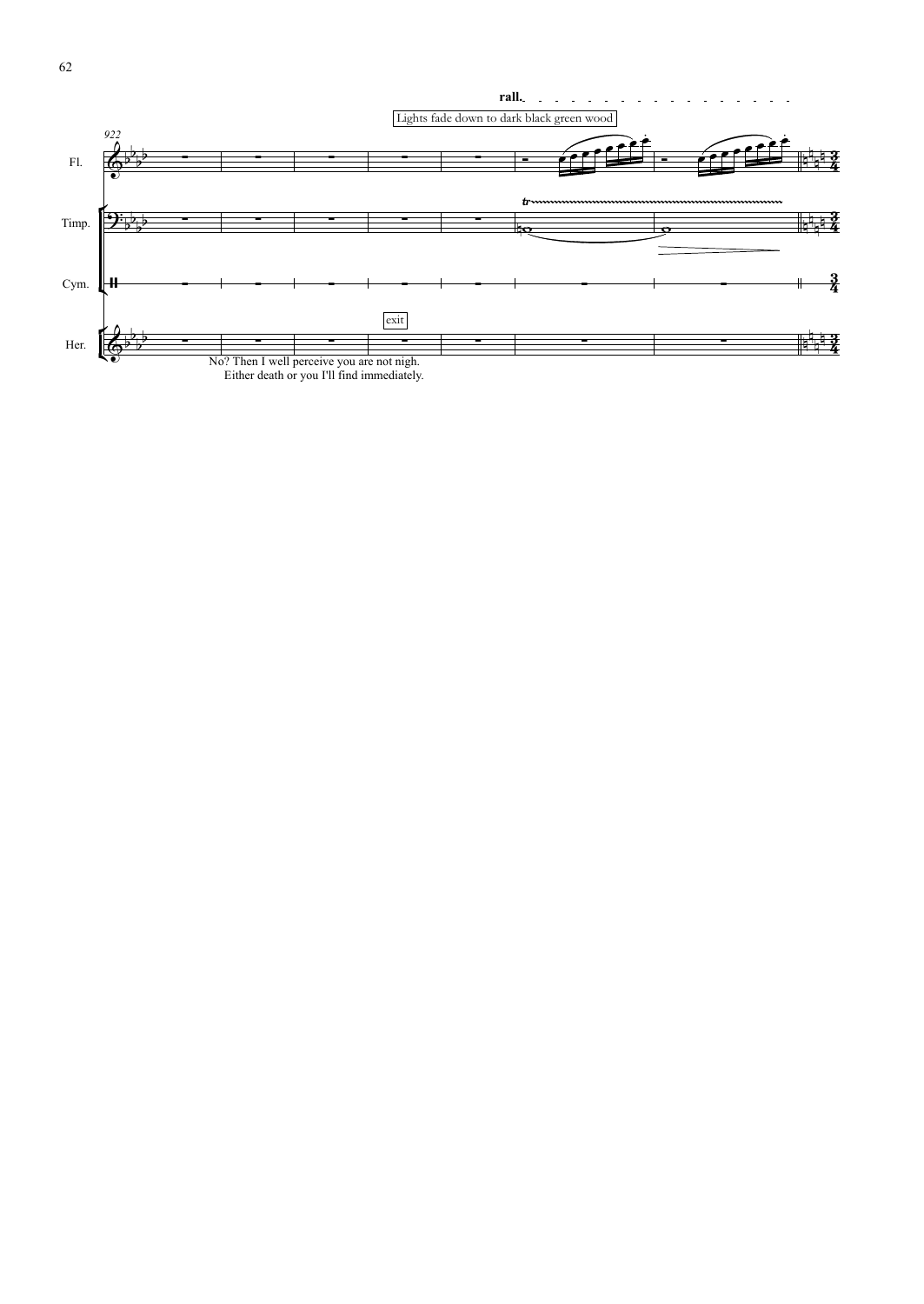## The wood. TITANIA lying asleep

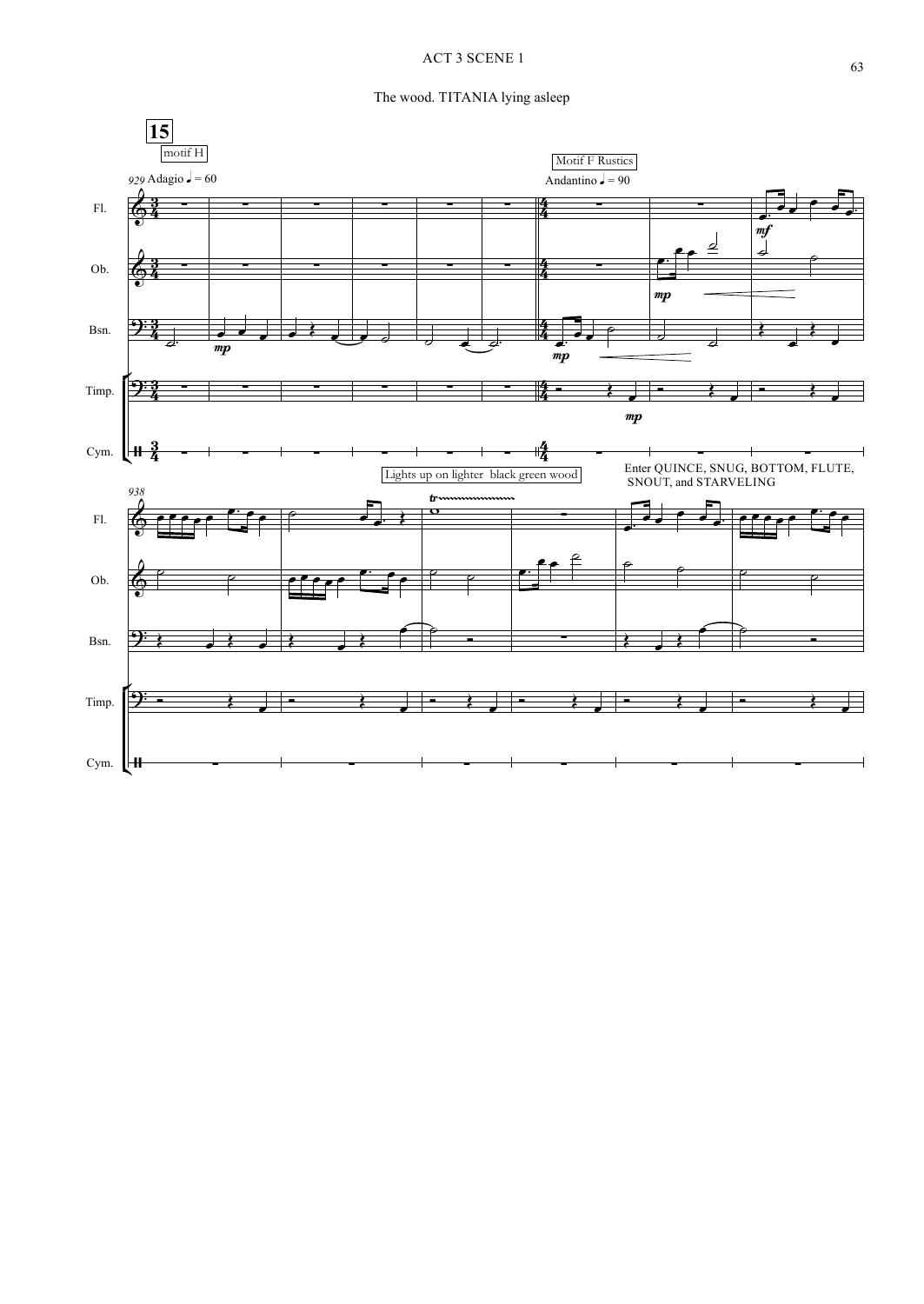

the killing out,<br>when all is done.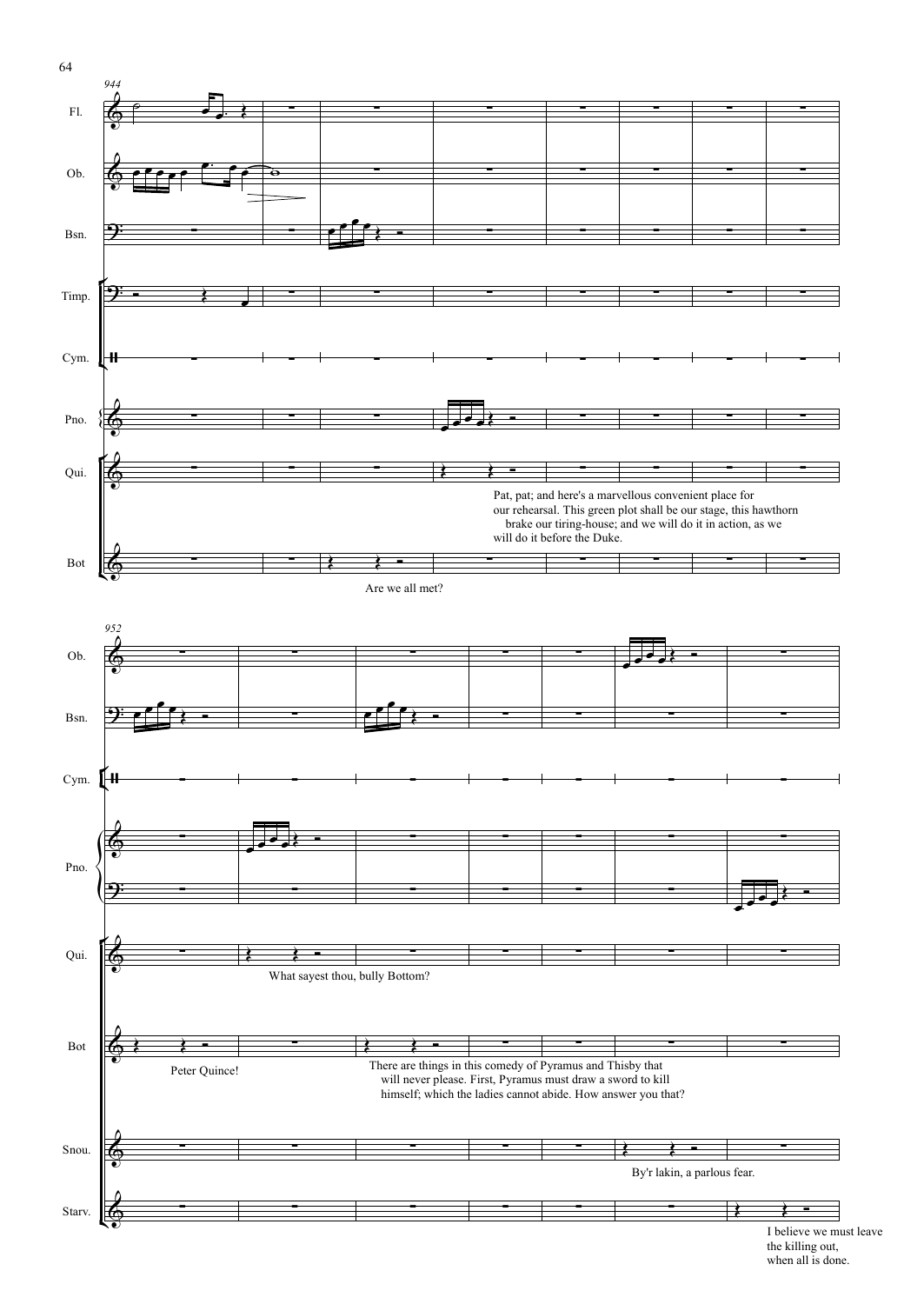

afeard of the lion?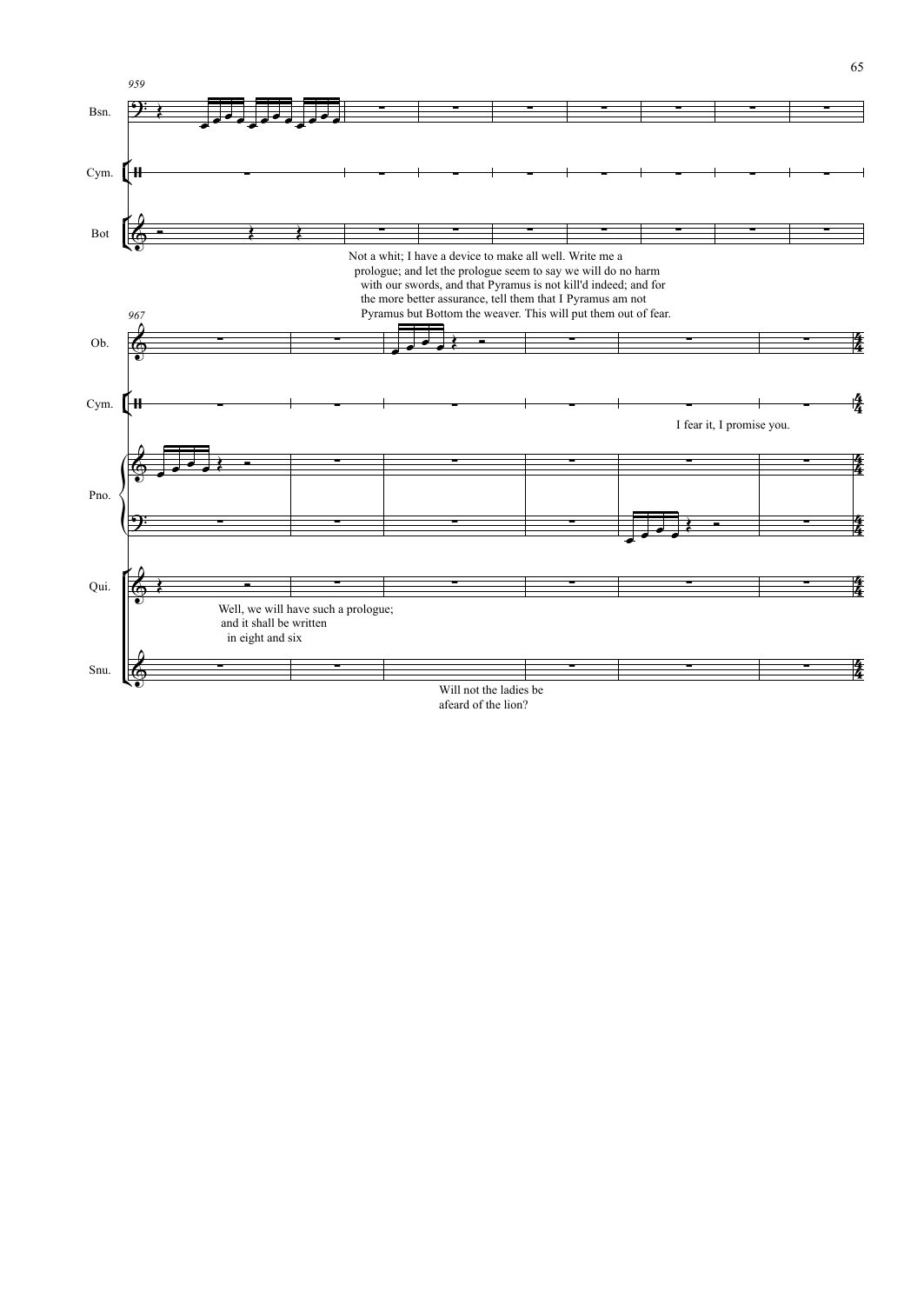### BOTTOM.

Masters, you ought to consider with yourself to bring in- God shield us!- a lion among ladies is a most dreadful thing; for there is not a more fearful wild-fowl than your lion living; and

we ought to look to't.<br>SNOUT.

Therefore another prologue must tell he is not a lion. BOTTOM.

Nay, you must name his name, and half his face must be seen through the lion's neck; and he himself must speak through, saying thus, or to the same defect: 'Ladies,' or 'Fair ladies, I would wish you' or 'I would request you' or 'I would entreat you not to fear, not to tremble. My life for yours! If you think I come hither as a lion, it were pity of my life.No, I am no such thing; I am a man as other men are.' And there, indeed, let him name his name, and tell them plainly he is Snug the joiner.

QUINCE.

Well, it shall be so. But there is two hard things- that is, to bring the moonlight into a chamber; for, you know, Pyramus and Thisby meet by moonlight.

SNOUT.

Doth the moon shine that night we play our play?

BOTTOM. A calendar, a calendar! Look in the almanack; find out

moonshine, find out moonshine.

QUINCE.

Yes, it doth shine that night.

BOTTOM.

Why, then may you leave a casement of the great chamber window, where we play, open; and the moon may shine in at the

# casement.

QUINCE.

Ay; or else one must come in with a bush of thorns and a lantern, and say he comes to disfigure or to present the person

of Moonshine. Then there is another thing: we must have a wall in

the great chamber; for Pyramus and Thisby, says the story, did

talk through the chink of a wall.

### SNOUT.

You can never bring in a wall. What say you, Bottom? BOTTOM.

Some man or other must present Wall; and let him have some plaster, or some loam, or some rough-cast about him, to signify wall; and let him hold his fingers thus, and through that cranny shall Pyramus and Thisby whisper.

#### QUINCE.

If that may be, then all is well. Come, sit down, every mother's son, and rehearse your parts.

Pyramus, you begin; when you have spoken your speech, enter into that brake; and so every one according to his cue.

Enter PUCK behind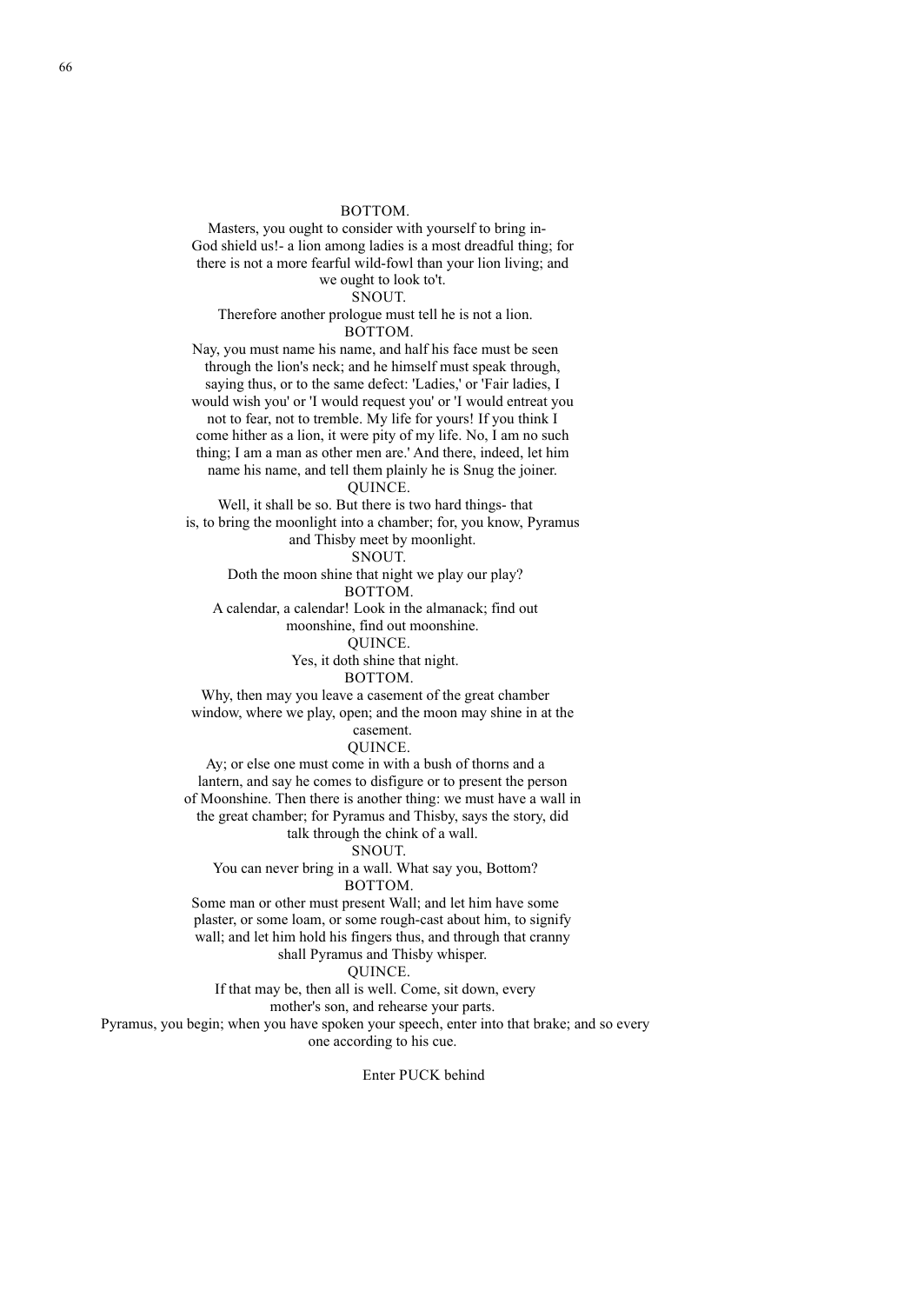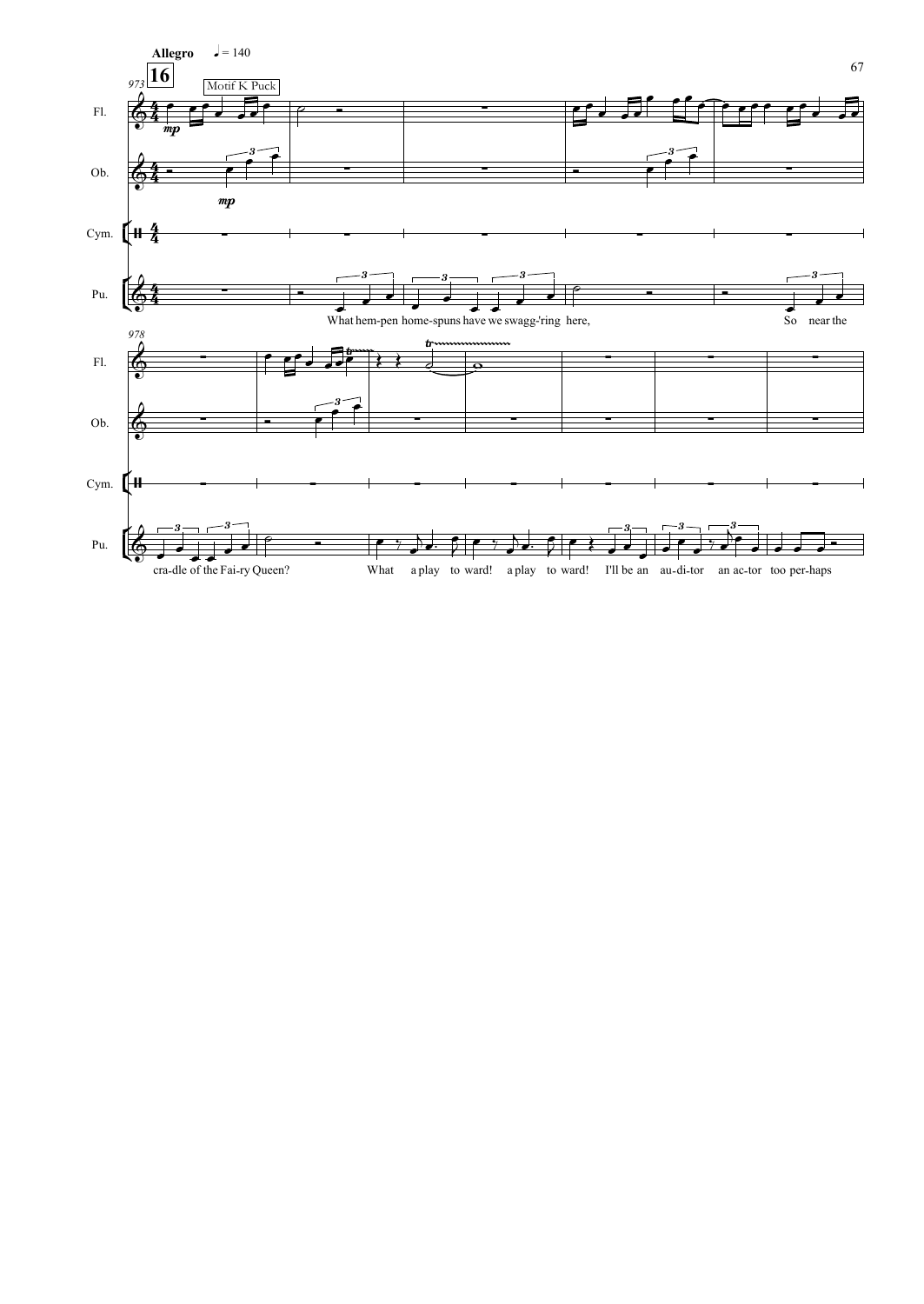

flow-ers of o di-ous sa-vours sweet o - dours sa-vours sweet; So hath thy breath,my dea-rest This-by dear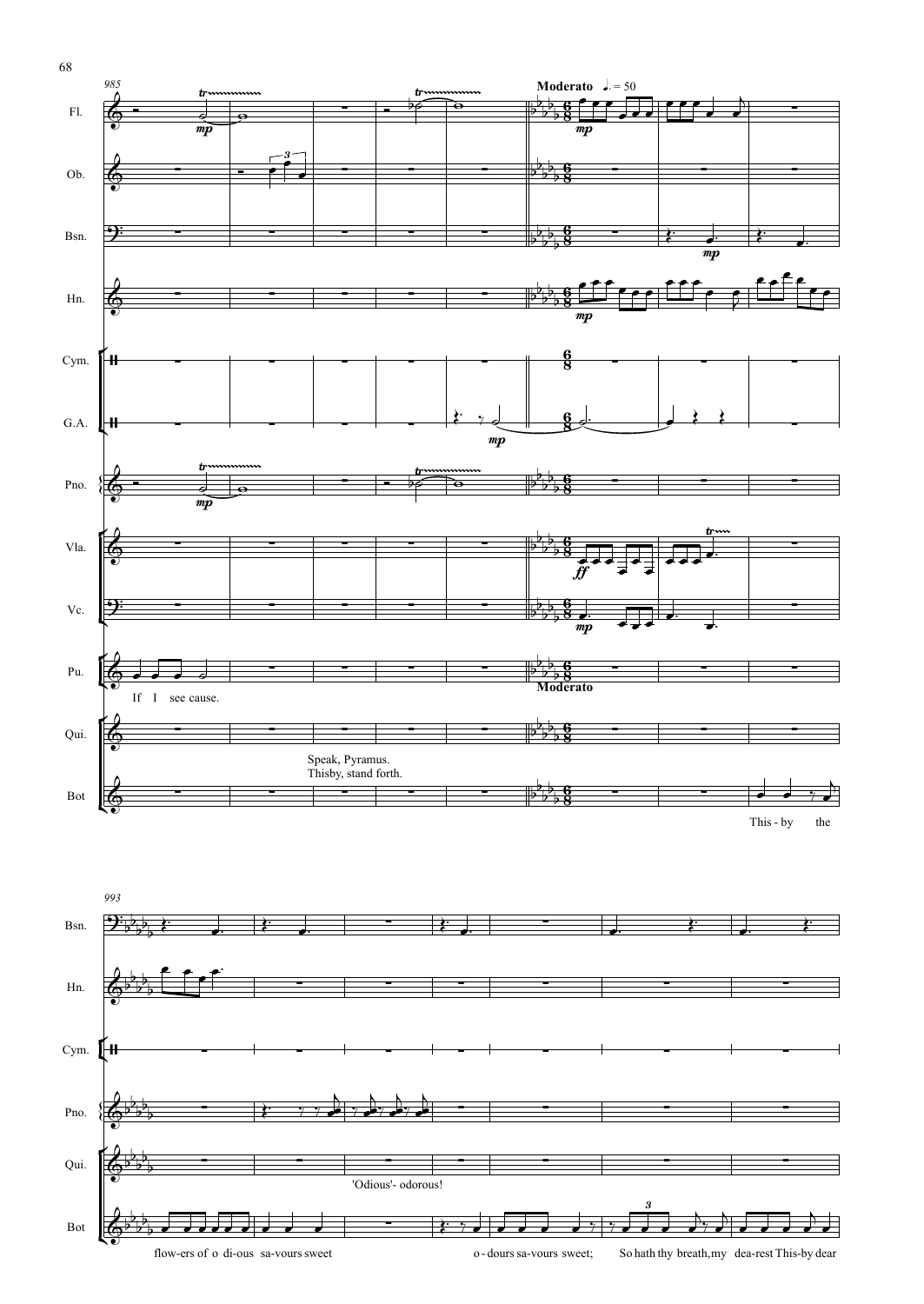



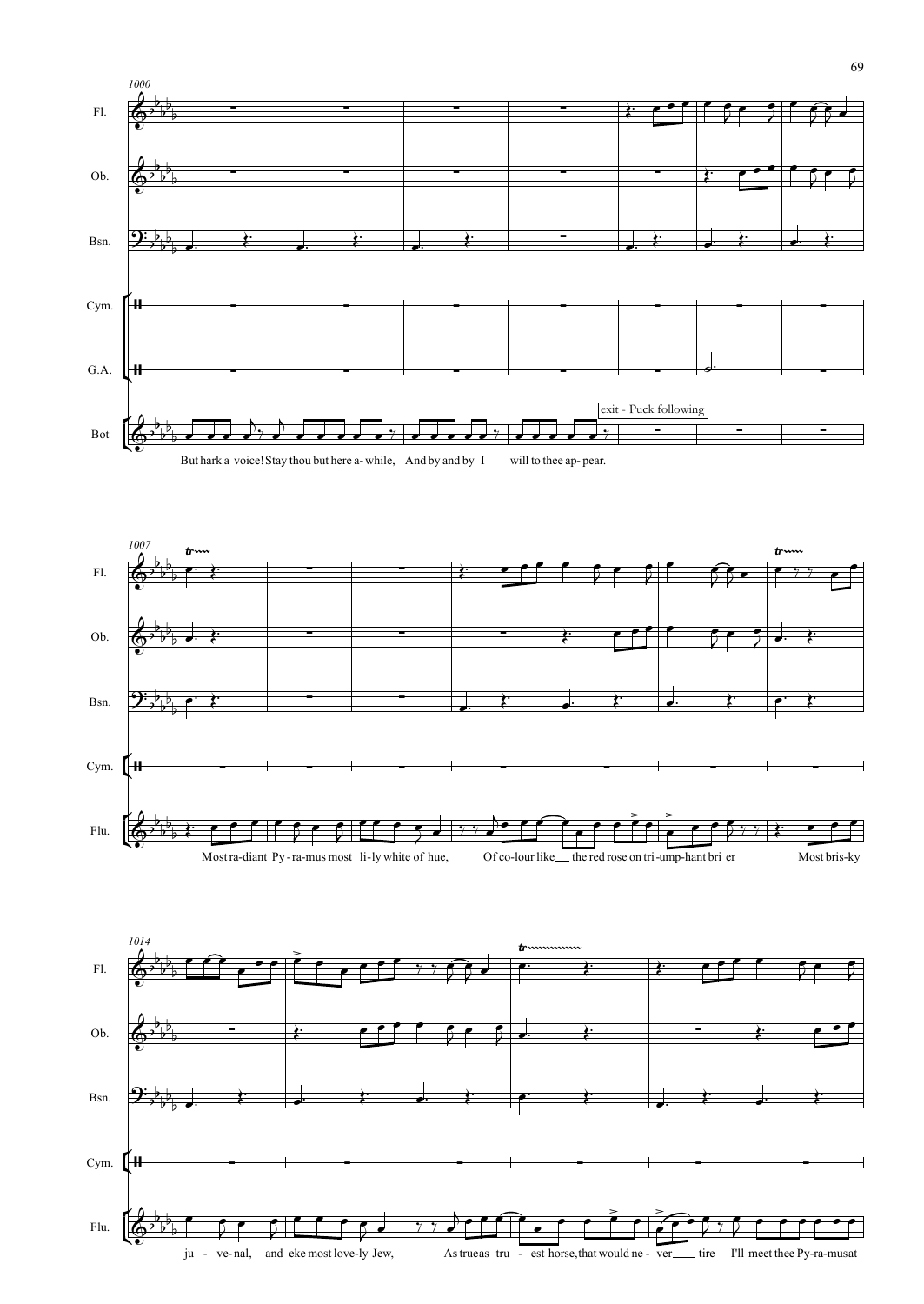

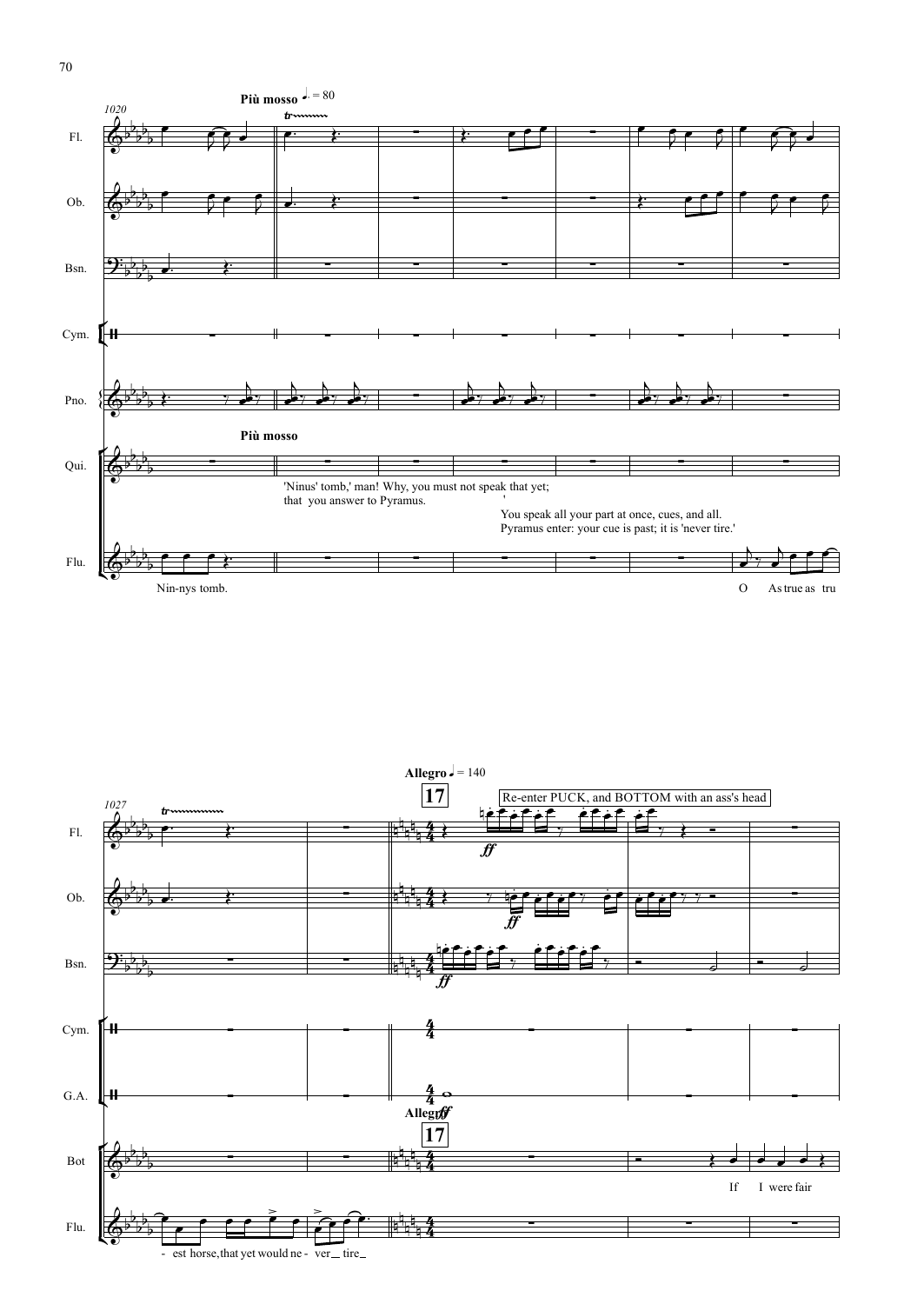**Exeunt all but BOTTOM and PUCK** 





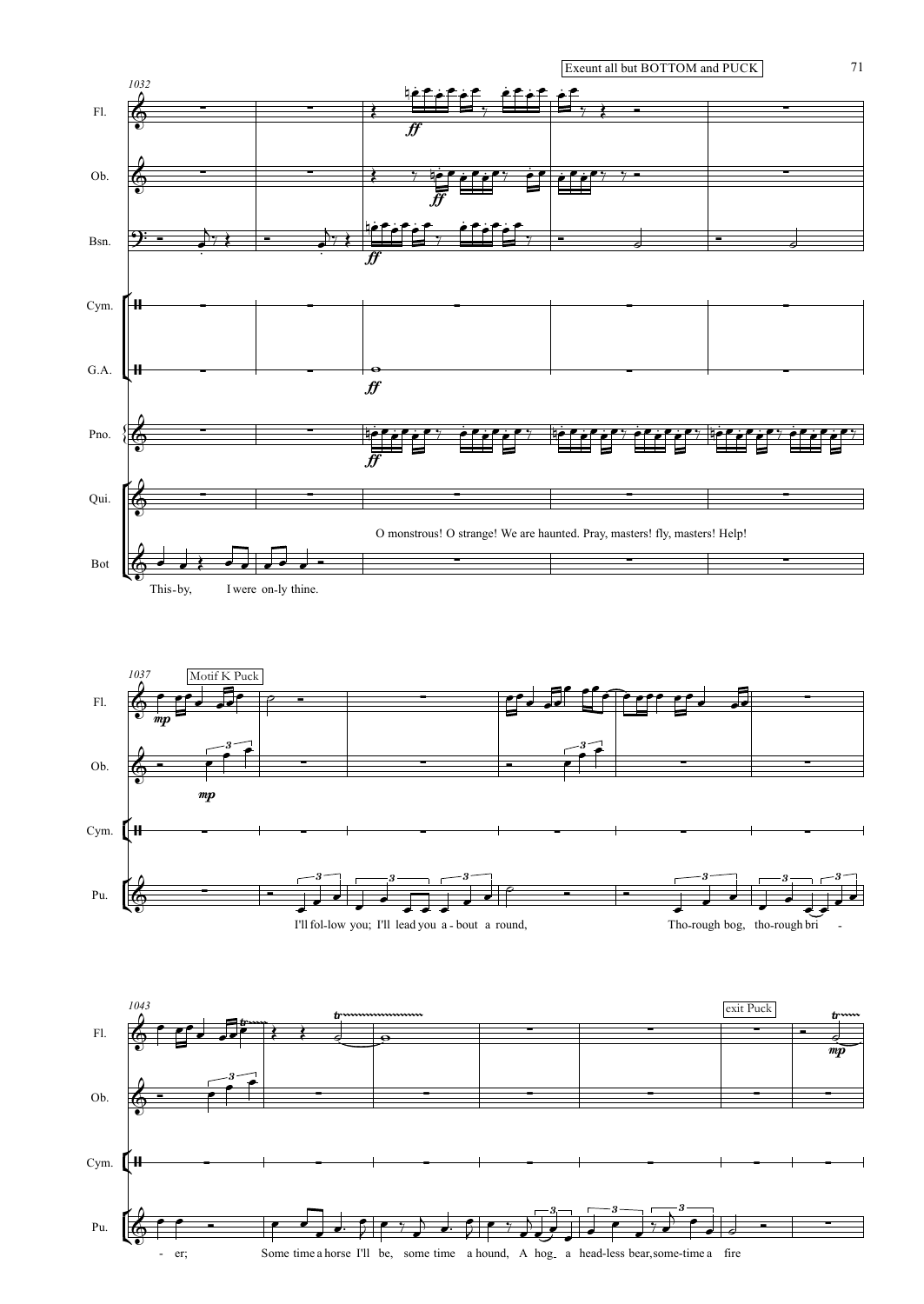

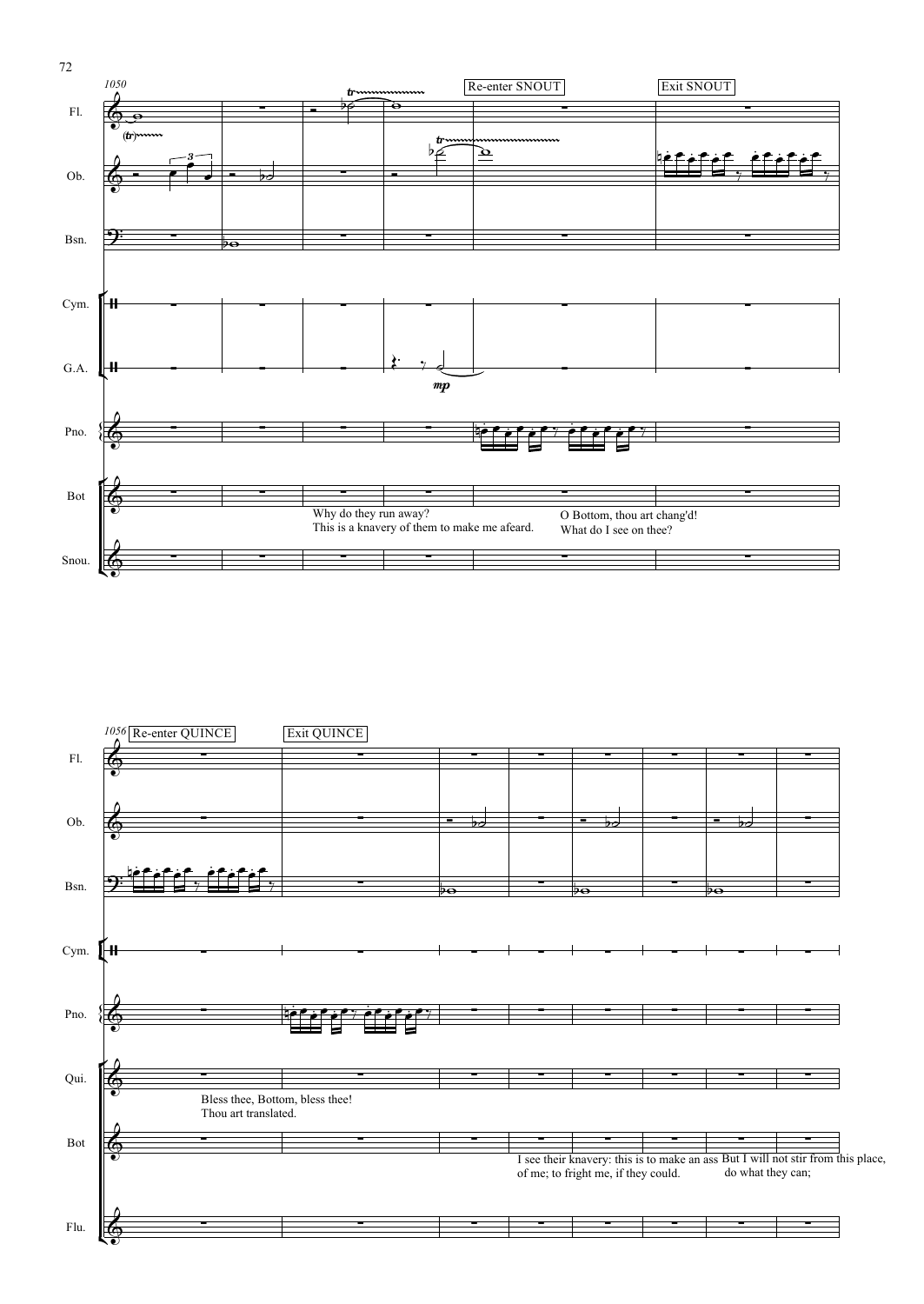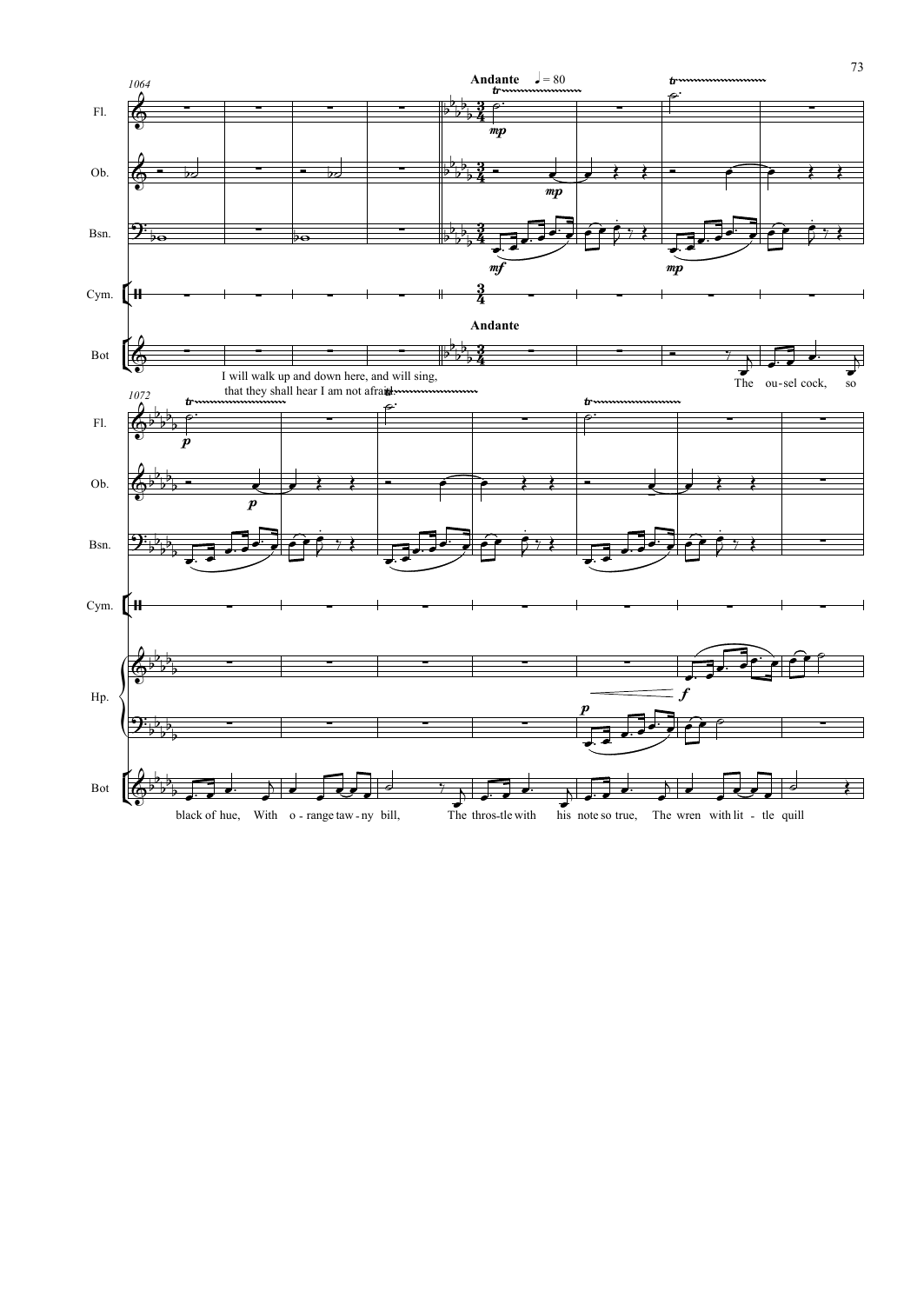

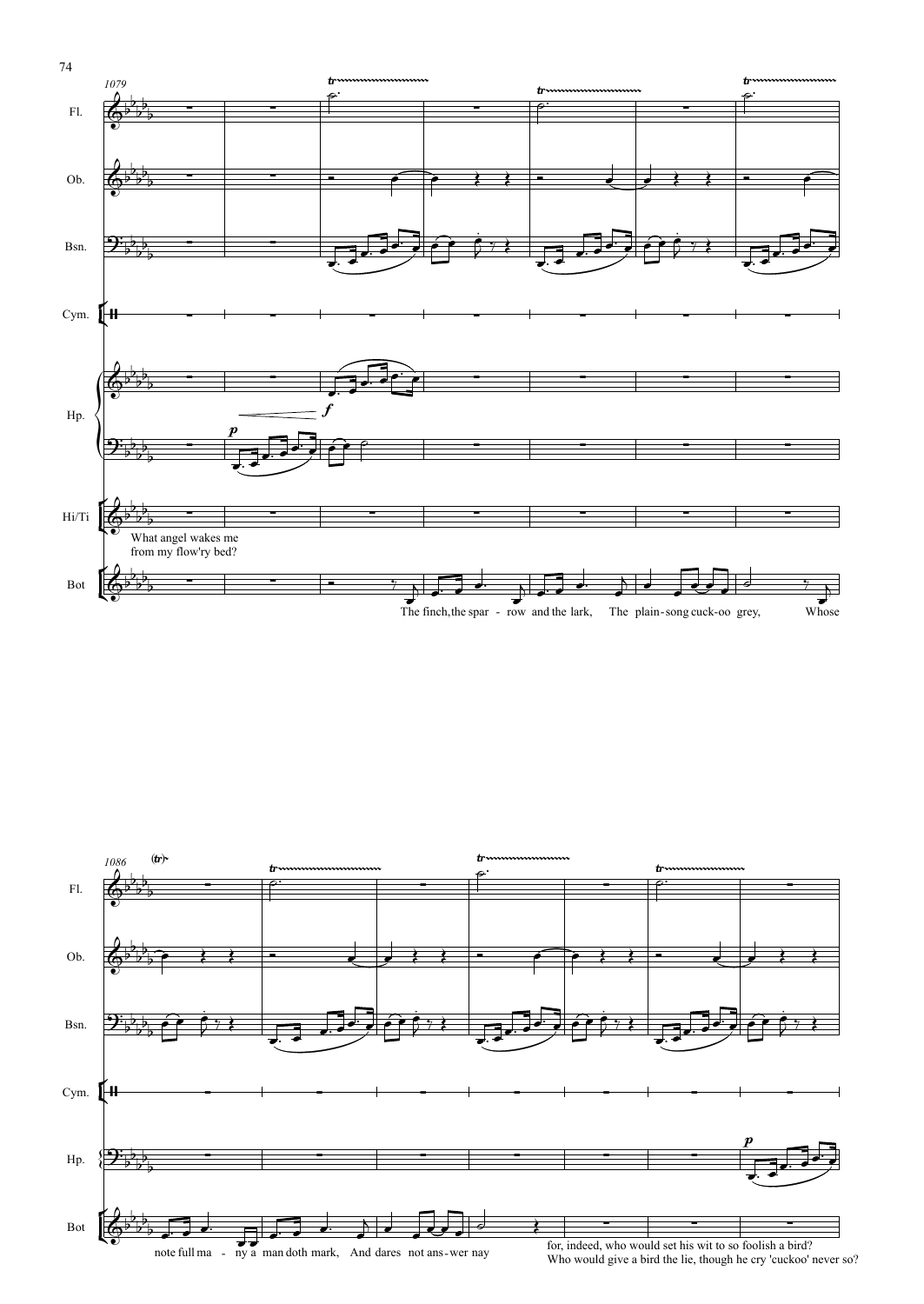



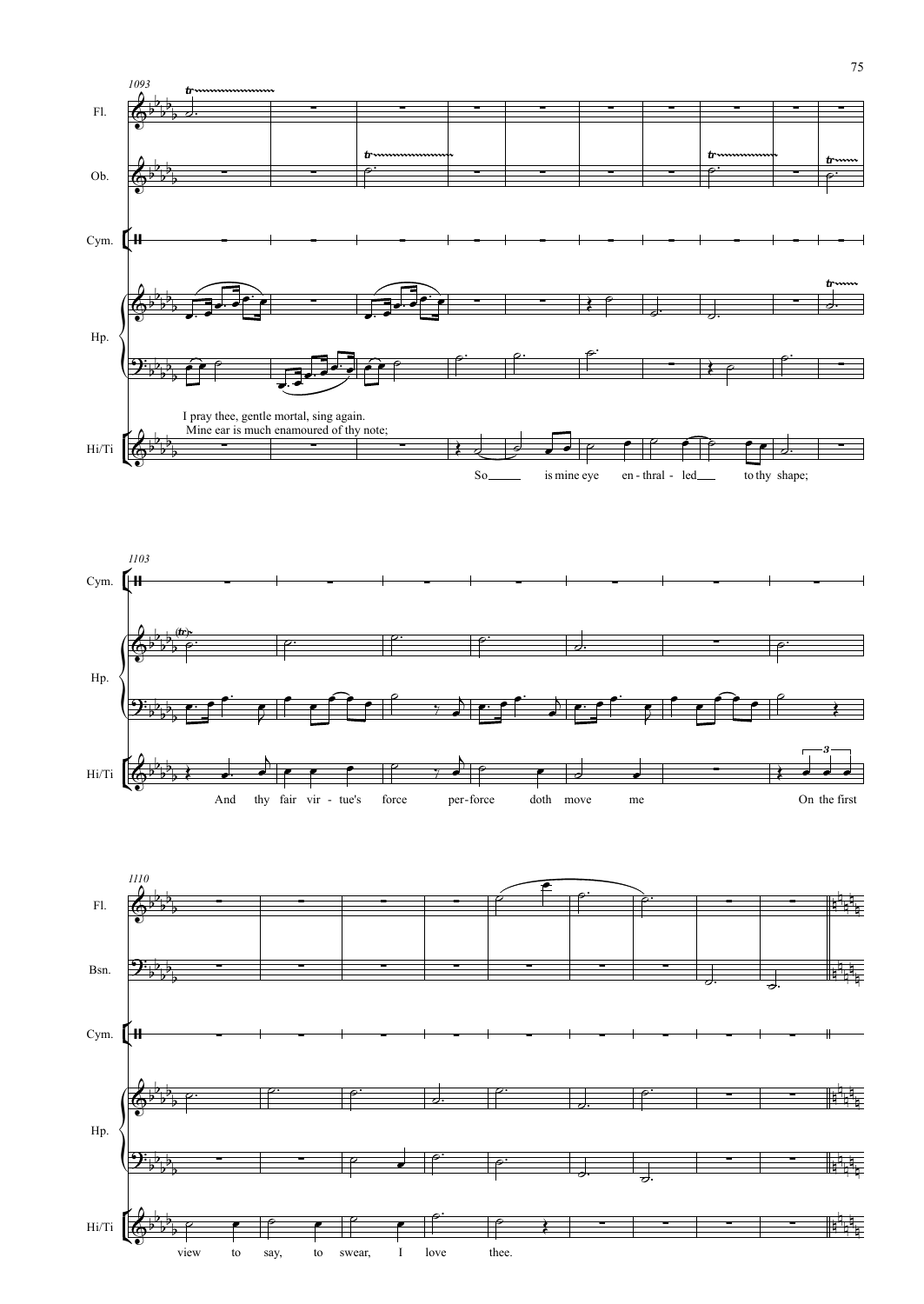# BOTTOM.

Methinks, mistress, you should have little reason for that. And yet, to say the truth, reason and love keep little company together now-a-days. The more the pity that some honest neighbours will not make them friends.

#### TITANIA.

Thou art as wise as thou art beautiful.

# BOTTOM.

Not so, neither; but if I had wit enough to get out of this wood, I have enough to serve mine own turn.

# TITANIA.

Out of this wood do not desire to go; Thou shalt remain here whether thou wilt or no. I am a spirit of no common rate; The summer still doth tend upon my state; And I do love thee; therefore, go with me. I'll give thee fairies to attend on thee; And they shall fetch thee jewels from the deep, And sing, while thou on pressed flowers dost sleep; And I will purge thy mortal grossness so That thou shalt like an airy spirit go.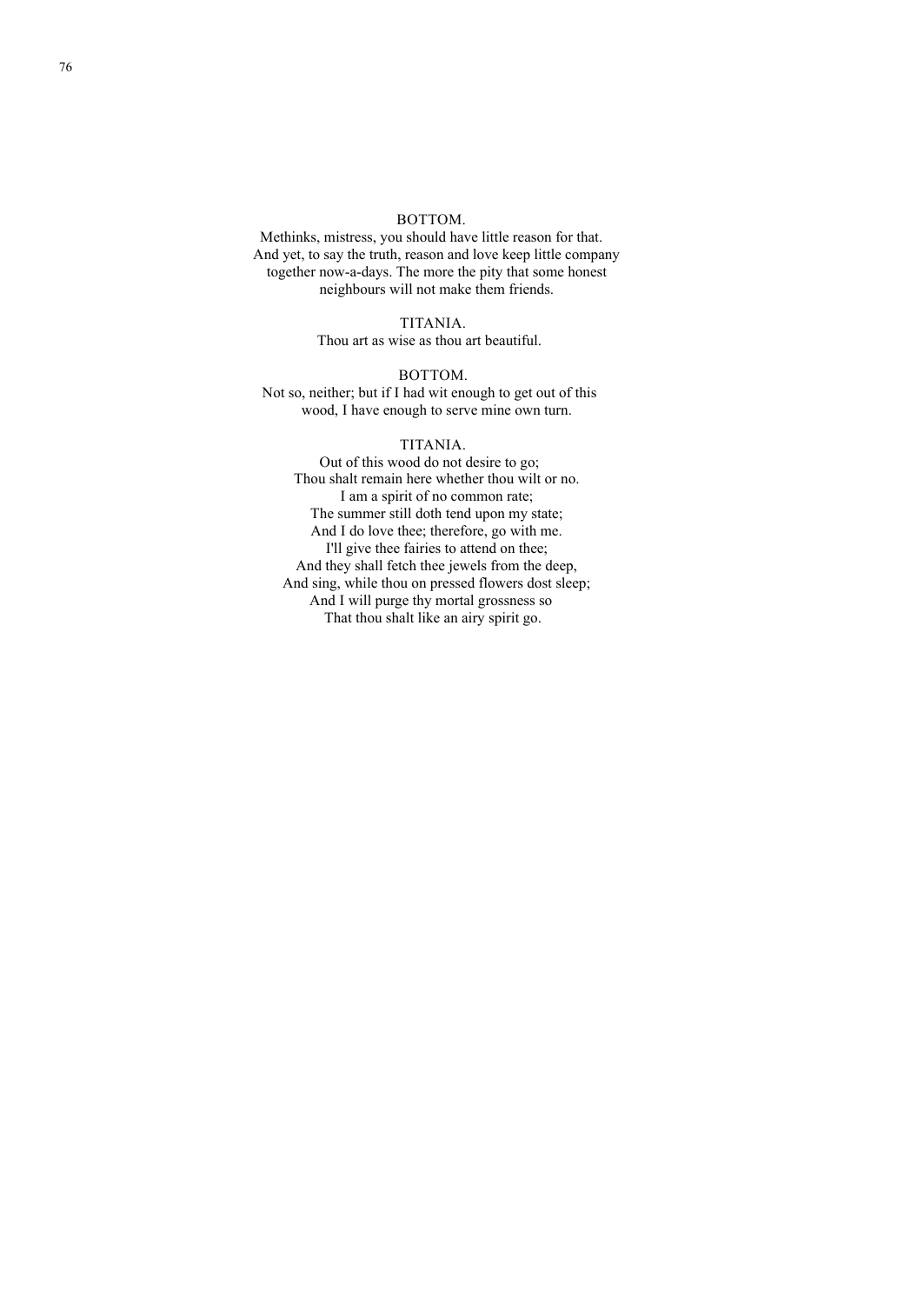

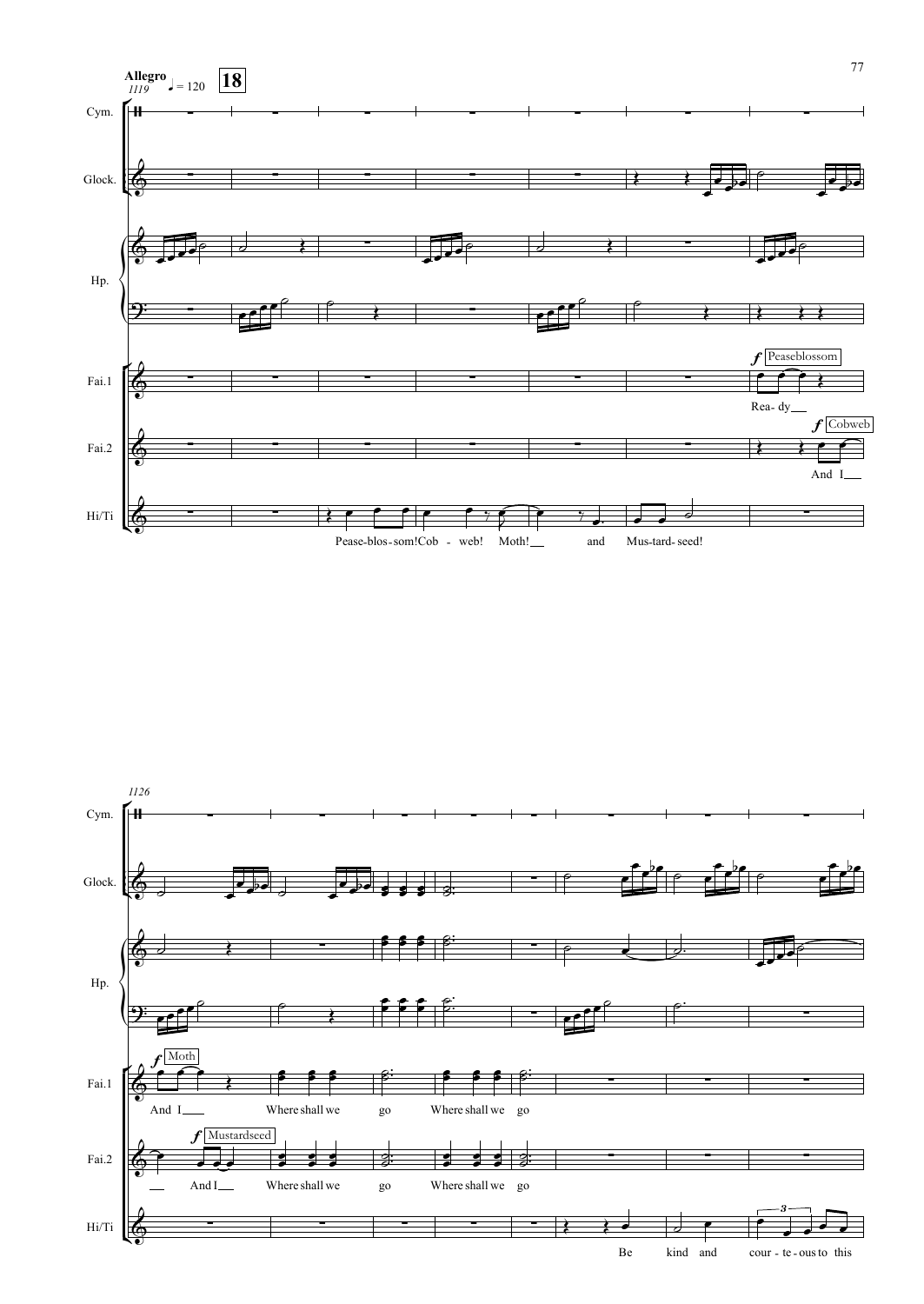





78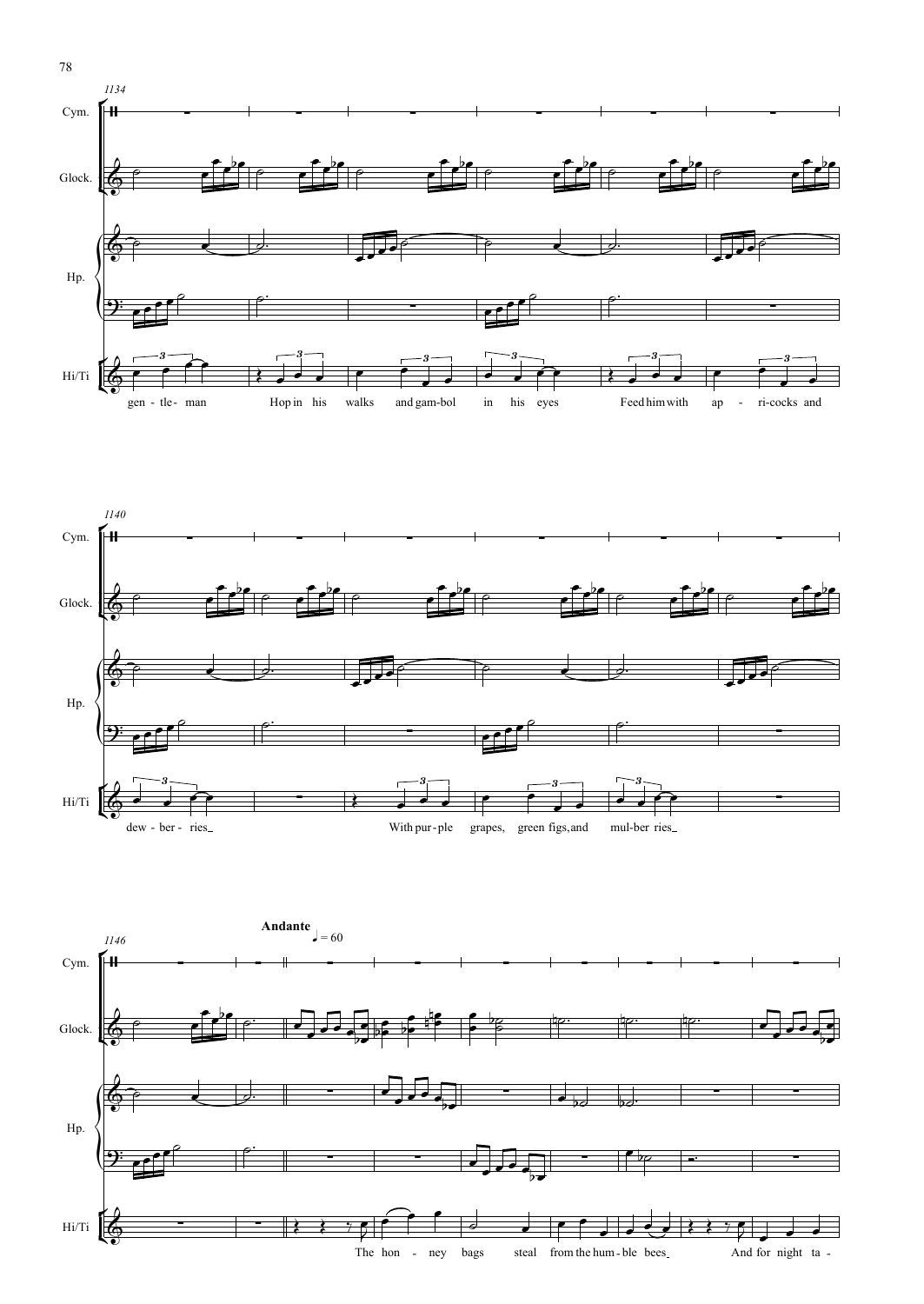



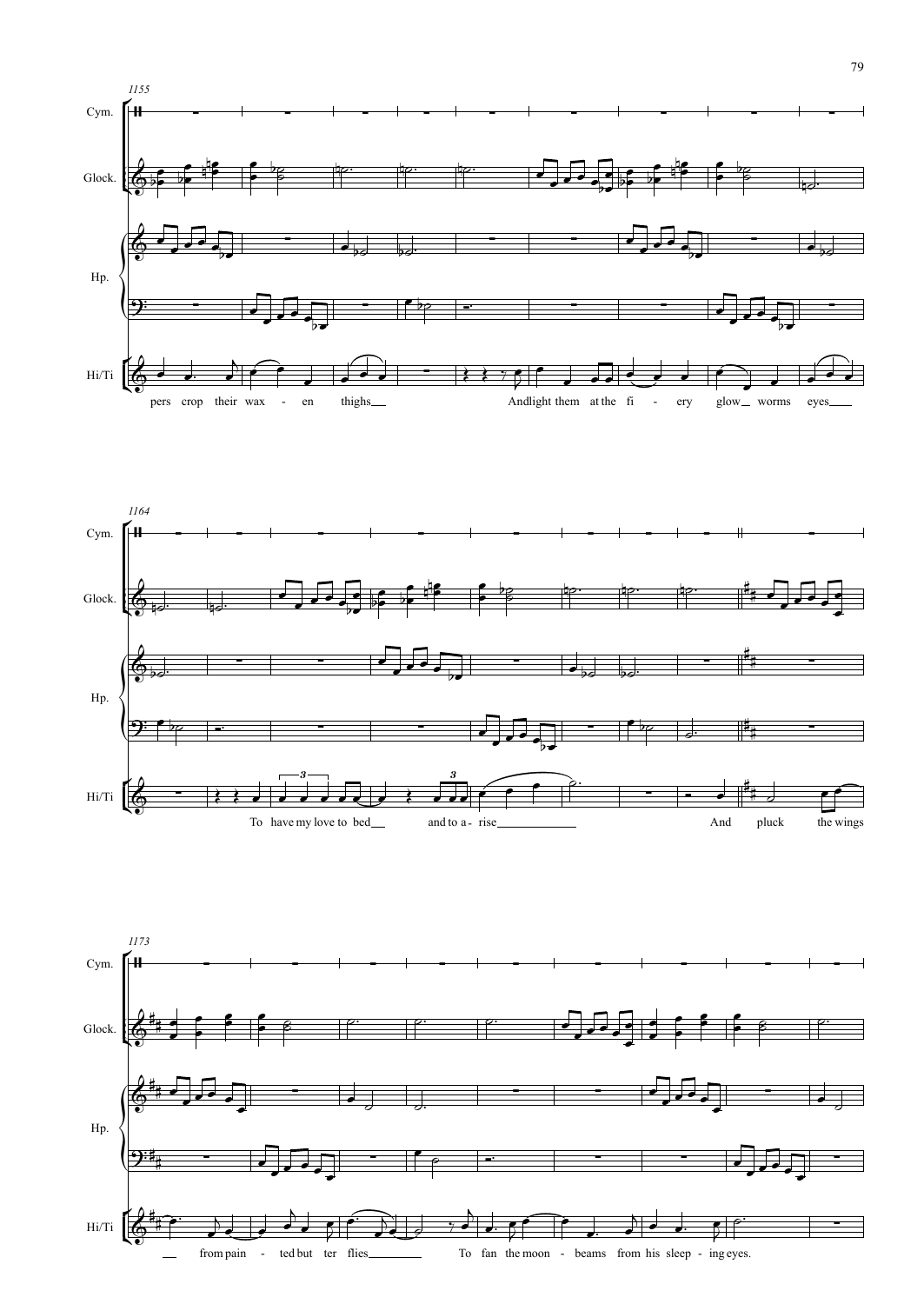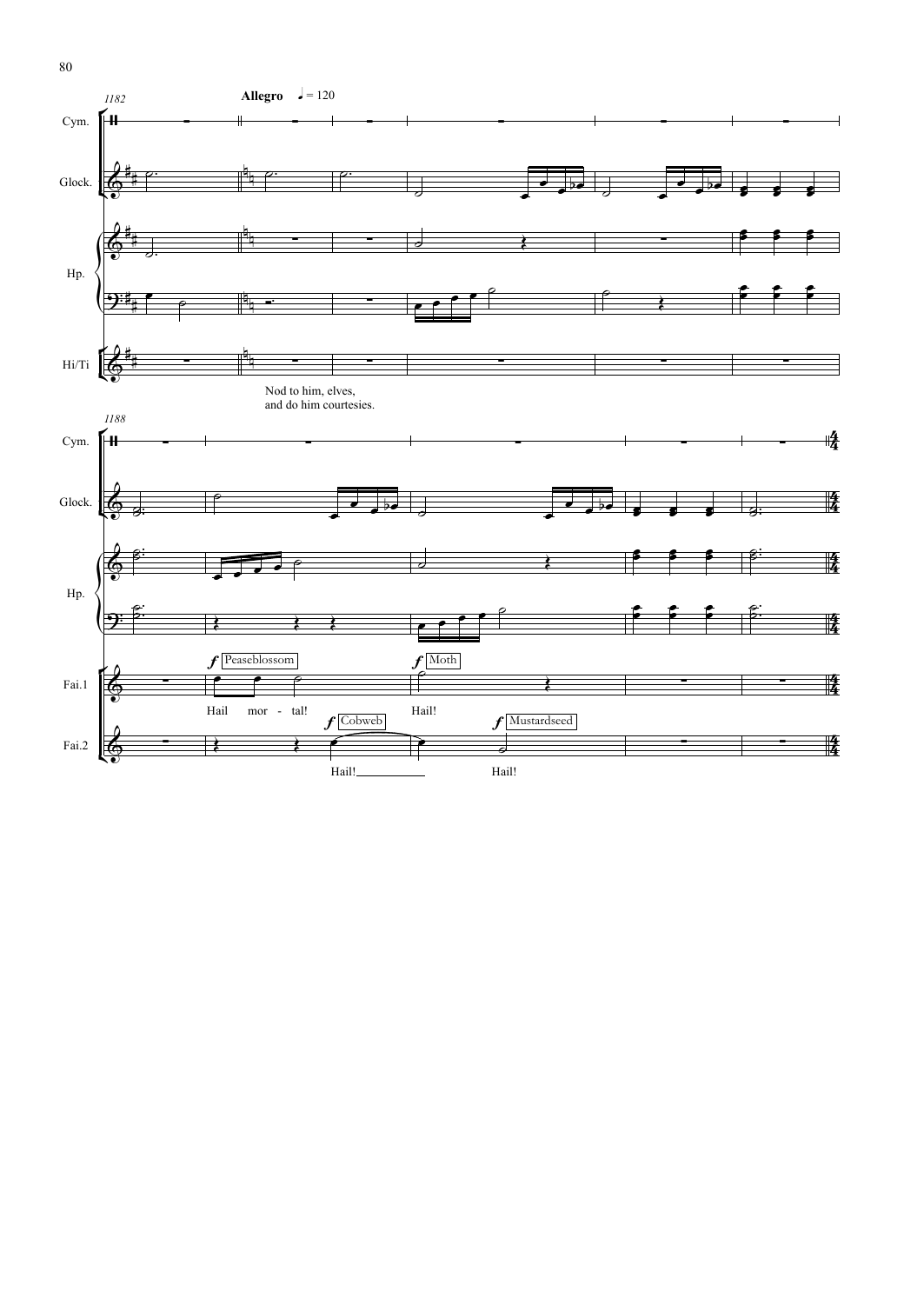BOTTOM. I cry your worships mercy, heartily; I beseech your worship's name.

### COBWEB. Cobweb.

#### BOTTOM.

I shall desire you of more acquaintance, good Master Cobweb. If I cut my finger, I shall make bold with you. Your name, honest gentleman?

> PEASEBLOSSOM. Peaseblossom.

#### BOTTOM.

I pray you, commend me to Mistress Squash, your mother, and to Master Peascod, your father. Good Master Peaseblossom, I shall desire you of more acquaintance too. Your name, I beseech you, sir?

#### MUSTARDSEED. Mustardseed.

# BOTTOM.

Good Master Mustardseed, I know your patience well. That same cowardly giant-like ox-beef hath devour'd many a gentleman of your house. I promise you your kindred hath made my eyes water ere now. I desire you of more acquaintance, good Master Mustardseed.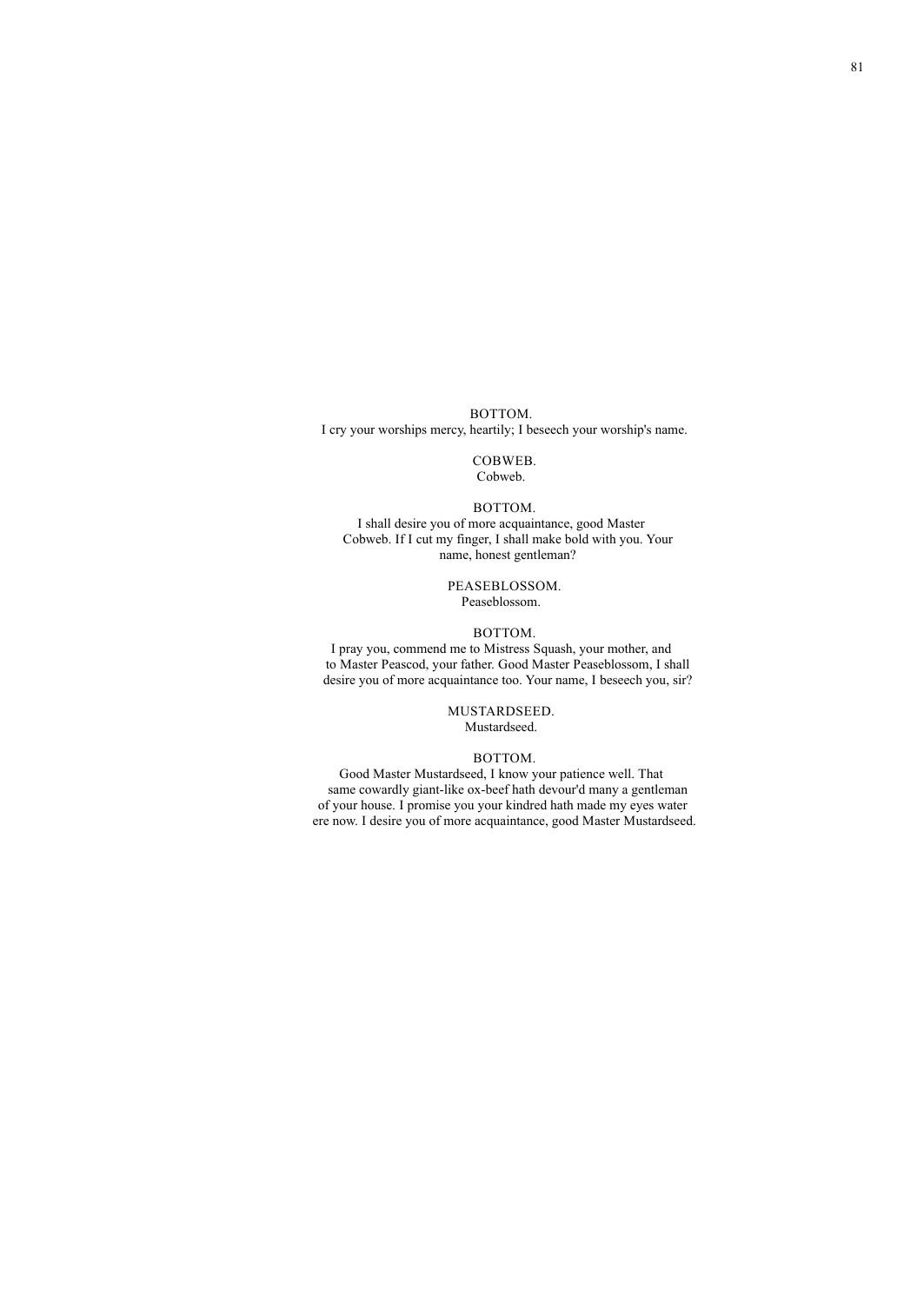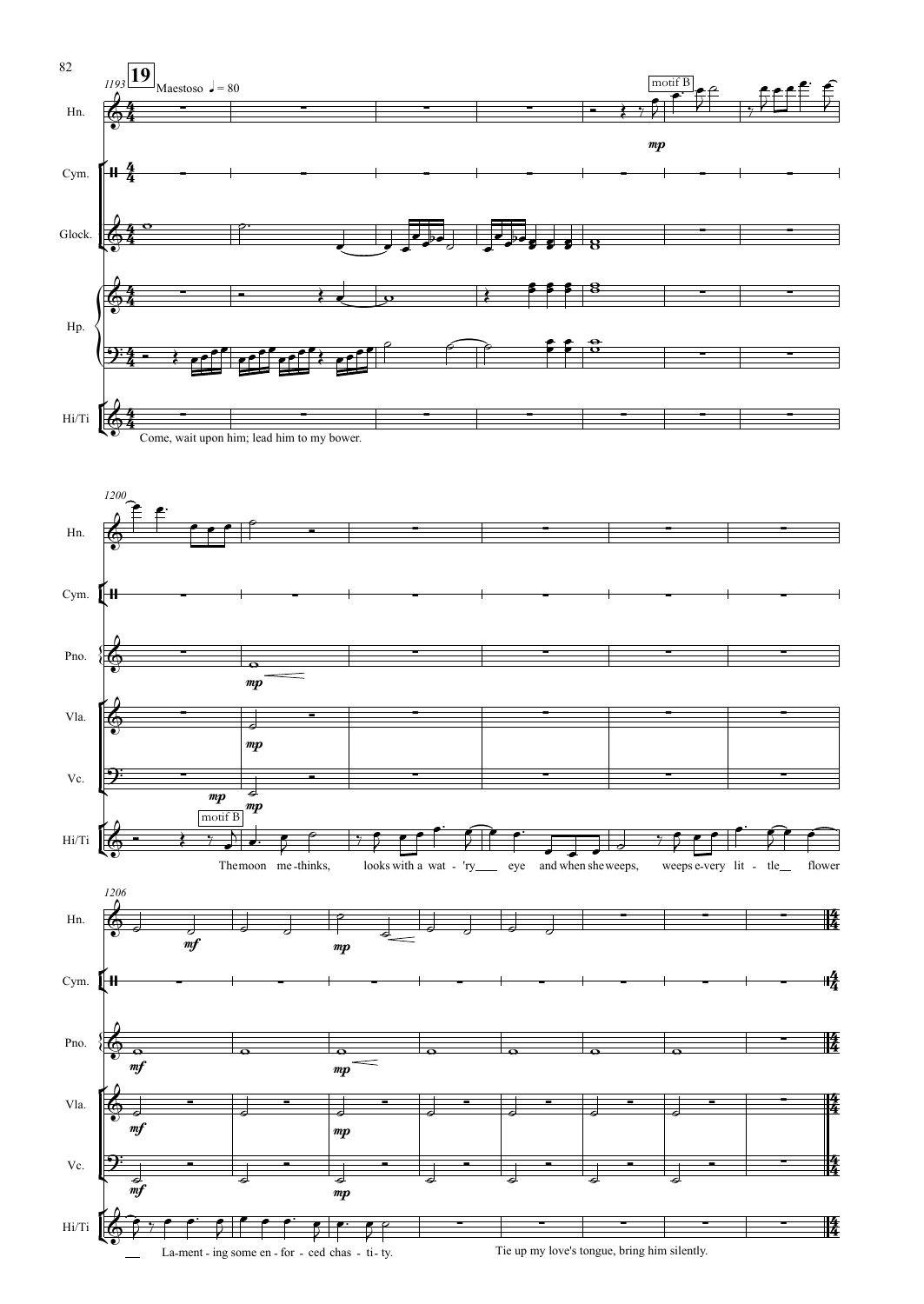



Then, what it was that next came in her eye, Which she must dote on in extremity.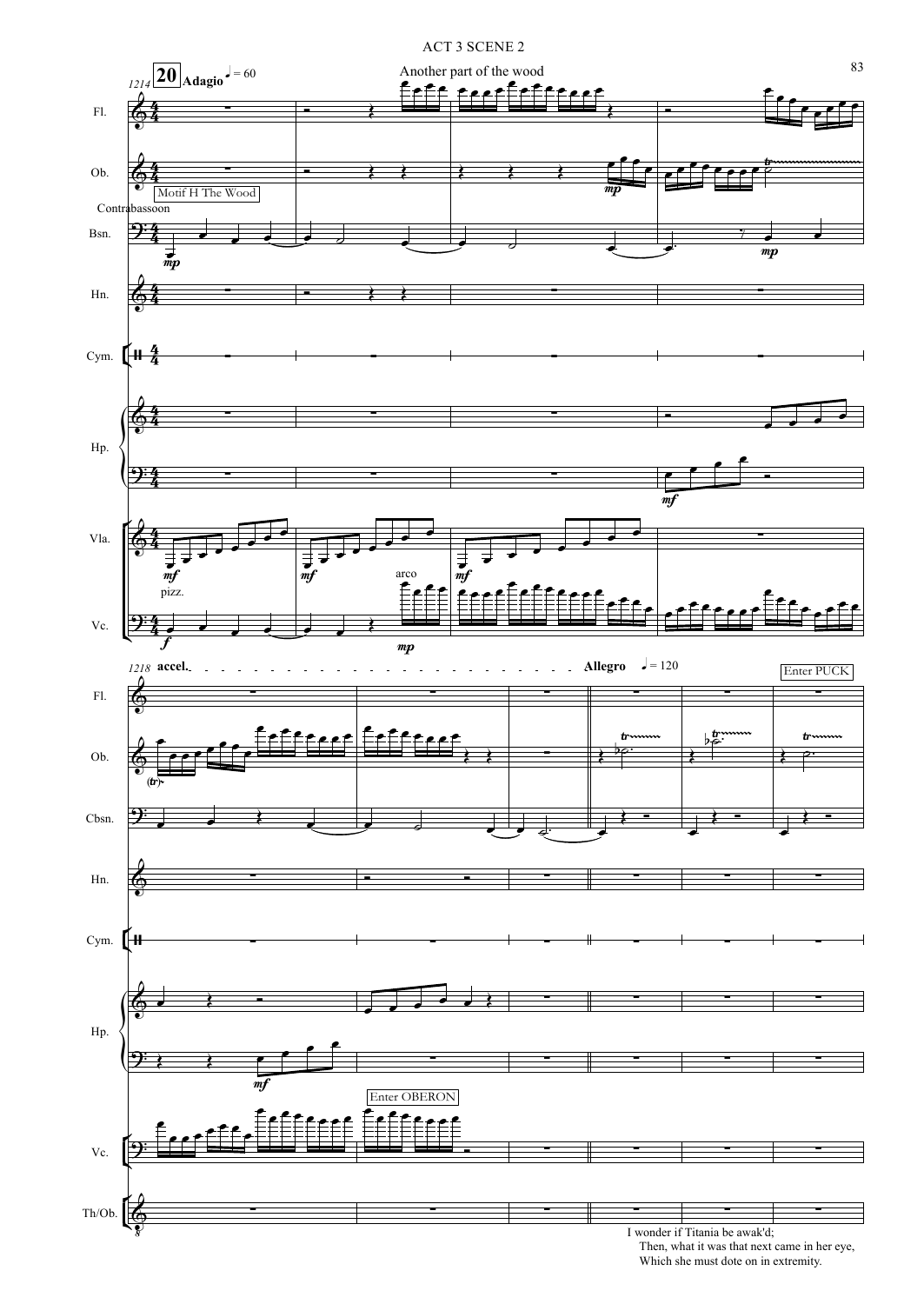

Here comes my messenger. How now, mad spirit! What night-rule now about this haunted grove?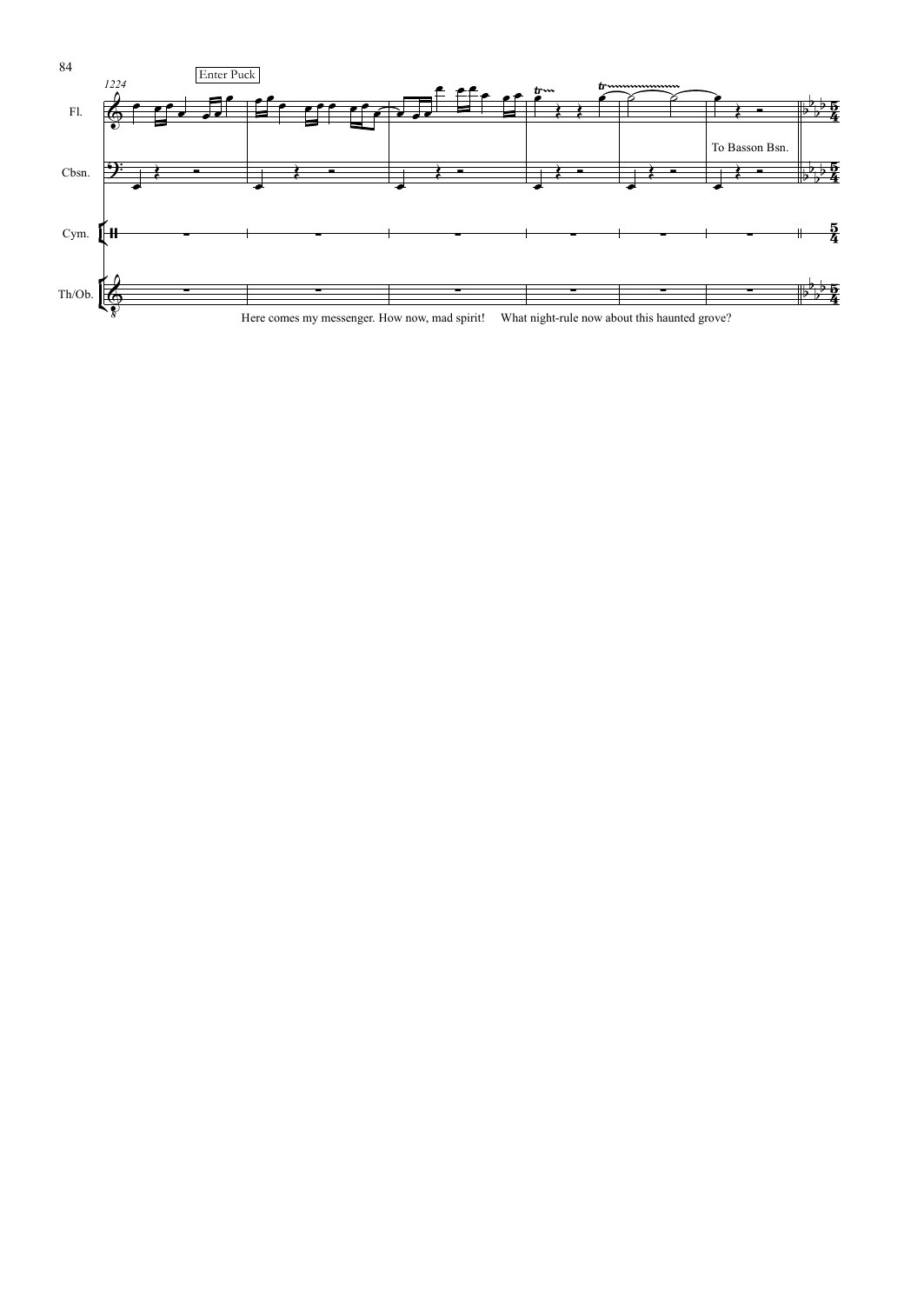PUCK. My mistress with a monster is in love.

Near to her close and consecrated bower, While she was in her dull and sleeping hour, A crew of patches, rude mechanicals, That work for bread upon Athenian stalls, Were met together to rehearse a play Intended for great Theseus' nuptial day.

The shallowest thickskin of that barren sort, Who Pyramus presented, in their sport Forsook his scene and ent'red in a brake; When I did him at this advantage take, An ass's nole I fixed on his head.

Anon his Thisby must be answered, And forth my mimic comes.

When they him spy, As wild geese that the creeping fowler eye, Or russet-pated choughs, many in sort, Rising and cawing at the gun's report, Sever themselves and madly sweep the sky, So at his sight away his fellows fly; And at our stamp here, o'er and o'er one falls; He murder cries, and help from Athens calls.

Their sense thus weak, lost with their fears thus strong, Made senseless things begin to do them wrong, For briers and thorns at their apparel snatch; Some sleeves, some hats, from yielders all things catch. I led them on in this distracted fear, And left sweet Pyramus translated there;

> When in that moment, so it came to pass, Titania wak'd, and straightway lov'd an ass.<br>OBERON.

This falls out better than I could devise. But hast thou yet latch'd the Athenian's eyes With the love-juice, as I did bid thee do?

PUCK. I took him sleeping- that is finish'd too- And the Athenian woman by his side;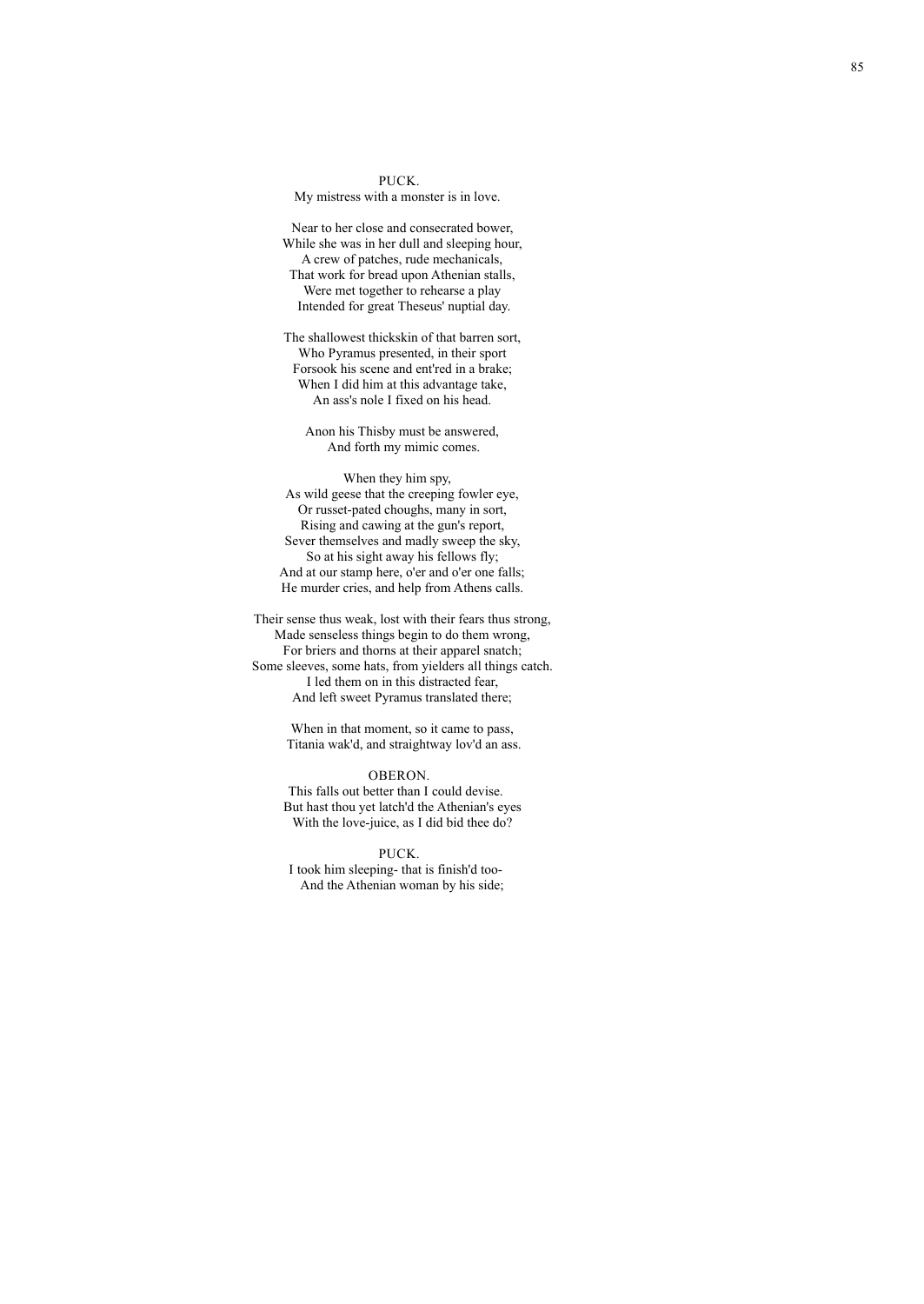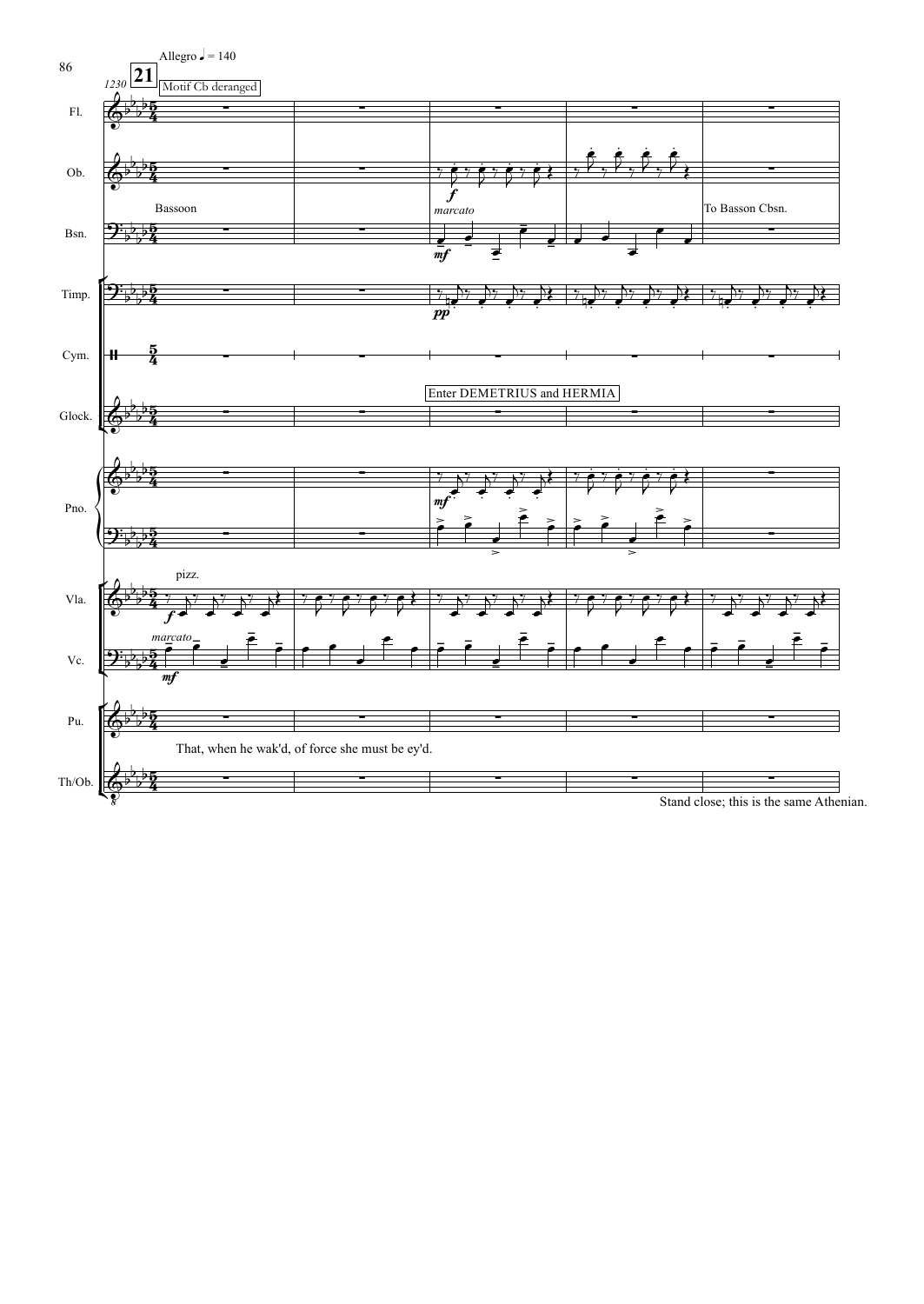

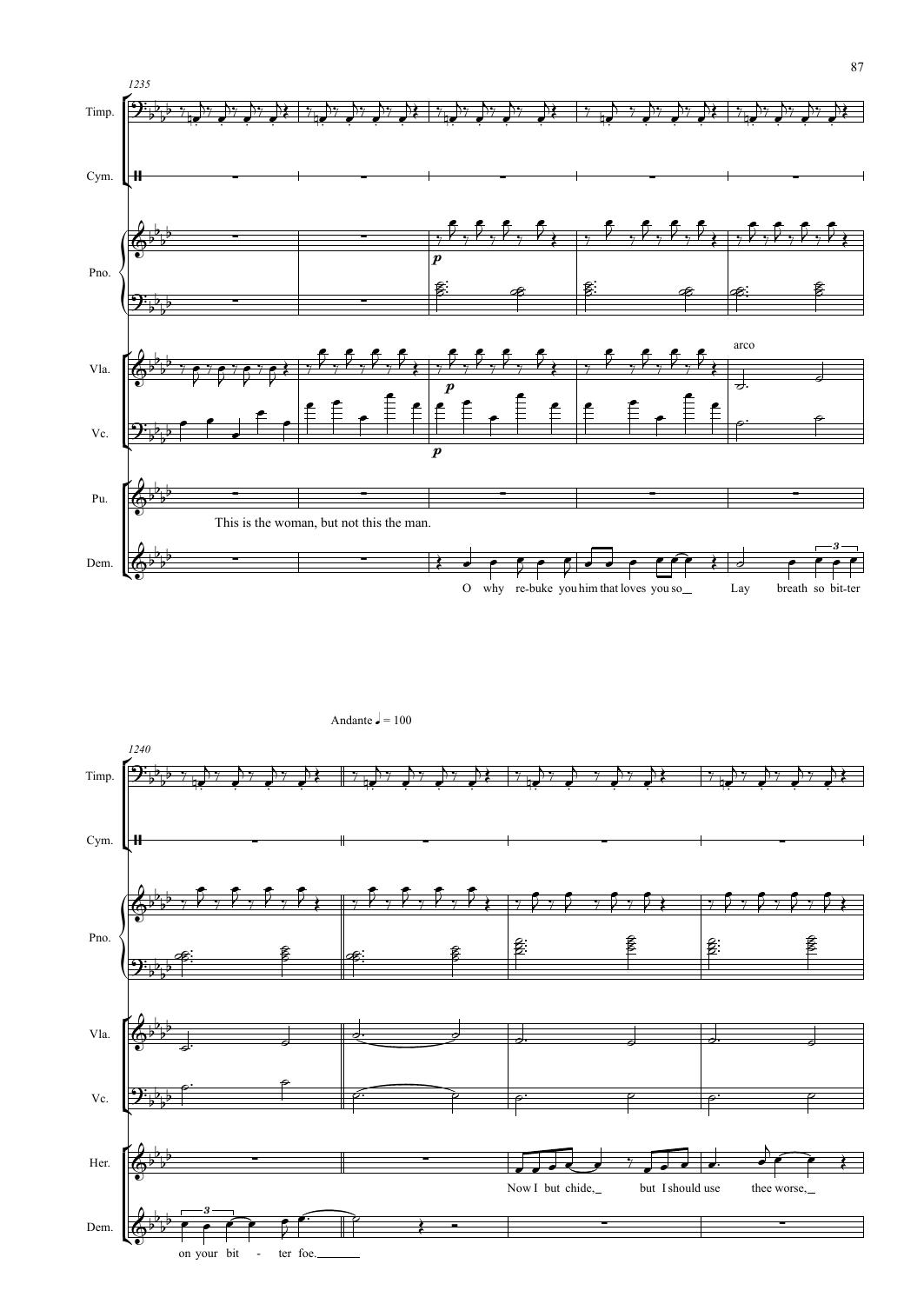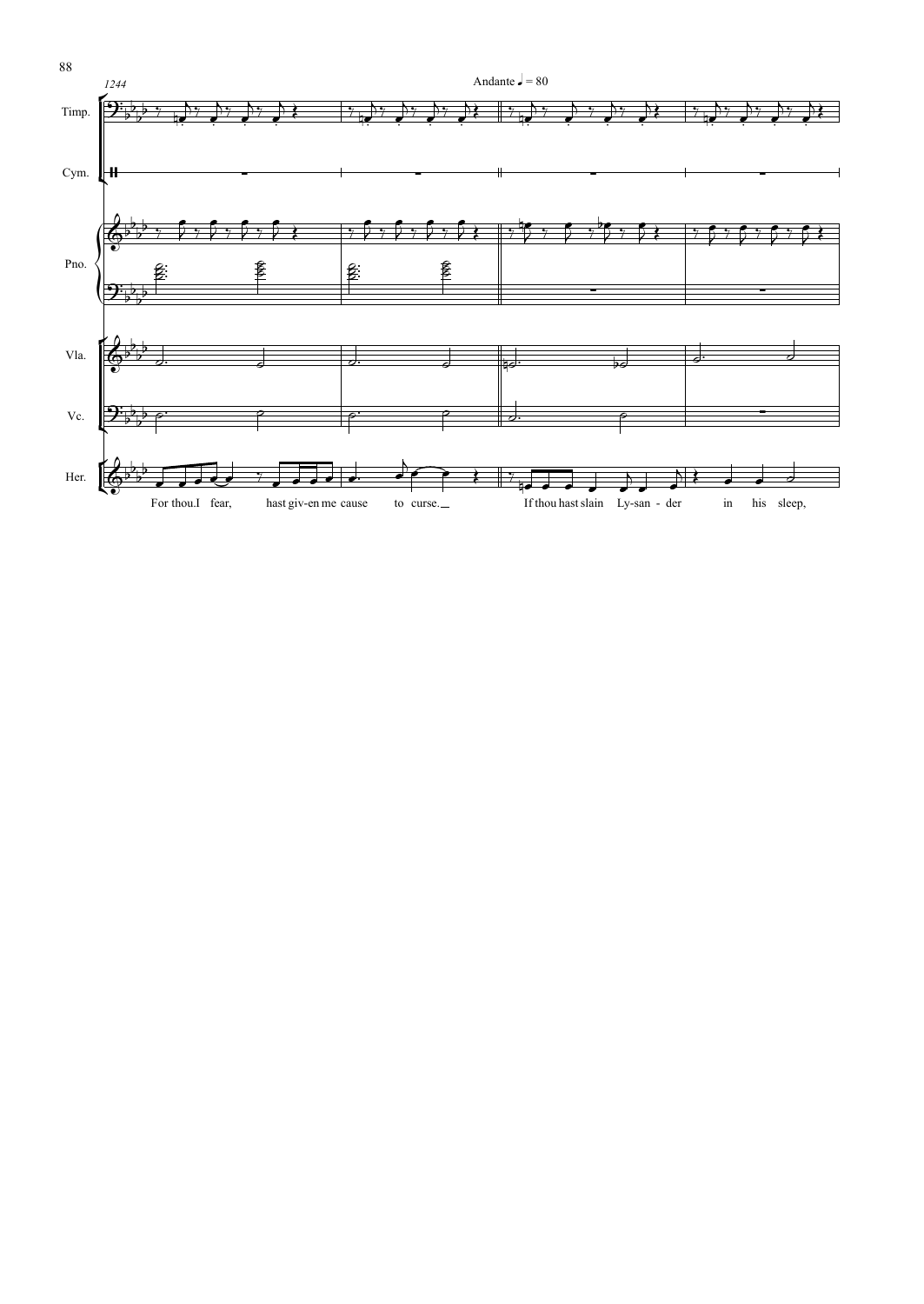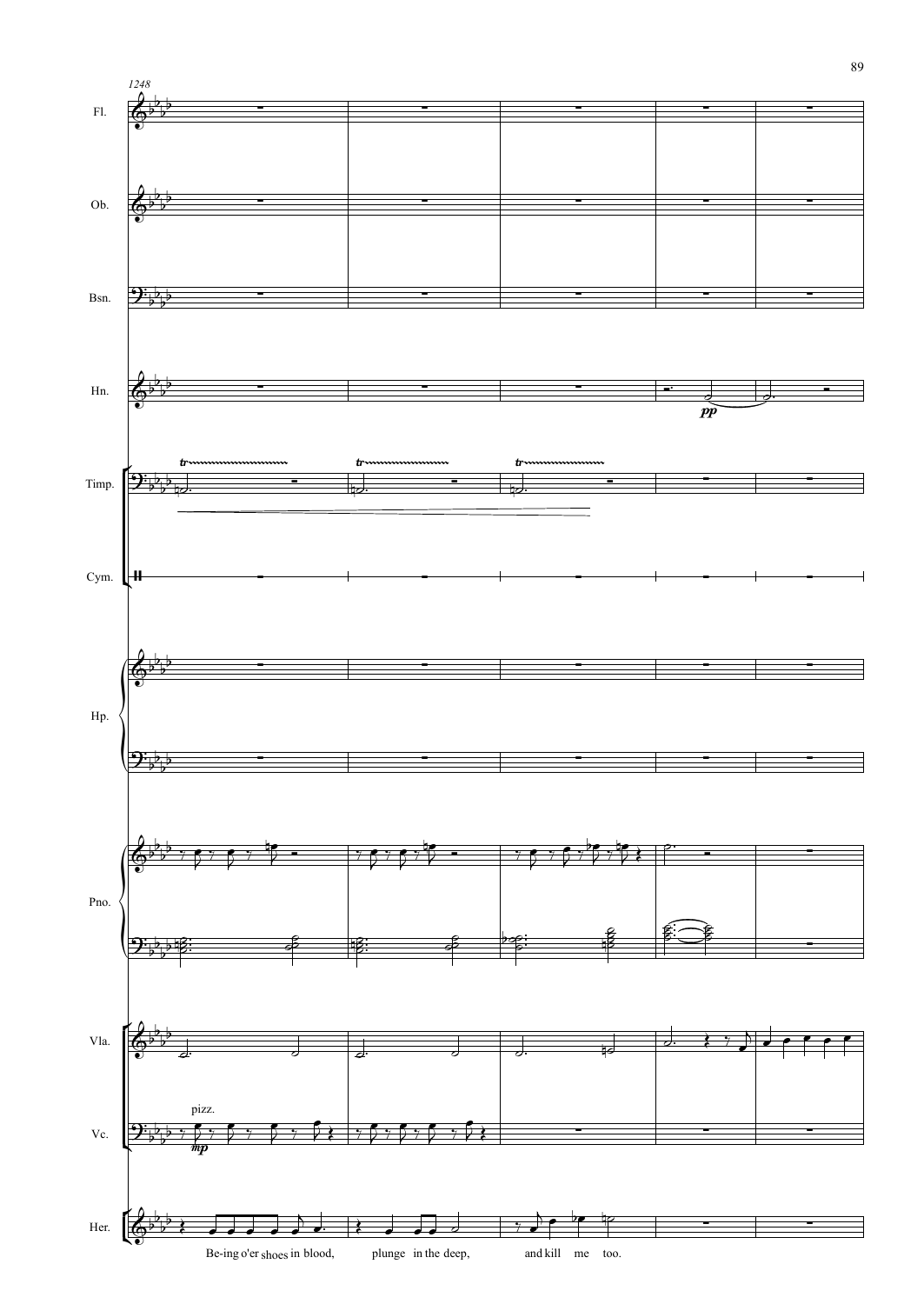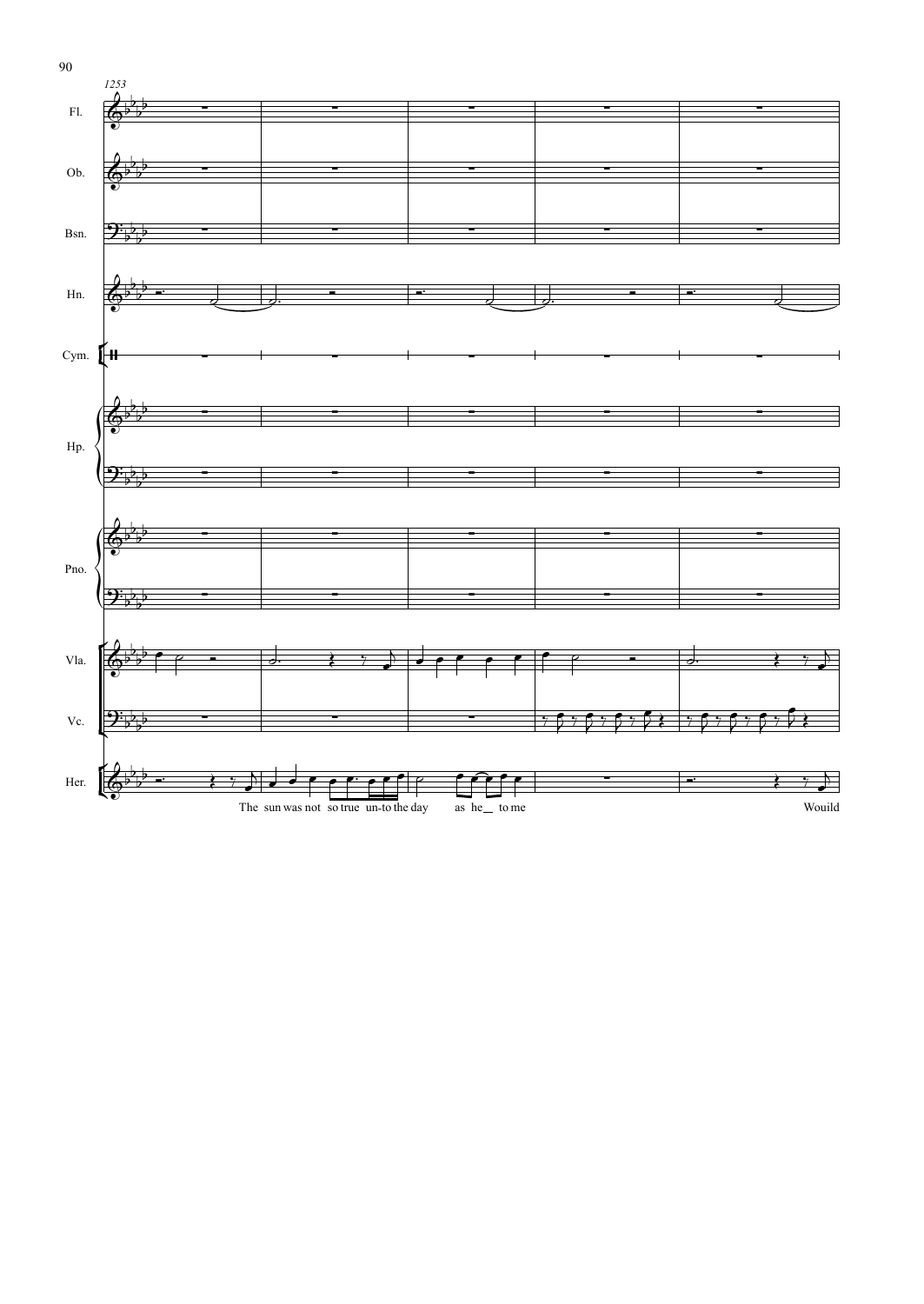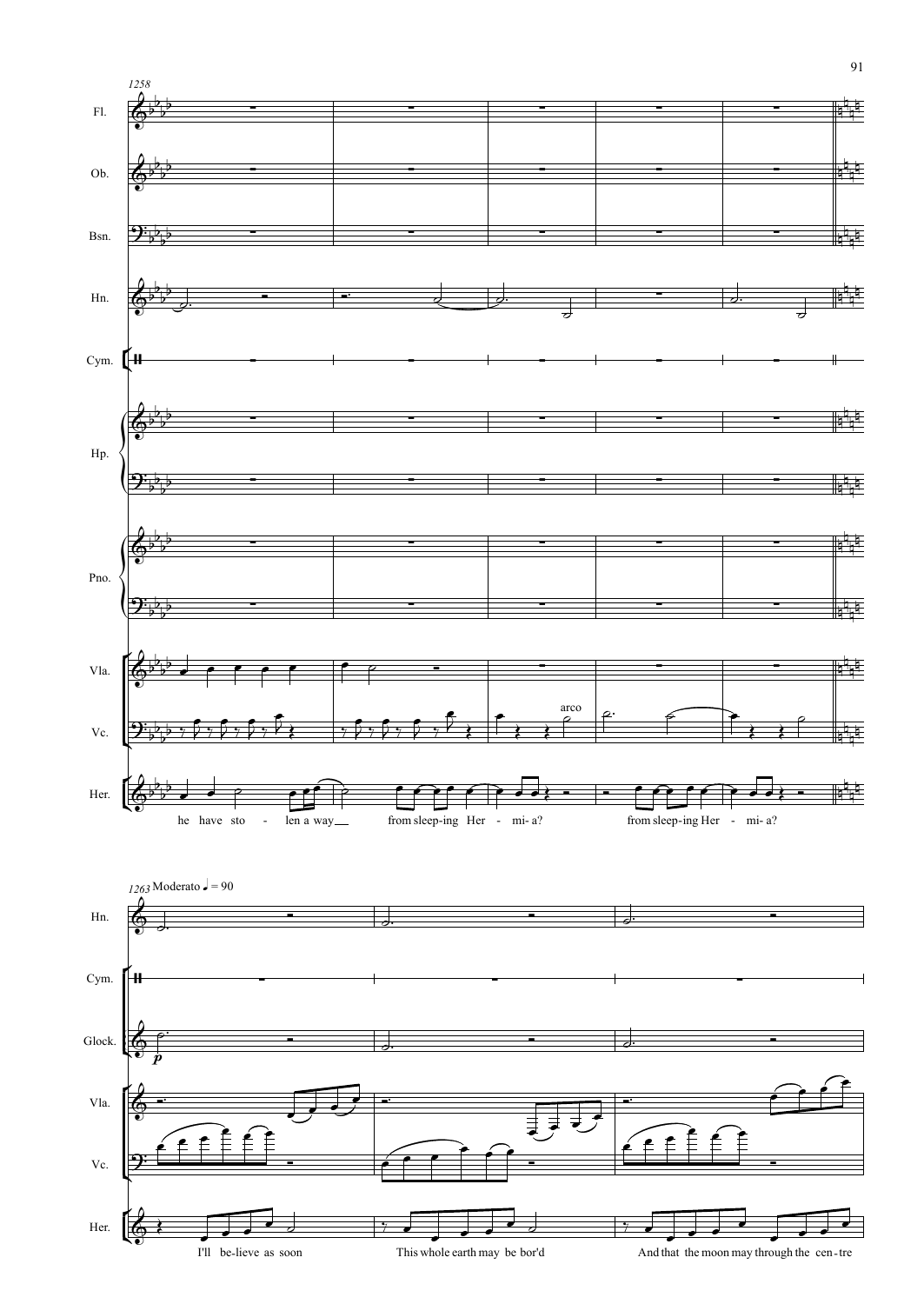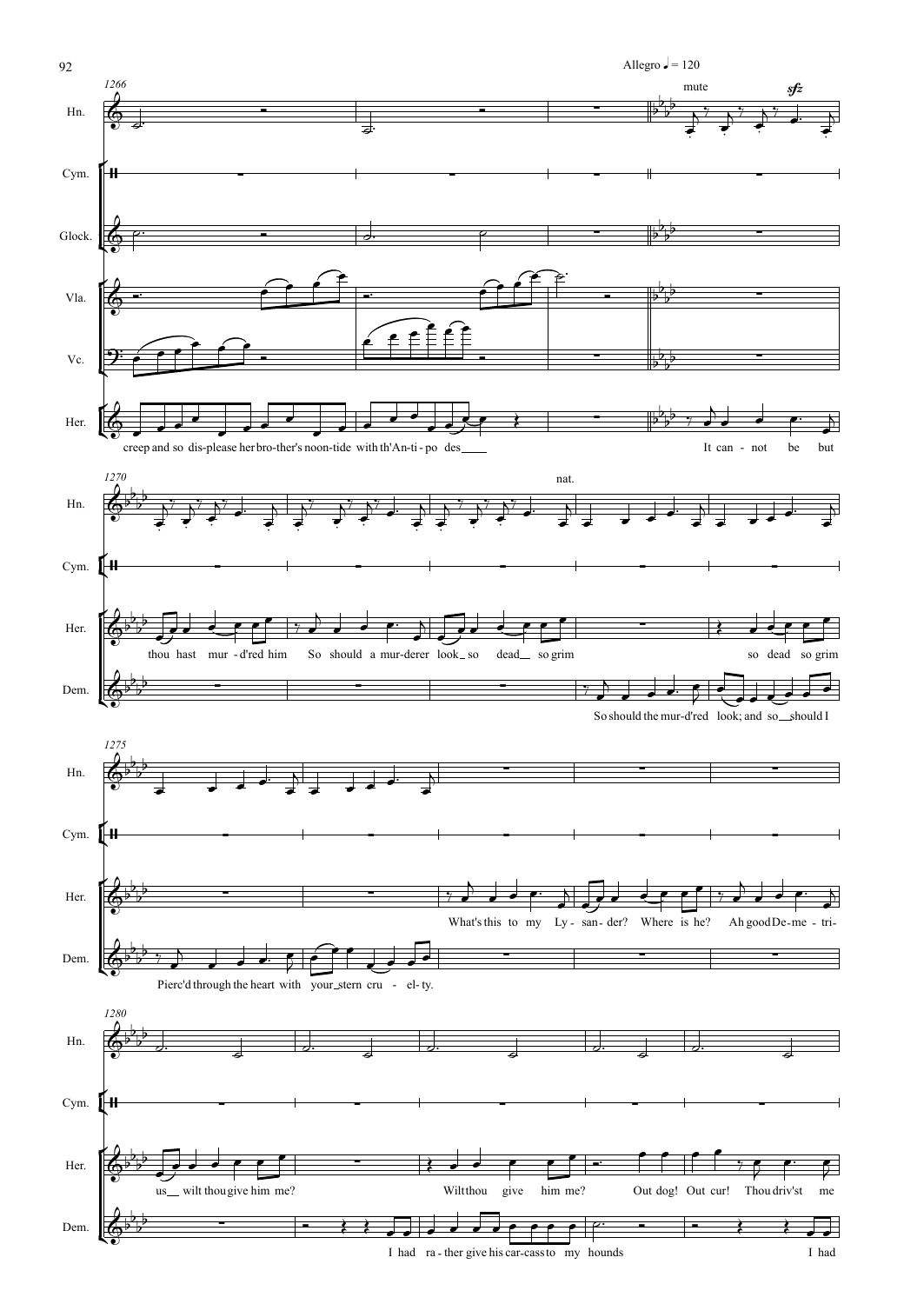

There is no following her in this fierce vein; Here, therefore, for a while I will remain.

So sorrow's heaviness doth heavier grow For debt that bankrupt sleep doth sorrow owe;

.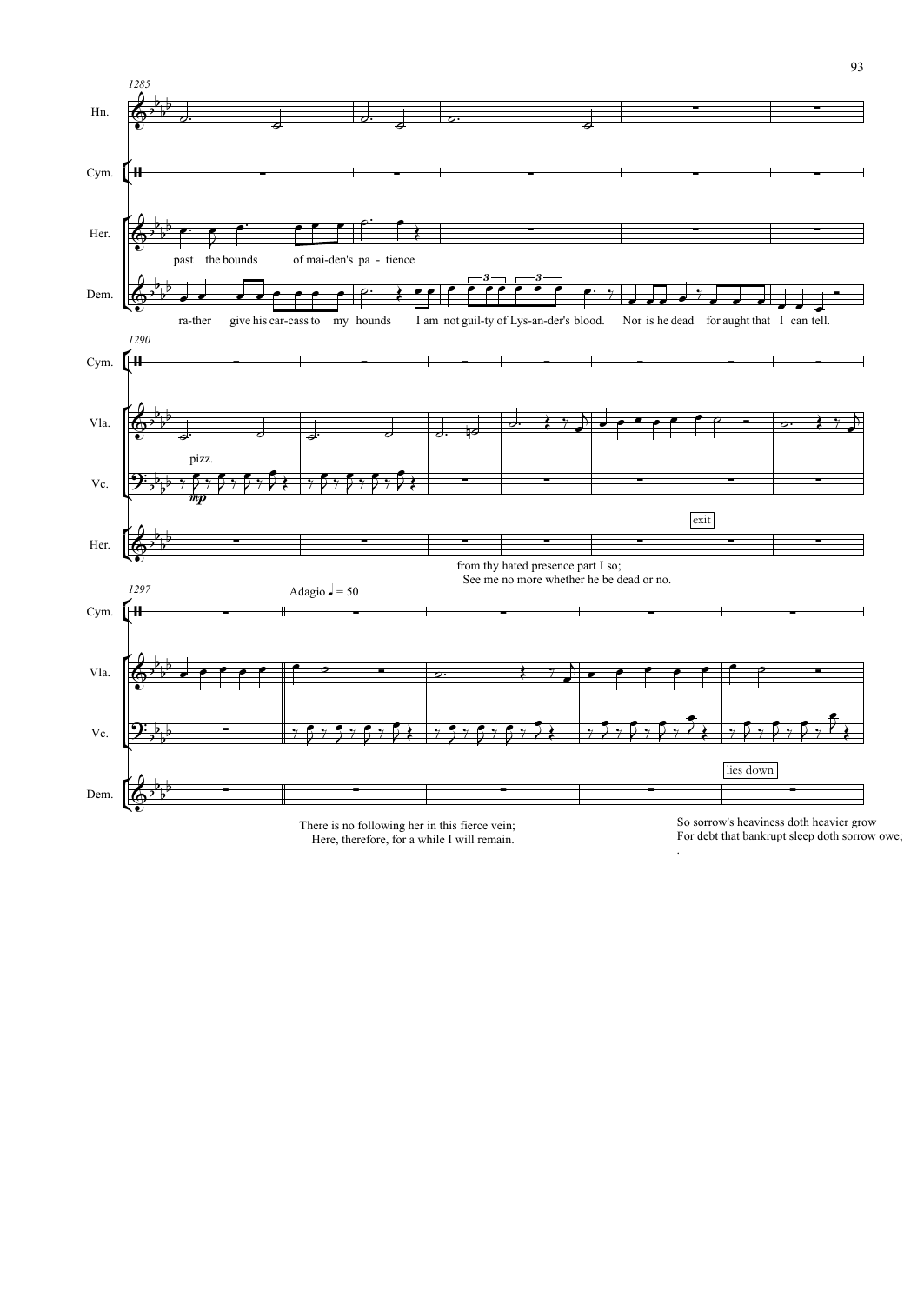

she do appear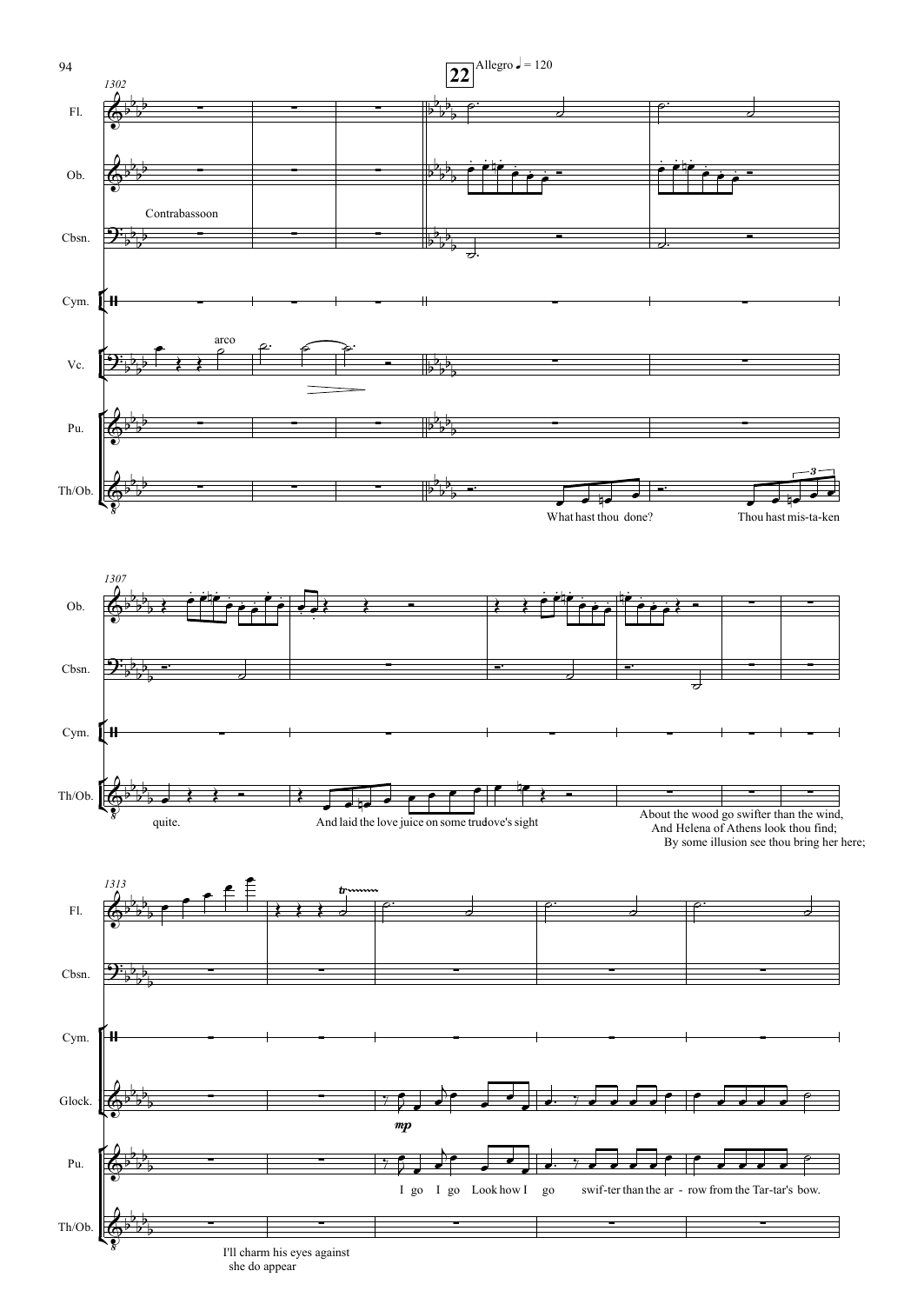

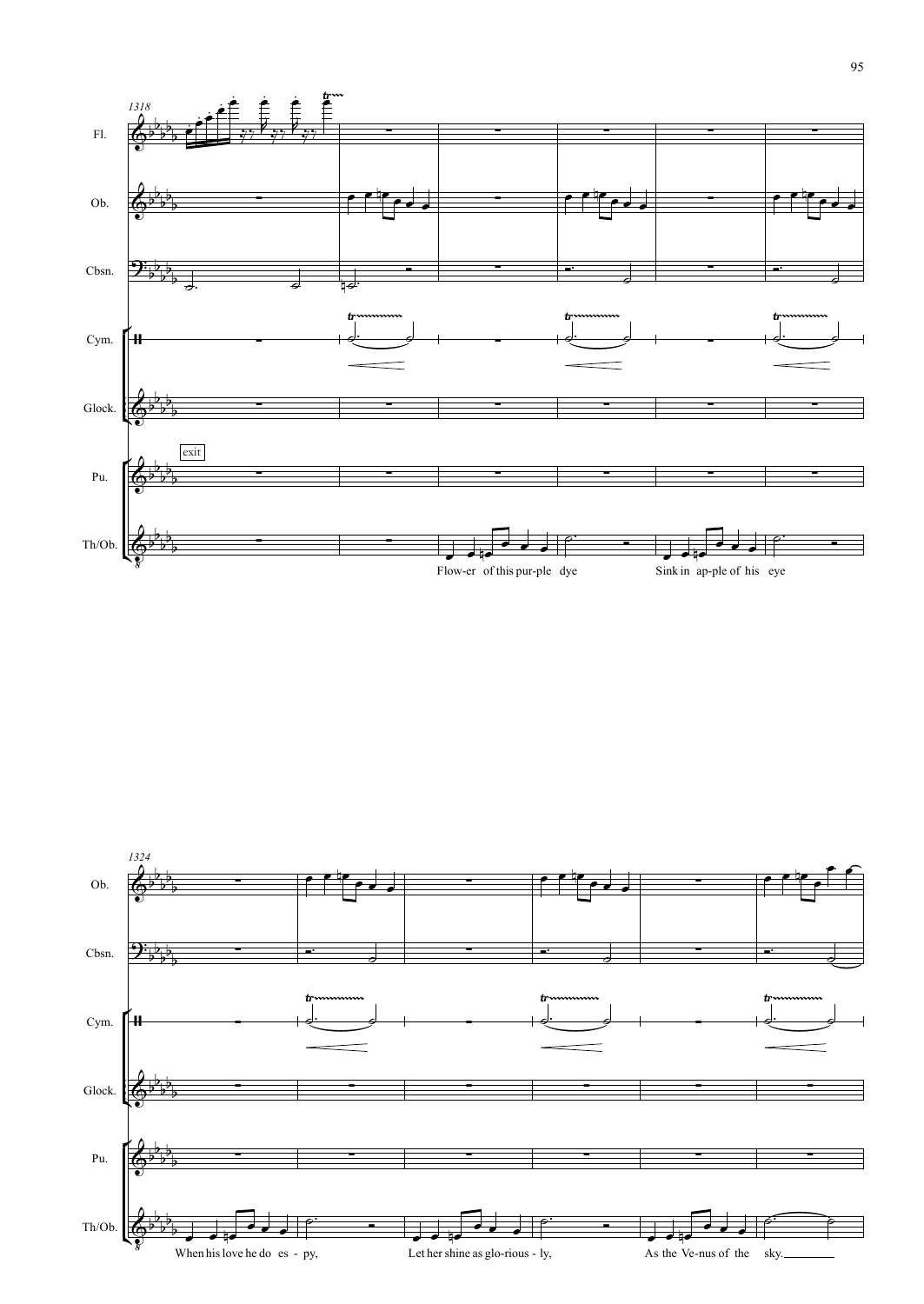

Why should you think that I should woo in scorn? Scorn and de-ri - sion ne-ver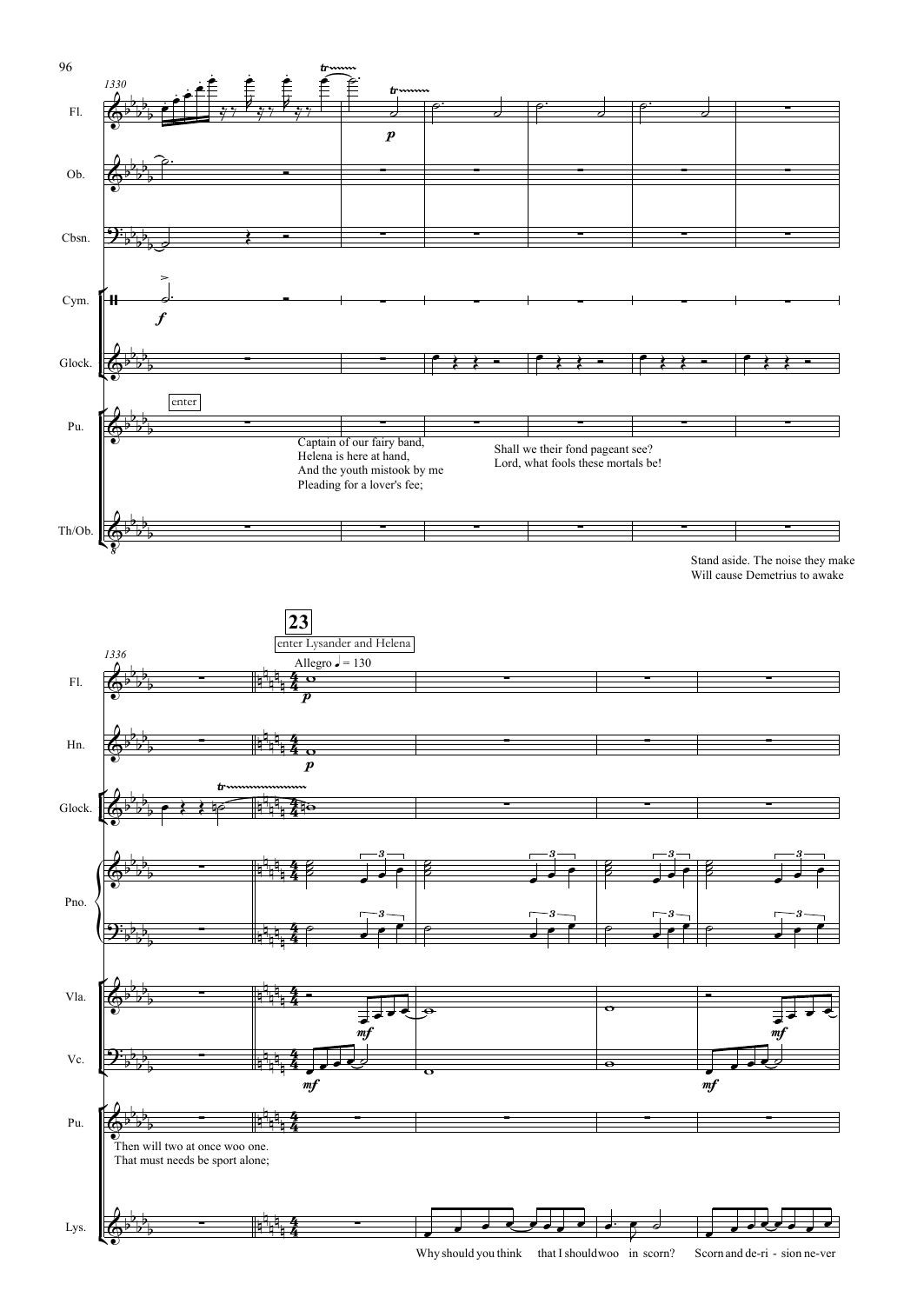

Oh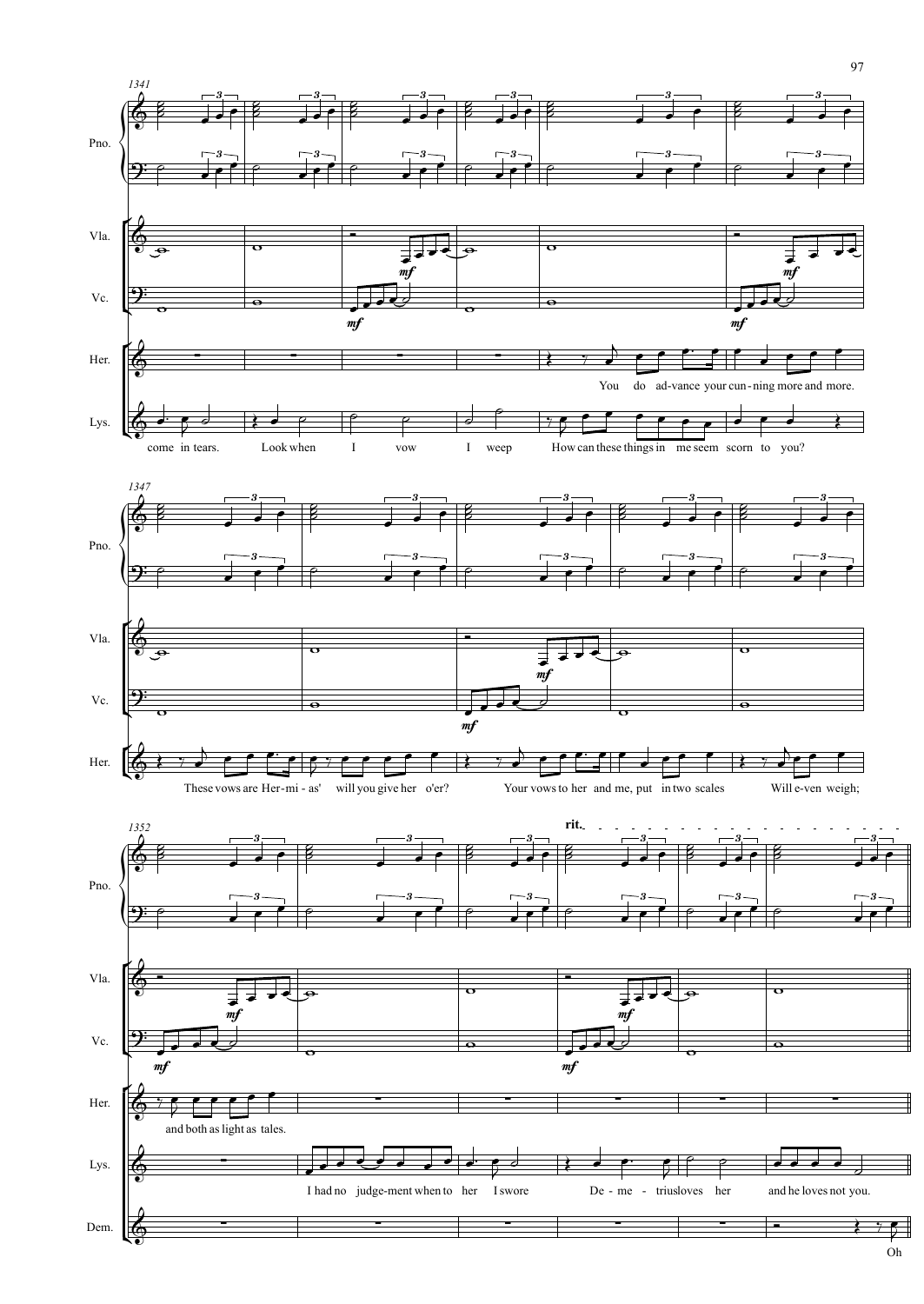



98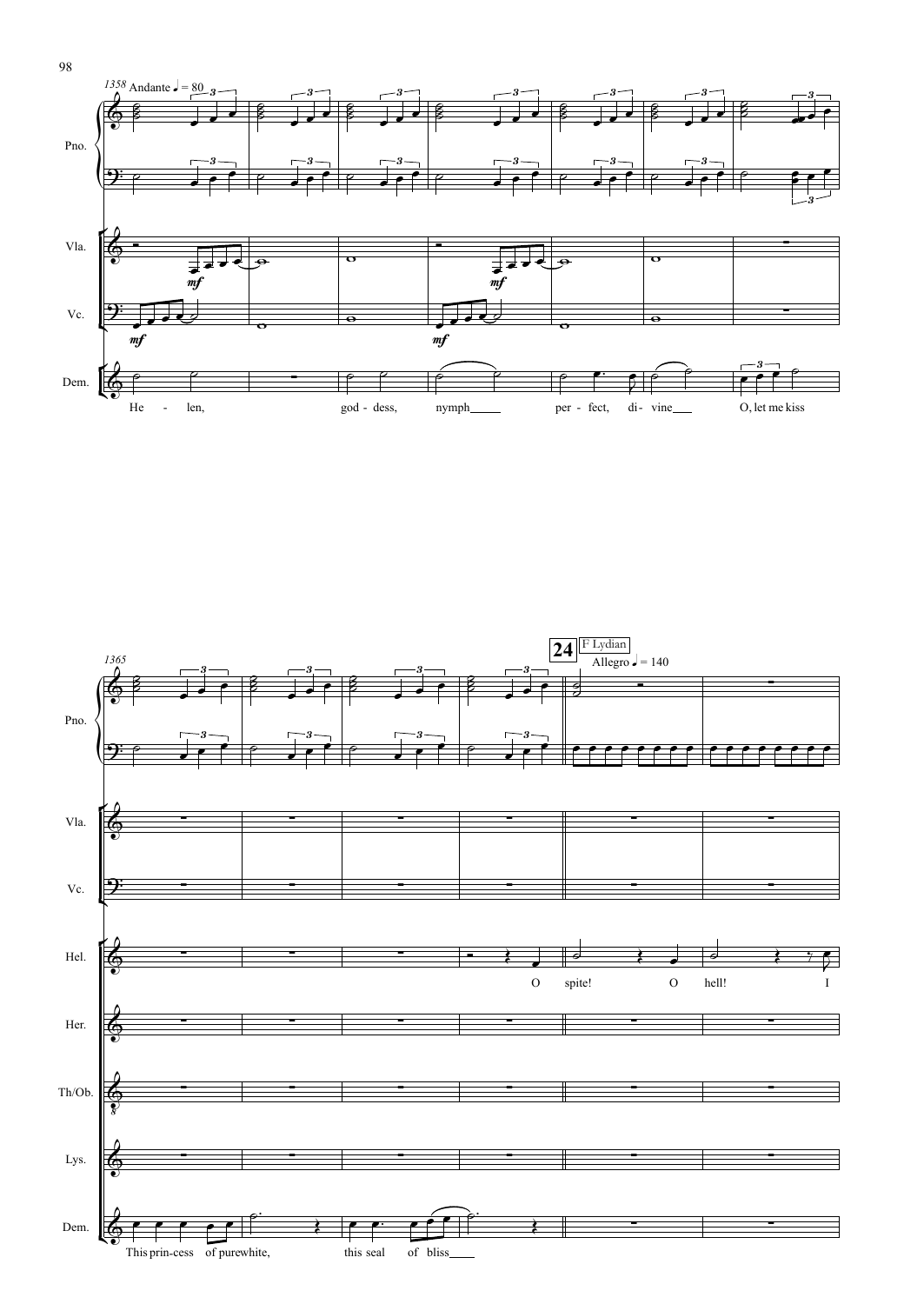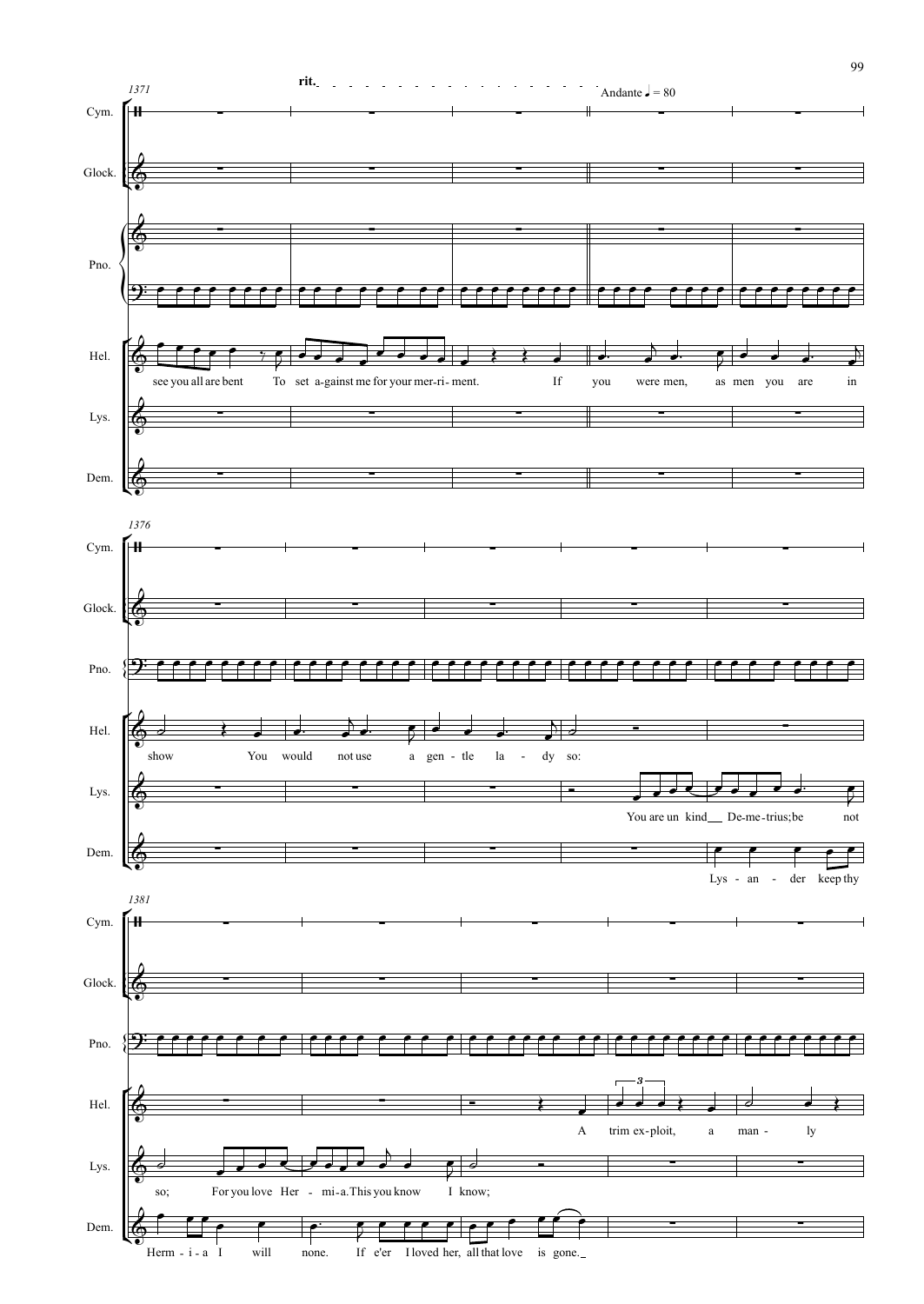

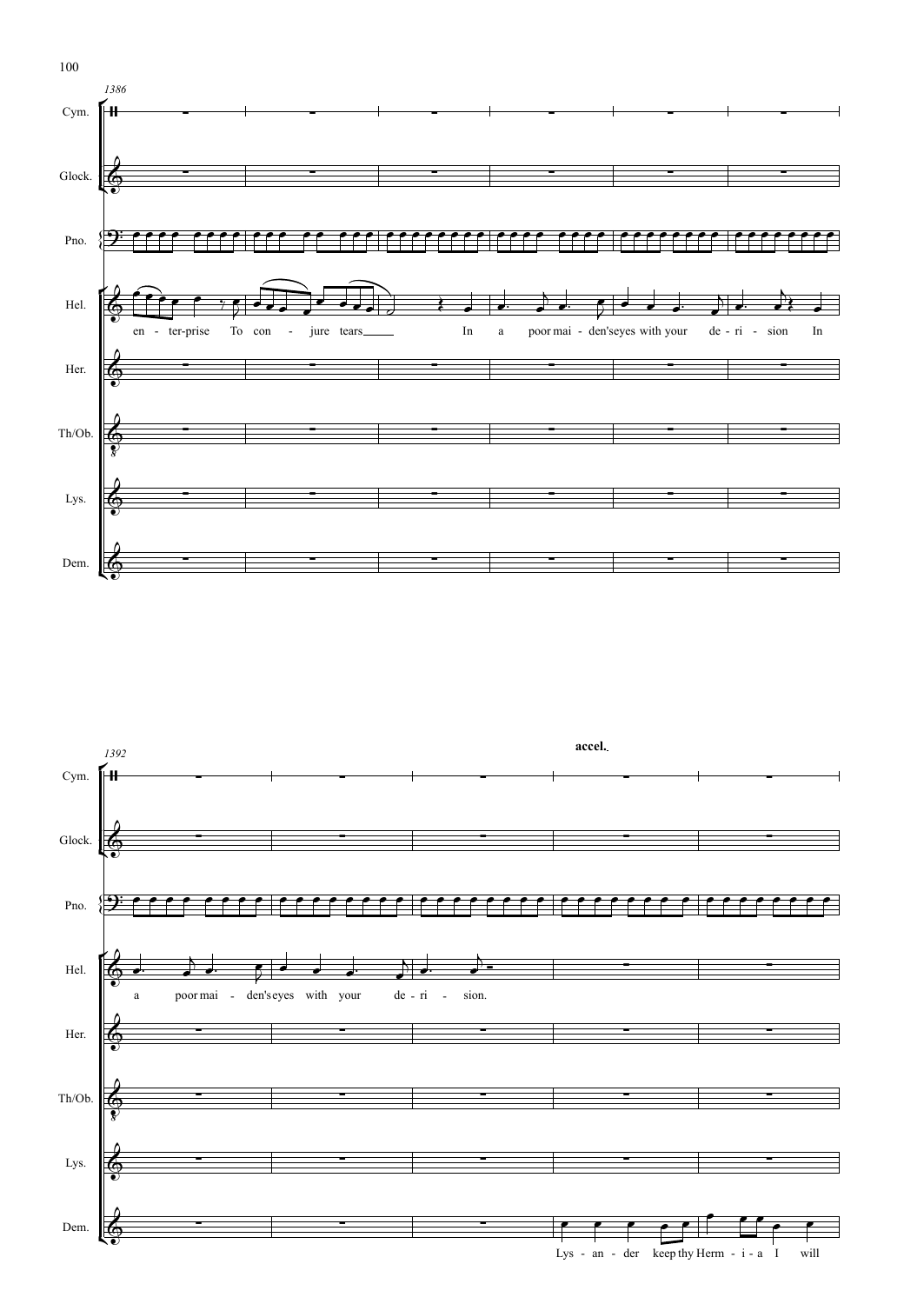

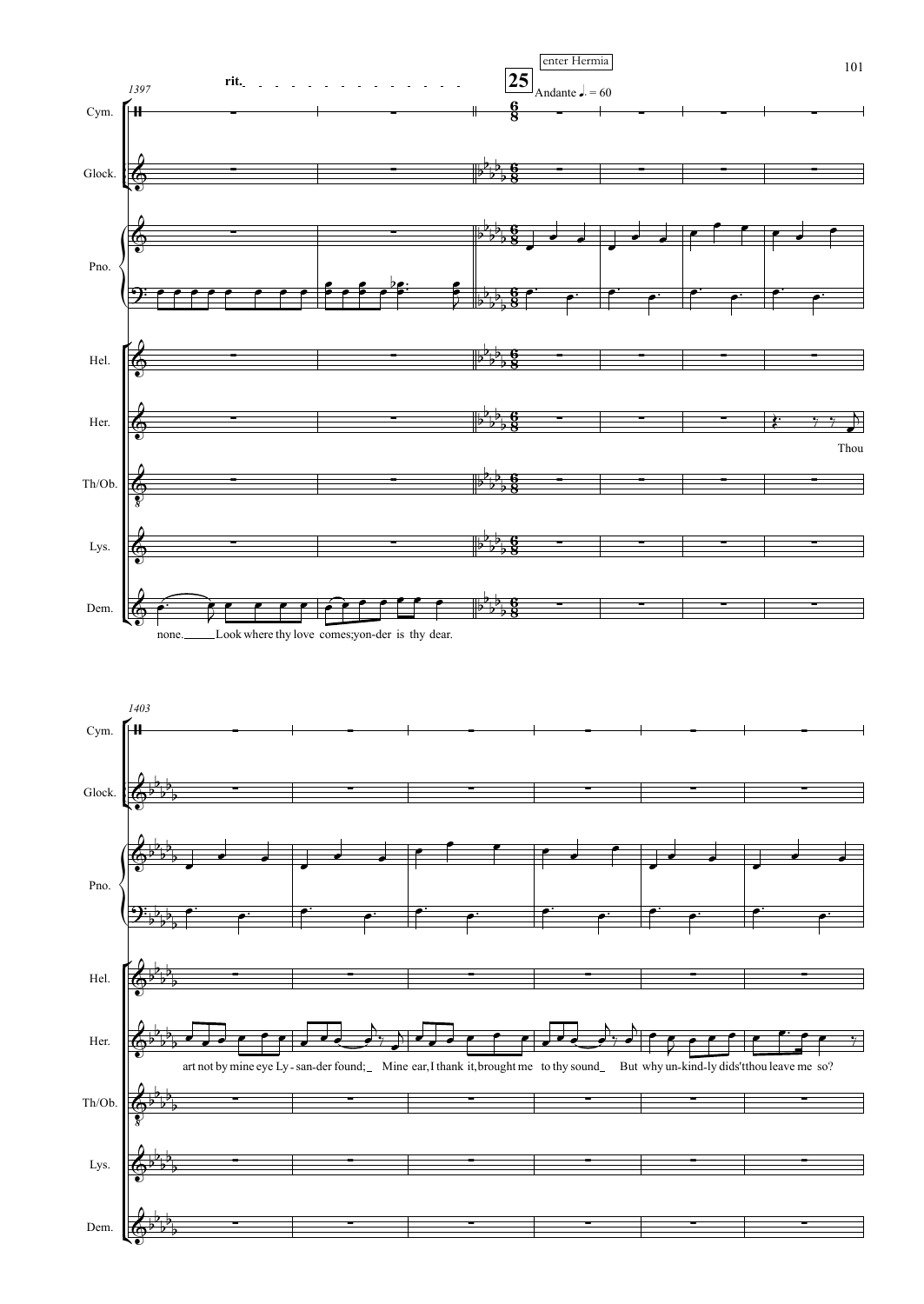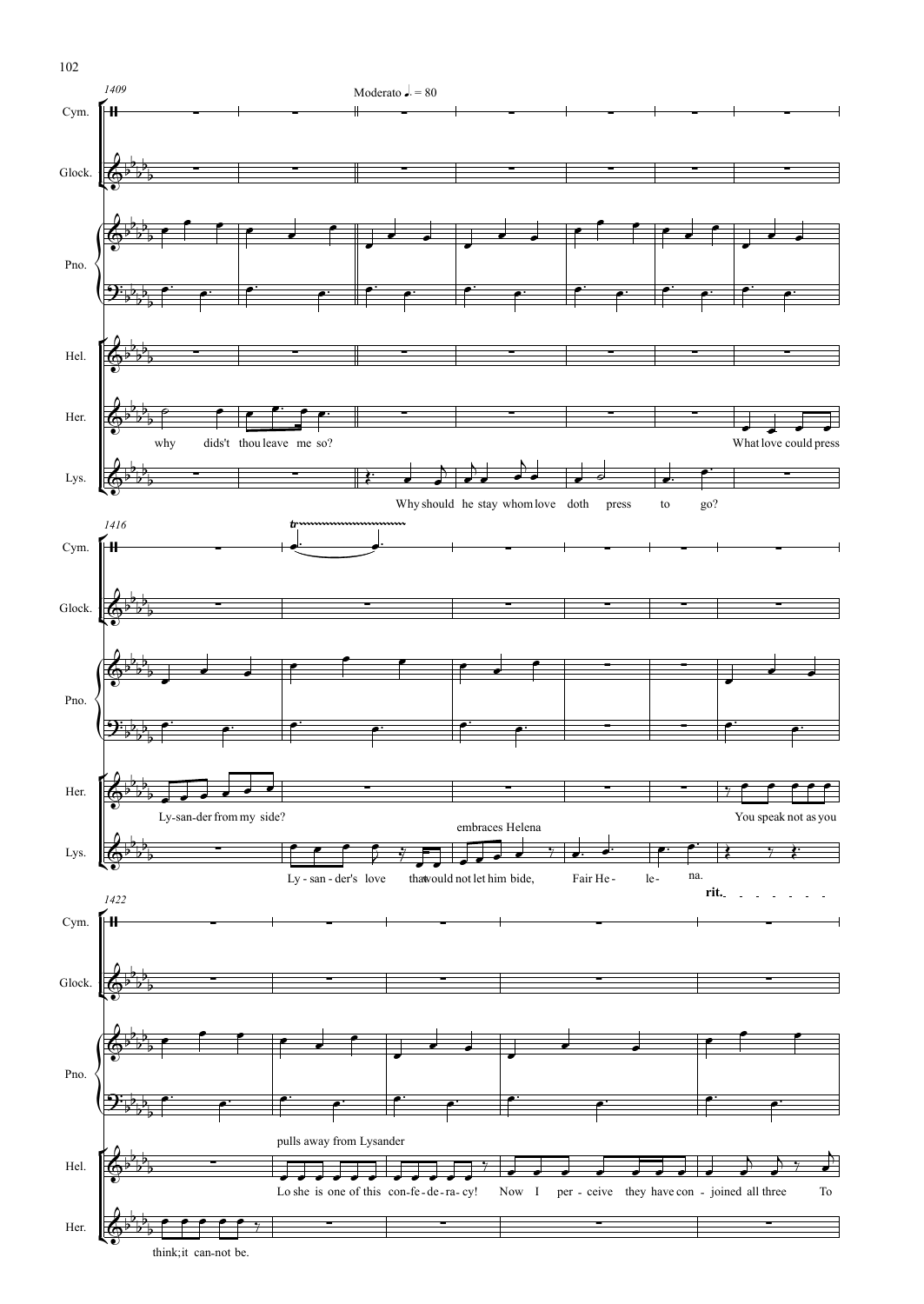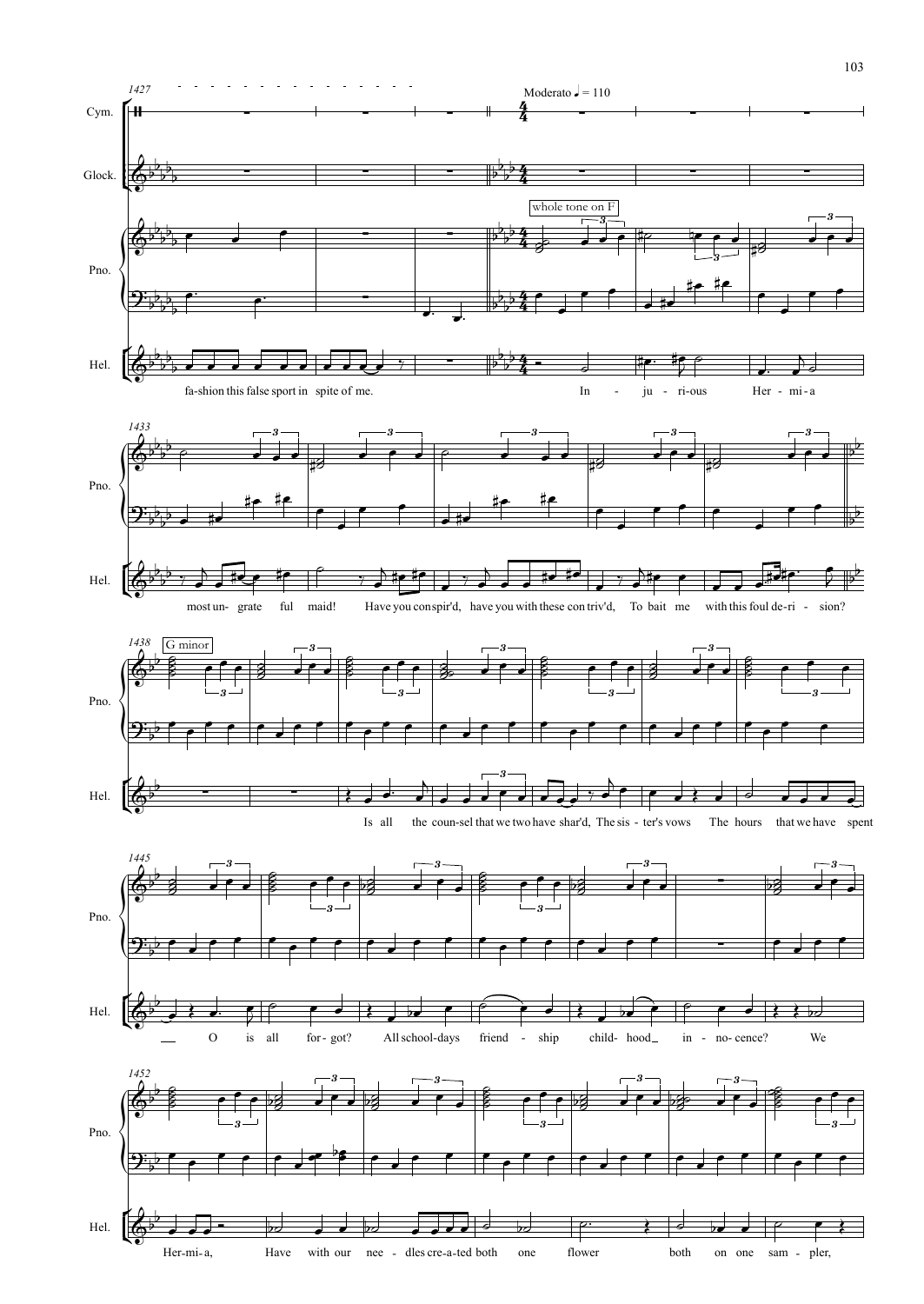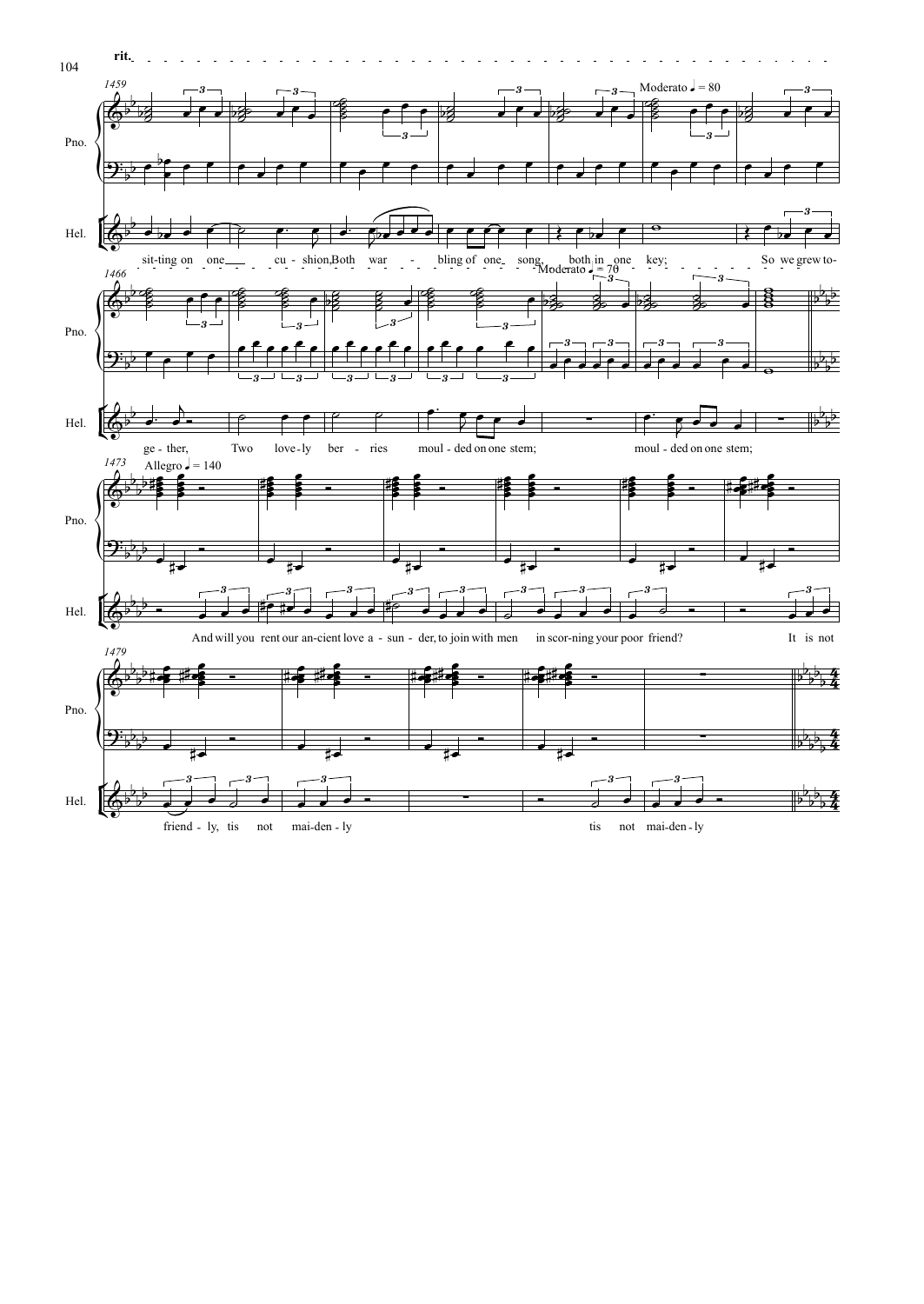#### **HERMIA**

I am amazed at your passionate words; I scorn you not; it seems that you scorn me. HELENA. Have you not set Lysander, as in scorn, To follow me and praise my eyes and face? And made your other love, Demetrius, Who even but now did spurn me with his foot, To call me goddess, nymph, divine, and rare, Precious, celestial? Wherefore speaks he this To her he hates? And wherefore doth Lysander Deny your love, so rich within his soul, And tender me, forsooth, affection, But by your setting on, by your consent? What though I be not so in grace as you, So hung upon with love, so fortunate, But miserable most, to love unlov'd? This you should pity rather than despise. HERMIA. I understand not what you mean by this. HELENA. Ay, do- persever, counterfeit sad looks, Make mouths upon me when I turn my back, Wink each at other; hold the sweet jest up; This sport, well carried, shall be chronicled. If you have any pity, grace, or manners, You would not make me such an argument. But fare ye well; 'tis partly my own fault, Which death, or absence, soon shall remedy.

> LYSANDER. Stay, gentle Helena; hear my excuse; My love, my life, my soul, fair Helena! HELENA. O excellent! HERMIA. Sweet, do not scorn her so. DEMETRIUS. If she cannot entreat, I can compel. LYSANDER. Thou canst compel no more than she entreat; Thy threats have no more strength than her weak prayers Helen, I love thee, by my life I do; I swear by that which I will lose for thee To prove him false that says I love thee not. DEMETRIUS. I say I love thee more than he can do. LYSANDER. If thou say so, withdraw, and prove it too. DEMETRIUS. Quick, come. HERMIA. Lysander, whereto tends all this? LYSANDER. Away, you Ethiope! DEMETRIUS. No, no, he will Seem to break loose- take on as you would follow, But yet come not. You are a tame man; go! LYSANDER. Hang off, thou cat, thou burr; vile thing, let loose, Or I will shake thee from me like a serpent. HERMIA. Why are you grown so rude? What change is this, Sweet love? LYSANDER. Thy love! Out, tawny Tartar, out! Out, loathed med'cine! O hated potion, hence! HERMIA. Do you not jest? HELENA. Yes, sooth; and so do you.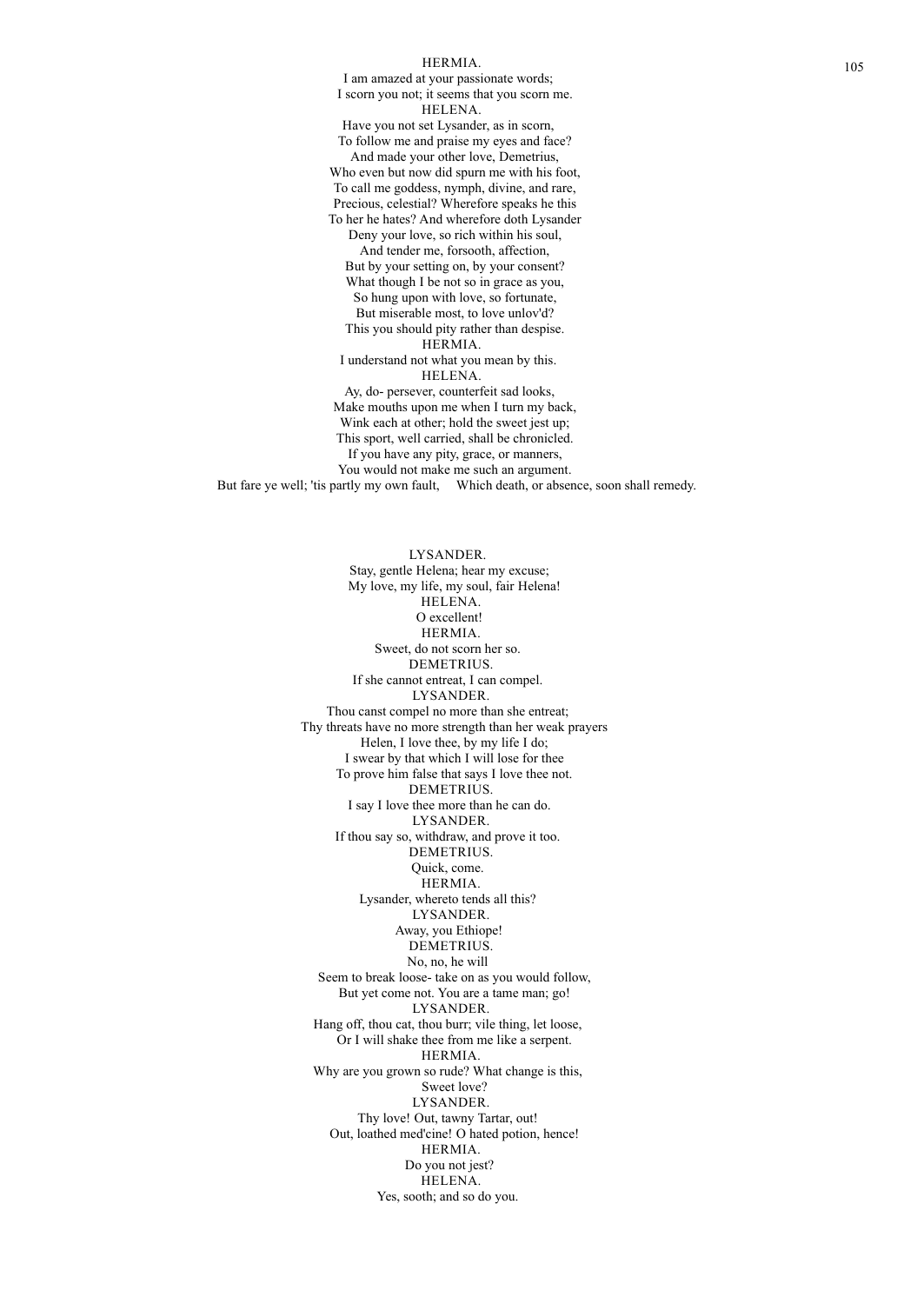LYSANDER. Demetrius, I will keep my word with thee. DEMETRIUS. I would I had your bond; for I perceive A weak bond holds you; I'll not trust your word. LYSANDER. What, should I hurt her, strike her, kill her dead? Although I hate her, I'll not harm her so. HERMIA. What! Can you do me greater harm than hate? Hate me! wherefore? O me! what news, my love? Am not I Hermia? Are not you Lysander? I am as fair now as I was erewhile. Since night you lov'd me; yet since night you left me. Why then, you left me- O, the gods forbid!-In earnest, shall I say? LYSANDER. Ay, by my life! And never did desire to see thee more. Therefore be out of hope, of question, of doubt; Be certain, nothing truer; 'tis no jest That I do hate thee and love Helena. HERMIA. O me! you juggler! you cankerblossom! You thief of love! What! Have you come by night, And stol'n my love's heart from him? HELENA. Fine, i' faith! Have you no modesty, no maiden shame, No touch of bashfulness? What! Will you tear Impatient answers from my gentle tongue? Fie, fie! you counterfeit, you puppet you! HERMIA. 'Puppet!' why so? Ay, that way goes the game. Now I perceive that she hath made compare Between our statures; she hath urg'd her height; And with her personage, her tall personage, Her height, forsooth, she hath prevail'd with him. And are you grown so high in his esteem Because I am so dwarfish and so low? How low am I, thou painted maypole? Speak. How low am I? I am not yet so low But that my nails can reach unto thine eyes.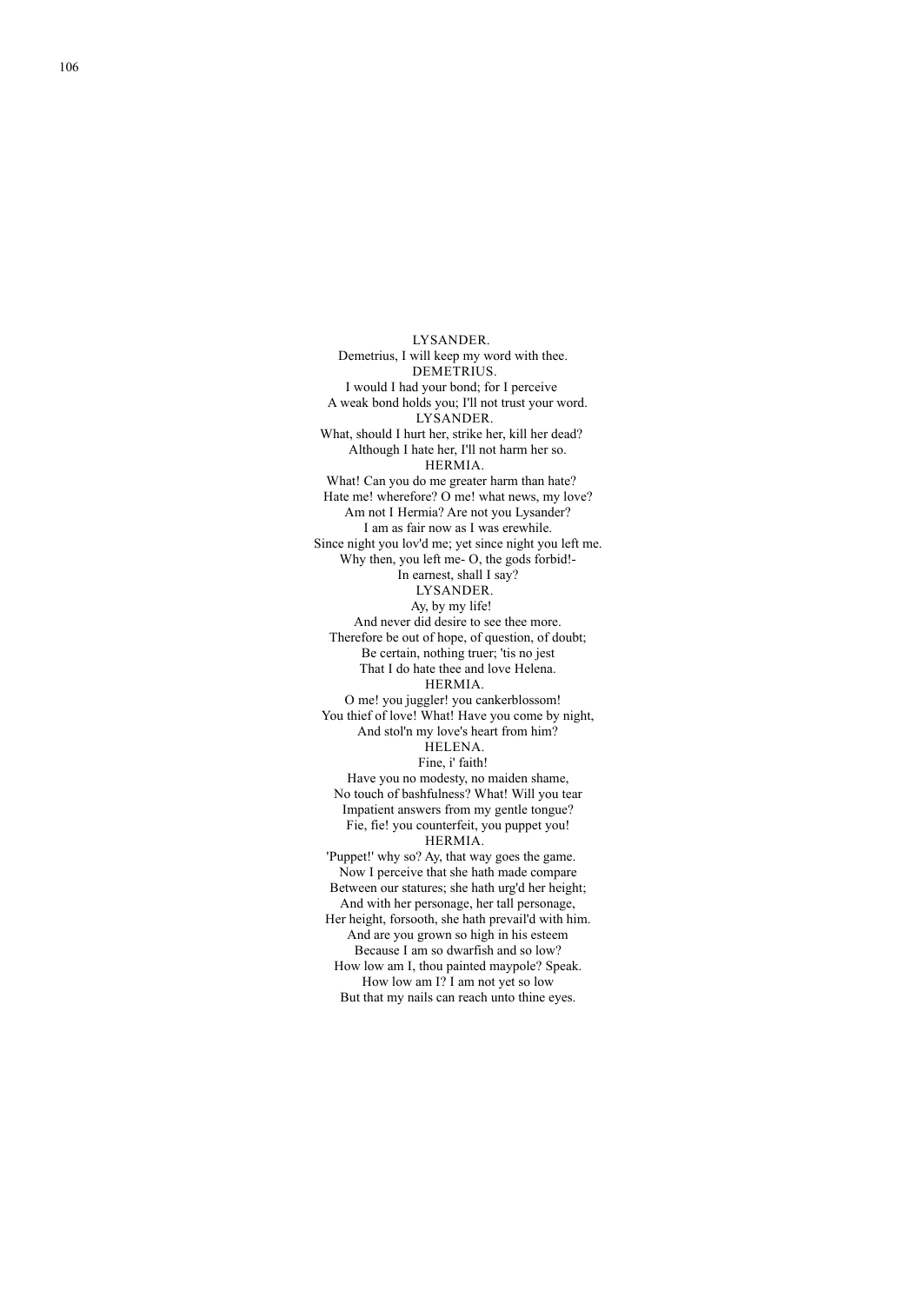HELENA.<br>
I pray you, though you mock me, gentlemen,<br>
Let her not hurt me. I was never curst; I have no gift at all in shrewishness; I am a right maid for my cowardice; Let her not strike me. You perhaps may think, Because she is something lower than myself, That I can match her.<br>HERMIA. 'Lower' hark, again. HELENA. Good Hermia, do not be so bitter with me.<br>I evermore did love you, Hermia, Did ever keep your counsels, never wrong'd you; Save that, in love unto Demetrius, I told him of your stealth unto this wood. He followed you; for love I followed him; But he hath chid me hence, and threat'ned me To strike me, spurn me, nay, to kill me too; And now, so you will let me quiet go, To Athens will I bear my folly back, And follow you no further. Let me go. You see how simple and how fond I am. HERMIA. Why, get you gone! Who is't that hinders you? HELENA. A foolish heart that I leave here behind. HERMIA. What! with Lysander? HELENA. With Demetrius. LYSANDER. Be not afraid; she shall not harm thee, Helena. DEMETRIUS. No, sir, she shall not, though you take her part. HELENA. O, when she is angry, she is keen and shrewd; She was a vixen when she went to school; And, though she be but little, she is fierce. HERMIA. 'Little' again! Nothing but 'low' and 'little'! Why will you suffer her to flout me thus? Let me come to her. LYSANDER. Get you gone, you dwarf; You minimus, of hind'ring knot-grass made; You bead, you acorn. DEMETRIUS. You are too officious In her behalf that scorns your services. Let her alone; speak not of Helena; Take not her part; for if thou dost intend Never so little show of love to her,<br>Thou shalt aby it. LYSANDER. Now she holds me not. Now follow, if thou dar'st, to try whose right, Of thine or mine, is most in Helena. DEMETRIUS. Follow! Nay, I'll go with thee, cheek by jowl. Exeunt LYSANDER and DEMETRIUS HERMIA. You, mistress, all this coil is long of you. Nay, go not back. HELENA. I will not trust you, I; Nor longer stay in your curst company. Your hands than mine are quicker for a fray; My legs are longer though, to run away. Exit HERMIA.

I am amaz'd, and know not what to say. Exit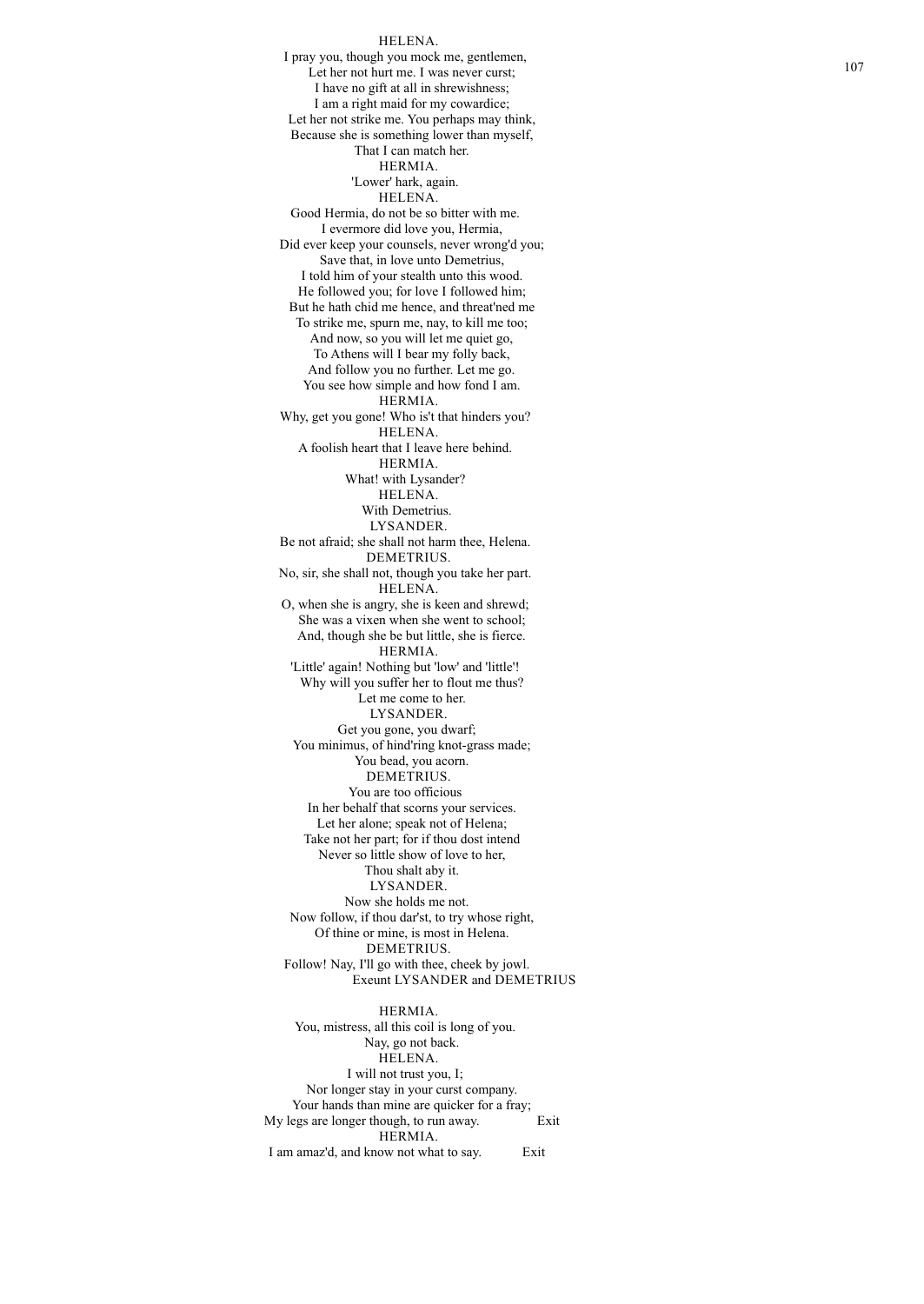

o-ver- cast\_ the night; The star-ry wel-kin co-ver thou a non\_ With droop - ing fog as black as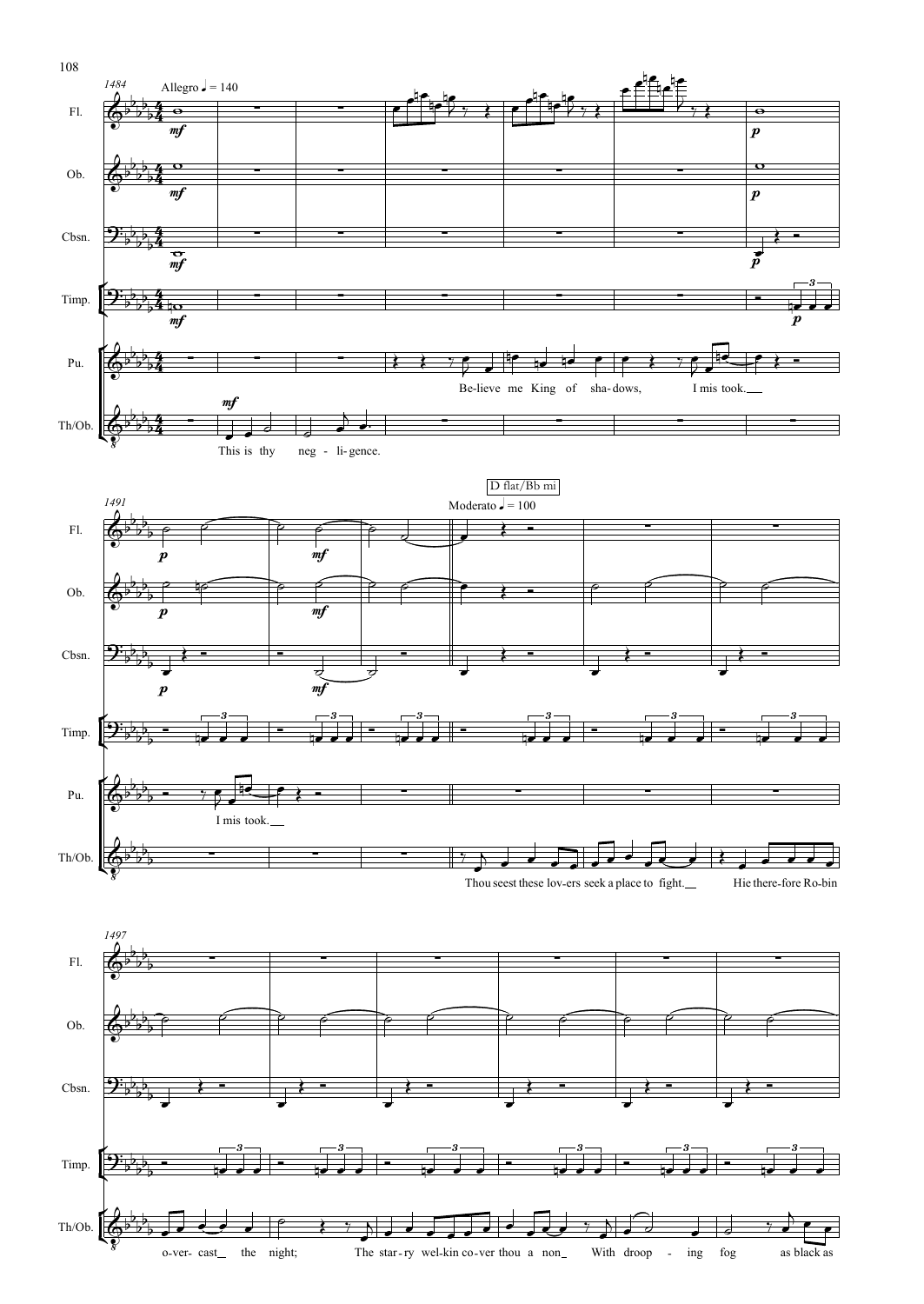

 $\left(\frac{\phi^p}{p} \right)^p$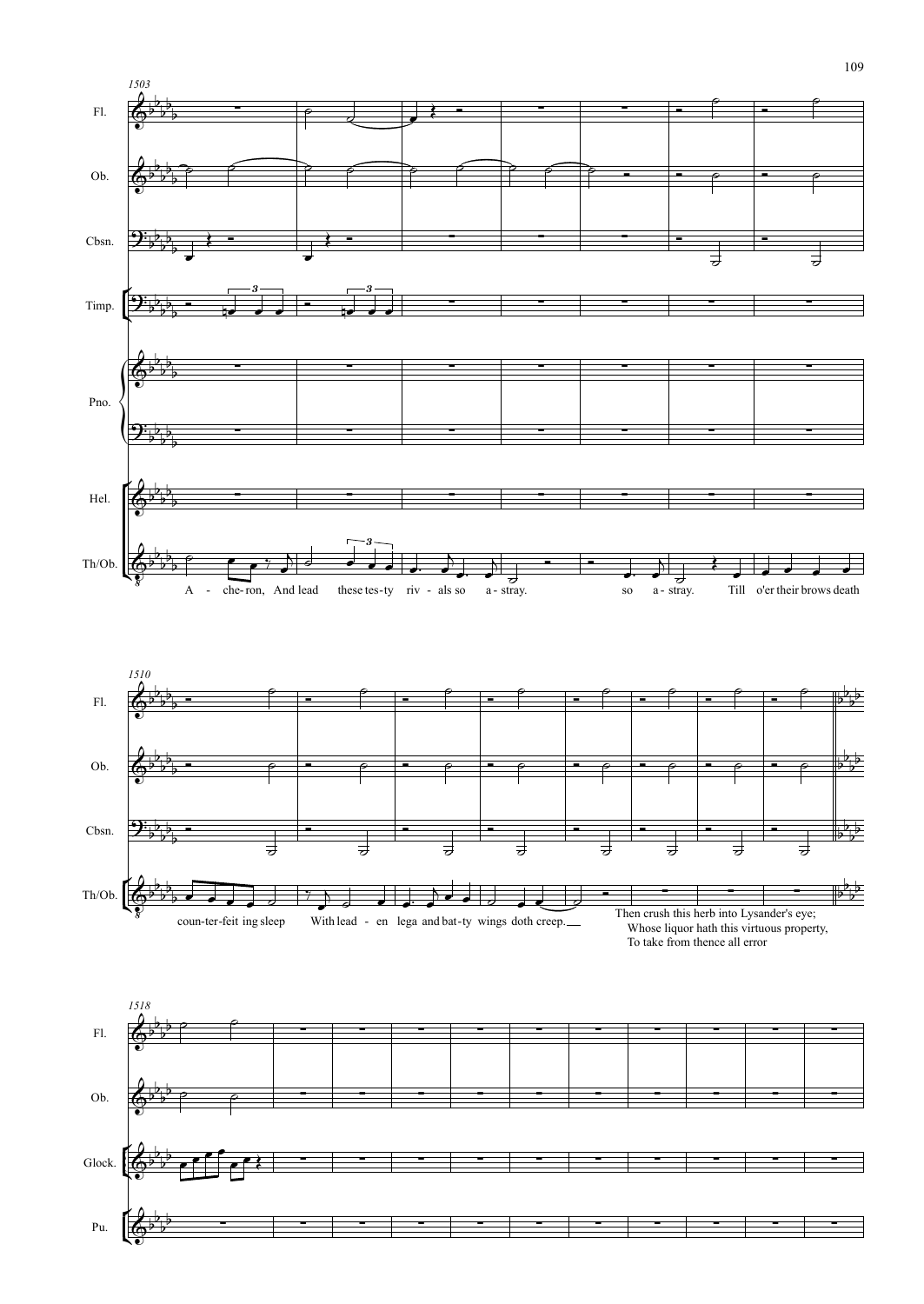

110